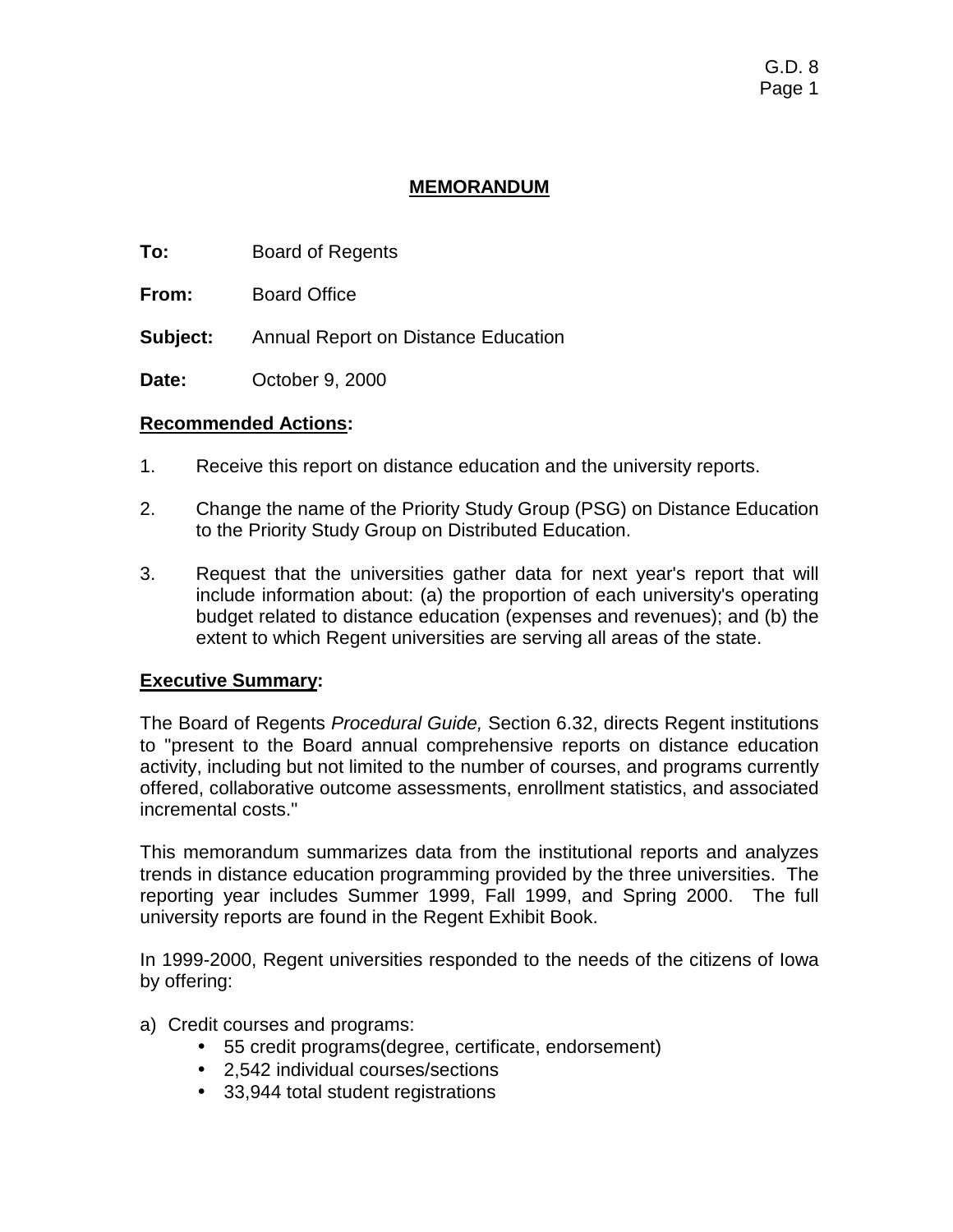- b) Bachelor of Liberal Studies program:
	- 1,098 students enrolled in coursework
	- 135 students graduated
	- 394 students newly admitted to the program
- c) Non-credit continuing education courses:
	- 361,757 participants
	- increase of 6,615 participants over 1998-99
- d) Classes using the Iowa Communications Network (ICN):
	- 4,503 student registrations
	- an increase of 896 in student enrollments over 1998-99

The total incremental cost of distance education for the three universities in 1999- 2000 was \$9,075,699. Of that amount, \$5,785,090 (63.7 percent) was for instructional costs, \$866,452 (9.6 percent) was for delivery-associated expenses (technology), and \$2,424,157 (26.7 percent) was for administrative costs.

The universities continued their extensive efforts at collaboration, which help to reduce programming costs. In addition to cooperating in a number of joint projects, reported to the Board in February 2000, the institutions have instituted or further implemented a number of new projects. Examples include: (1) The University of Iowa's Masters in Social Work degree in Sioux City has been supported significantly by Briar Cliff College and a wide range of social service agency representatives; (2) the three Regent universities have had discussions to offer a large portion of the BLS degree program at selected ICN sites; and (3) a symposium of the three universities across the state promote a development of small businesses and entrepreneurial activities**.** 

The Board of Regents has increased its commitment to distance education during the past several years. In 1998, the Board reexamined its policies and in 1999 appointed a Priority Study Group. In 1999, the Board adopted recommendations in its statement on Distance Education policy and practices. Essentially, the policy of providing distance education programs of quality equal to those on campus was reiterated. The most important change was a clarification of the procedure of reporting "old" programs in a new location. The revised policy is that different locations do not need to be located as new programs. However, the Board expects periodic updates on where courses and programs are offered.

Distance education continues to change rapidly. Regents, institutional leaders, and the Board Office will need to keep abreast of the dynamic changes in this area. In addition to distance education programming and technology issues, the future of institutional roles in distance education are likely to be shaped by the following:

> • Resources -- What proportion of the universities' general budgets are/should be distance education and what are appropriate sources/levels of revenue?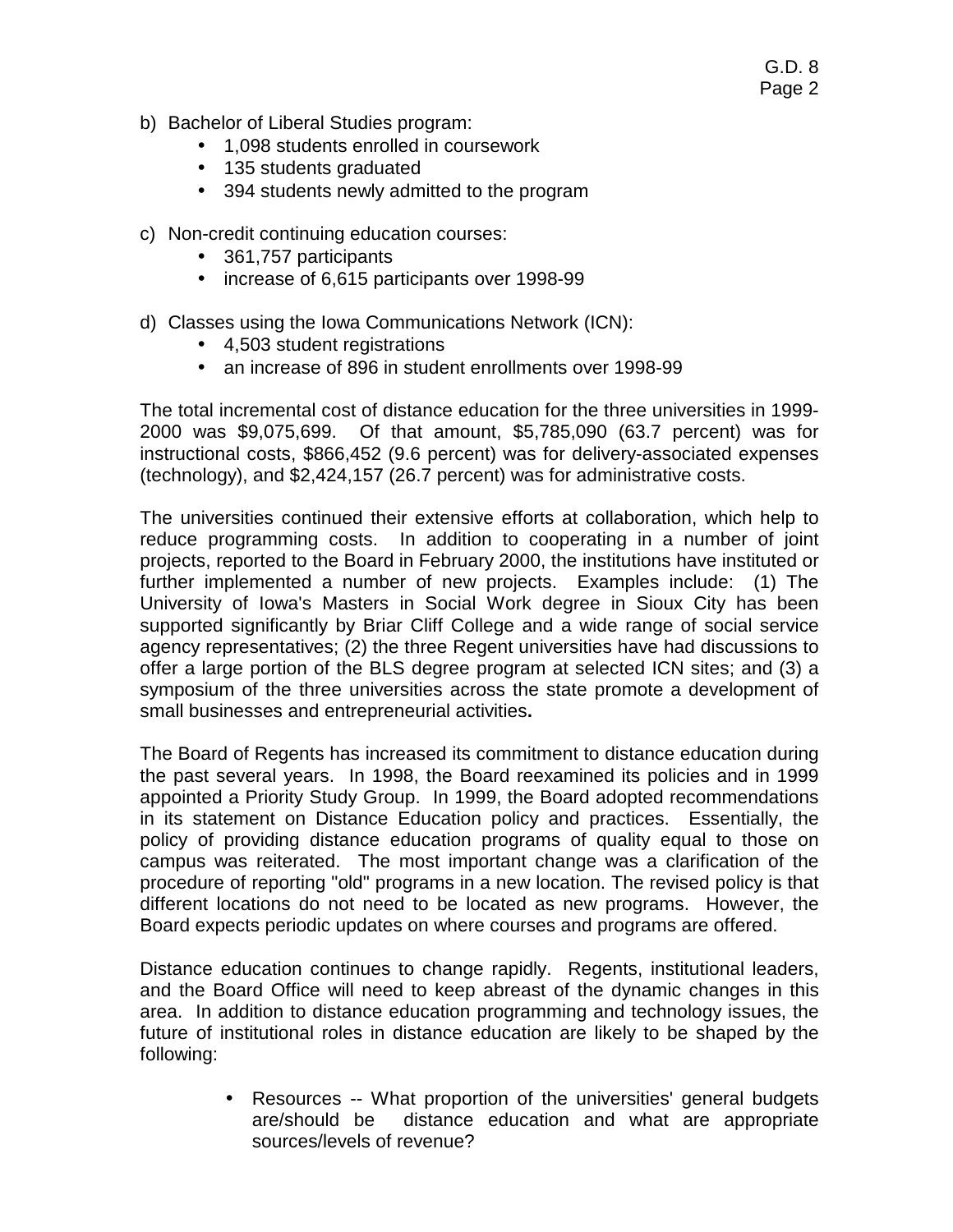• Access -- To what extent should/can Regent universities serve all areas of the state?

This report presents an initial review relating to the second item. The Board Office recommends to the Board that it request the universities to continue to compile data that would address the first item.

# **Background:**

The Board of Regents, in October 1997, clarified its long-standing commitment to off-campus education by adopting a new policy on distance education, which is consistent with aspects of the Board's strategic plan to assure and improve access (Key Result Area 2.0.0.0). Specific Action Steps related to distance education include:

- 1.1.4.3 "Each institution increase its service to Iowans, nation, and the world"
- 2.1.1.1 "Annually assess access to Regent institutions"
- 2.1.1.3 "Implement policy on distance education"
- 2.1.1.4 "Evaluate differential tuition policy for distance education"
- 2.1.1.5 "Raise the percentage of Iowans possessing baccalaureate degrees to the national average"
- 2.2.1.1 "Develop recommendations for ongoing assessment of distance education needs in Iowa"
- 2.2.1.3 "Increase distance education enrollment substantially"
- 4.4.2.1 "Identify existing institutional cooperative/collaborative programs to form baseline data and develop a reporting format to the Board"
- 4.4.2.3 "Explore opportunities for partnership among the Regent institutions and with other sectors of education"

At its October 1998 meeting, the Board received an extensive background report on distance education and began a series of initiatives. Specifically, the Board: (1) approved the institutional distance education strategic plans; (2) established a Regent committee to explore the possible participation in a virtual university; and, (3) approved a set of principles for off-campus credit programming. At that time, the Board also established a Priority Study Group on Distance Education. The Priority Study Group proposed further revisions of the Distance Education Policy, which the Board approved in December 1999.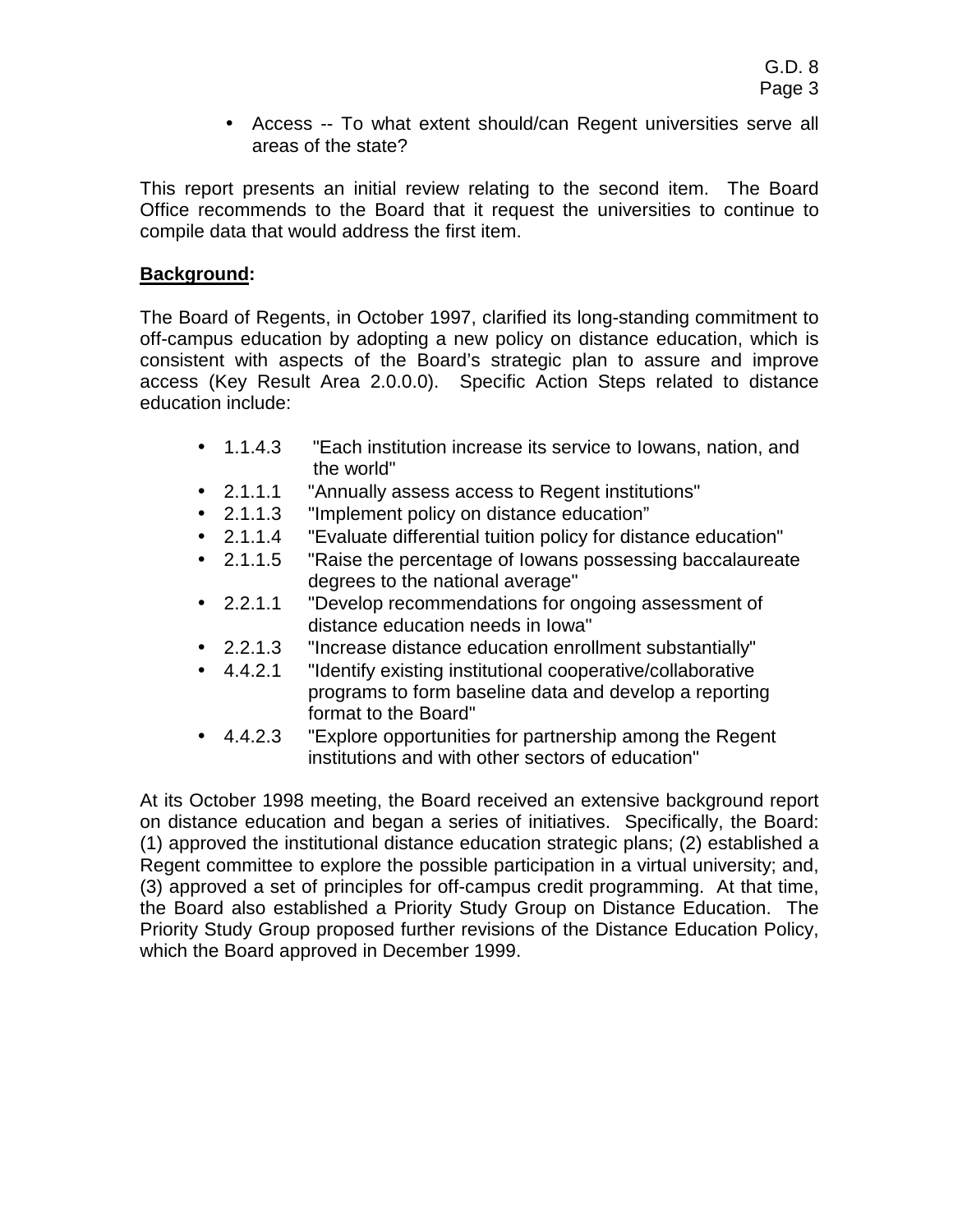At its February 2000 meeting, the Board received progress reports from the universities on their strategic plans for distance education. Those reports presented evidence of progress made toward meeting the targets and benchmarks established for outreach and service goals. The reports included descriptions of numerous collaborative efforts in distance education.

Under its current policy, the Board reviews and approves distance education program proposals, and annually receives reports on distance education activities. Significant areas for Board review may include interinstitutional cooperation and collaboration, and the impact of incremental costs for delivery of distance education.

# **Summary of Findings from the Report and Analysis of Data**

The reports from the Regent universities provide extensive descriptions of offcampus programming activities, including lists of current and projected offerings, and detail 1999-2000 enrollment statistics in credit and non-credit courses and programs, including the three regional study centers.

The major sections and subsections of this report are:

| Credit and Non-Credit Courses and programs      | (page 4)  |
|-------------------------------------------------|-----------|
| <b>Credit Courses and Programs</b>              | (page 4)  |
| Bachelor of Liberal Studies program             | (page 7)  |
| <b>ICN Credit Courses and Registrations</b>     | (page 8)  |
| <b>Non-credit Course Registrations</b>          | (page 10) |
| <b>Cooperative Regent University Activities</b> | (page 11) |
| <b>Regional Study Centers</b>                   | (page 11) |
| Des Moines Higher Education Center              | (page 12) |
| <b>Collaborative Regent Activities</b>          | (page 12) |
| Scope of Service and Outreach to Iowans         | (page 14) |
| <b>Incremental Costs of Delivery</b>            | (page 14) |
| <b>Analysis of Distance Education Trends</b>    | (page 19) |
| <b>National Trends</b>                          | (page 19) |
| <b>Enrollments Statewide</b>                    | (page 19) |
| <b>Program Evaluations and Learner Outcomes</b> | (page 20) |
| Performance Indicators                          | (page 21) |
| Recommendations                                 | (page 22) |

# **Credit and Non-Credit Courses and Programs**

## Credit Courses and Programs

The University of Iowa, Iowa State University, and the University of Northern Iowa offered 55 credit programs (degree, endorsements, certificates) in 1999-2000.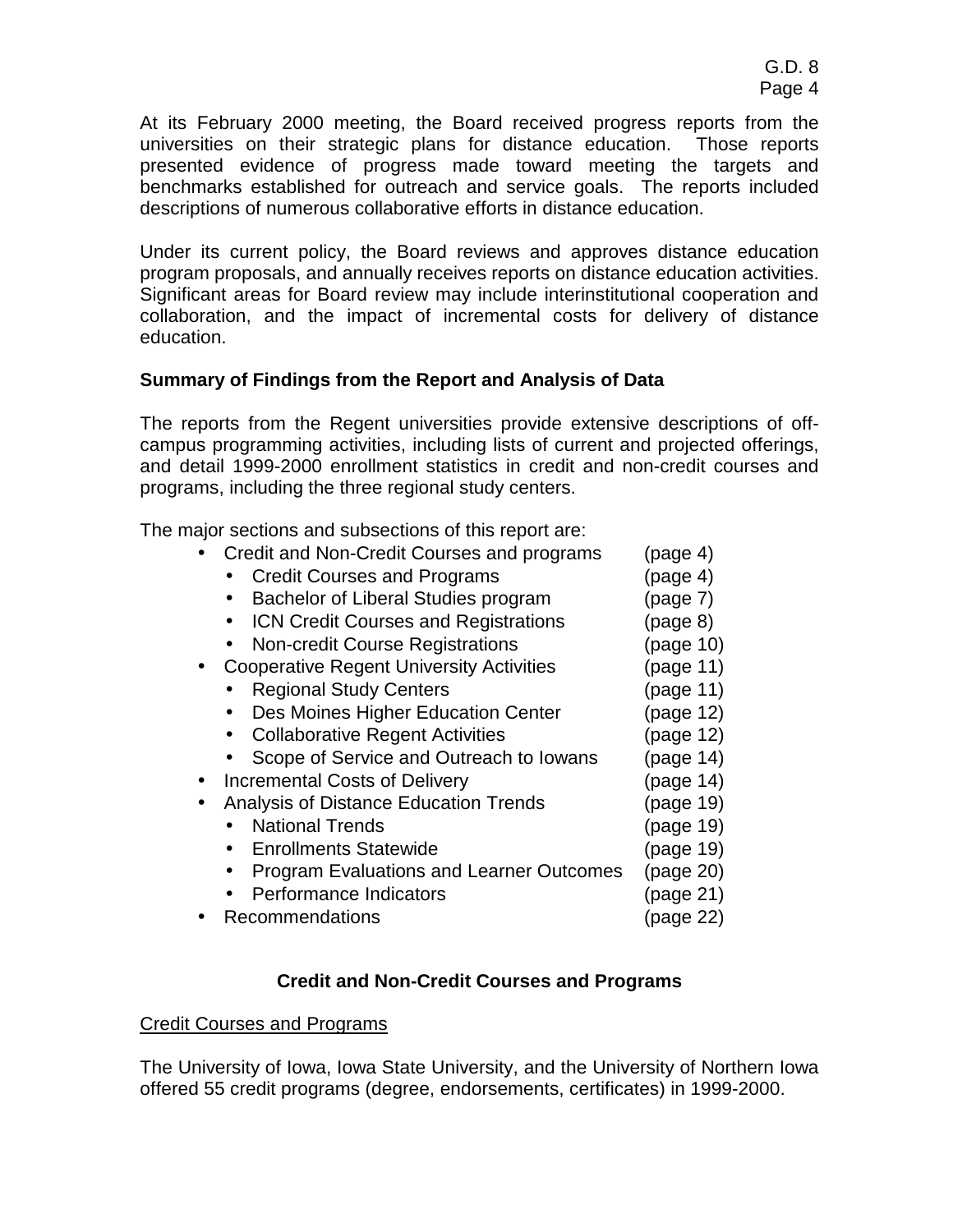The University of Iowa offered 12 programs at 19 sites off campus, utilizing a variety of delivery methods, including ICN, microwave relay, videotape, and correspondence study. Iowa State University provided 24 programs or certificates in 1999-2000, delivered via ICN, Web, videotape, and face to face at other locations. That contrasts with nine programs offered in 1995-96. During the reporting year, the University of Northern Iowa had 19 degree and certificate programs at multiple sites. UNI also used a variety of delivery modes, including the World Wide Web. See Table 1, pages 23-25, for specific programs and sites.

There were 33,944 total enrollments in credit courses and programs in 1999- 2000. The University of Iowa registrations totaled 20,265, based on student enrollments in the following programs: Off-campus (6,106) Guided Correspondence Study (4,561), and Saturday and Evening Classes (9,598). Iowa State University enrolled 4,734 in its credit offerings at off-campus locations. The University of Northern Iowa had 8,945 students in distance education credit programs. Of that number, 5,491 were at off-campus locations, 823 were on campus (mainly, summer workshops offered by Continuing Education), 1,268 participated through ICN, 40 through Iowa Public Television courses, and 818 used correspondence study. See Table 2, page 26, for more specific details on registrations by subject area.

Figure 1 shows that the total enrollment in credit courses has risen 20 percent during the past five years. These data are taken from Regent Performance Indicator #28, which reflects Action Step 1.1.4.3 of the Board's Strategic Plan, "each institution [will] increase its service to Iowans, nation, and the world."



Another measure of the service/outreach activity of the universities is Regent Performance Indicator (#40), which compiles the statistics of undergraduate and graduate students in degree programs offered through distance education. Figure 2 displays the number of fall enrollments over the past six years. At all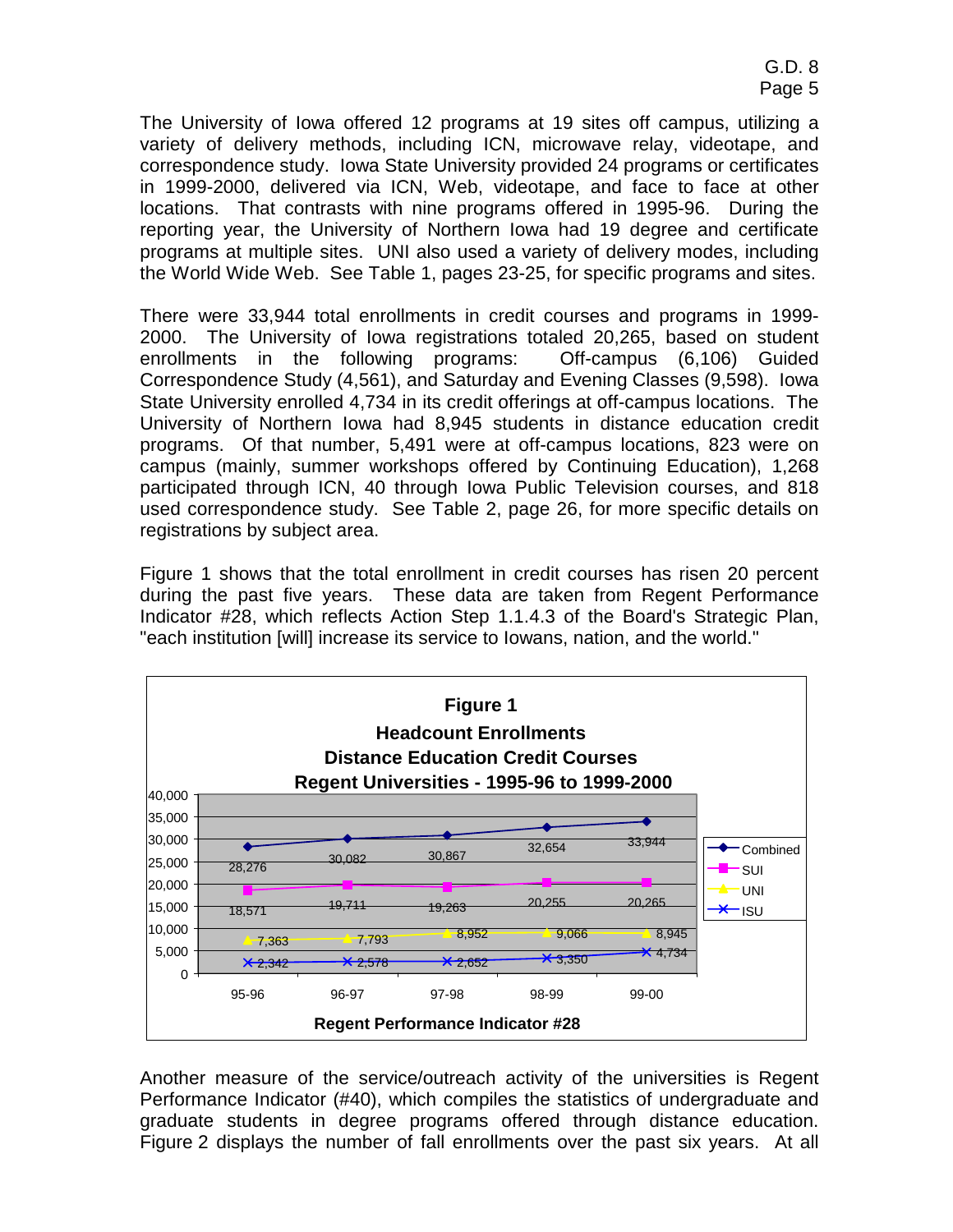three universities, the number of both the undergraduate and graduate students has increased markedly. In the five-year period from 1994-95 to 1998-99, at SUI, the undergraduate enrollment tripled and the graduate enrollments almost doubled. At ISU during that same five-year period, the enrollment of both undergraduates and graduate students in distance education programs more than doubled. At UNI, the undergraduate enrollments increased seven-fold, while the graduate enrollments almost doubled.

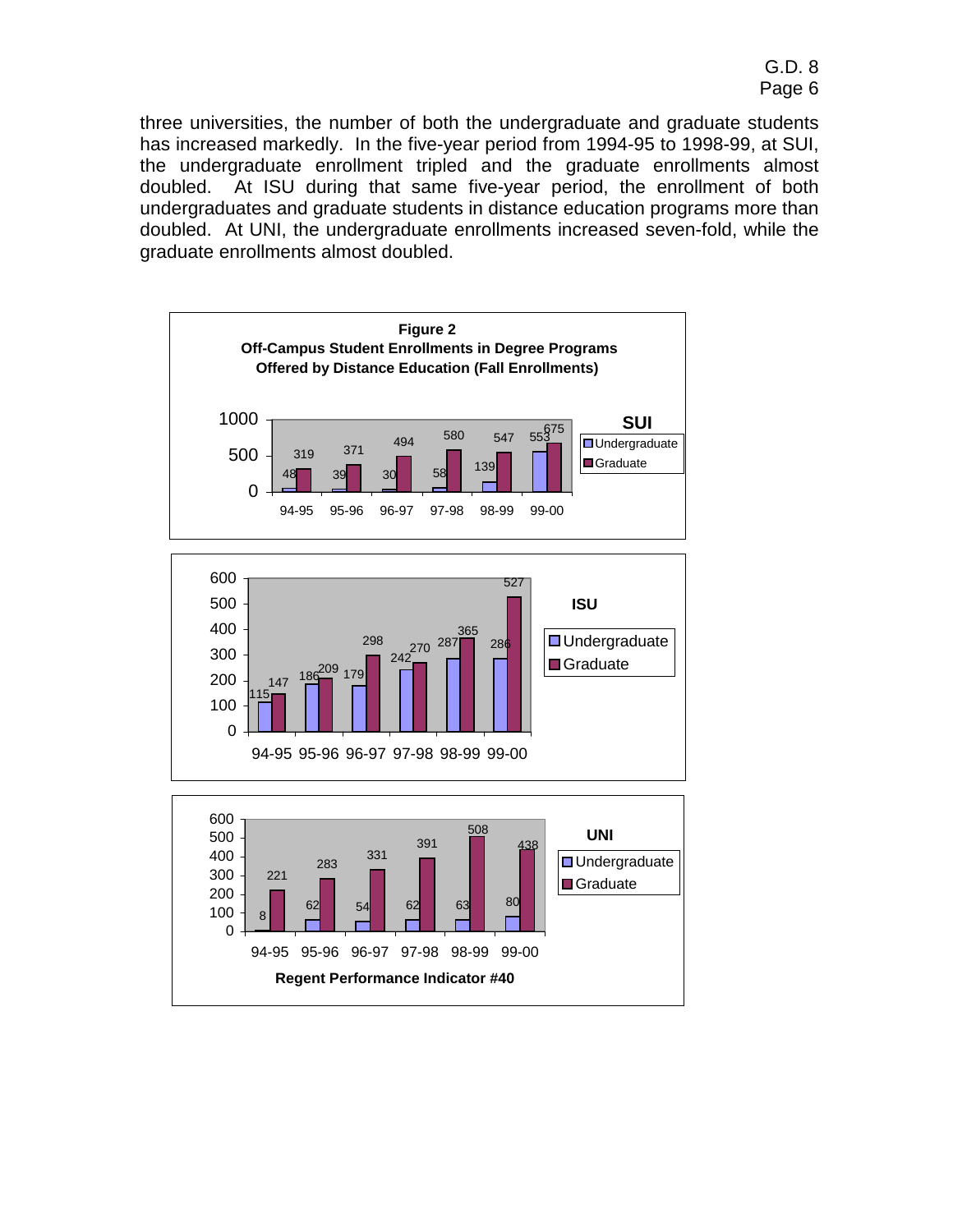Specifically, the University of Northern Iowa has monitored the availability of its off-campus classes by calculating the enrollment in those courses. Consistent with other data regarding credit enrollments, the six years of available statistics show a significant rise in enrollments, from 4,611 in 1993-94 to 7,323 in 1999- 2000. As Figure 3 indicates, UNI has set a target of 8,200 student enrollments for Indicator (#30).



## Bachelor of Liberal Studies Program

The Bachelor of Liberal Studies (BLS) degree program is a cooperative effort of the three universities. The Board established the program in 1977 for the purpose of providing statewide access to upper division courses for Iowa students interested in completing an undergraduate liberal arts degree. The total number of active enrollees for 1999-2000 is 1,098. Of that total, SUI had 687 students, ISU 277, and UNI 134. See Table 3, page 27, for additional details.

Figure 4 indicates recent five-year trends regarding the numbers of students (1) admitted to the three universities, (2) graduating each year, and (3) actively enrolled in 1999-2000. While the program has definitely grown in the past three years, the previous two years' data are incomplete, because figures were not compiled by SUI for those years. Also, UNI changed to a more precise definition of enrollment, i.e., "active" students, which has resulted in a reduction in its number in that category. See Table 3, page 27.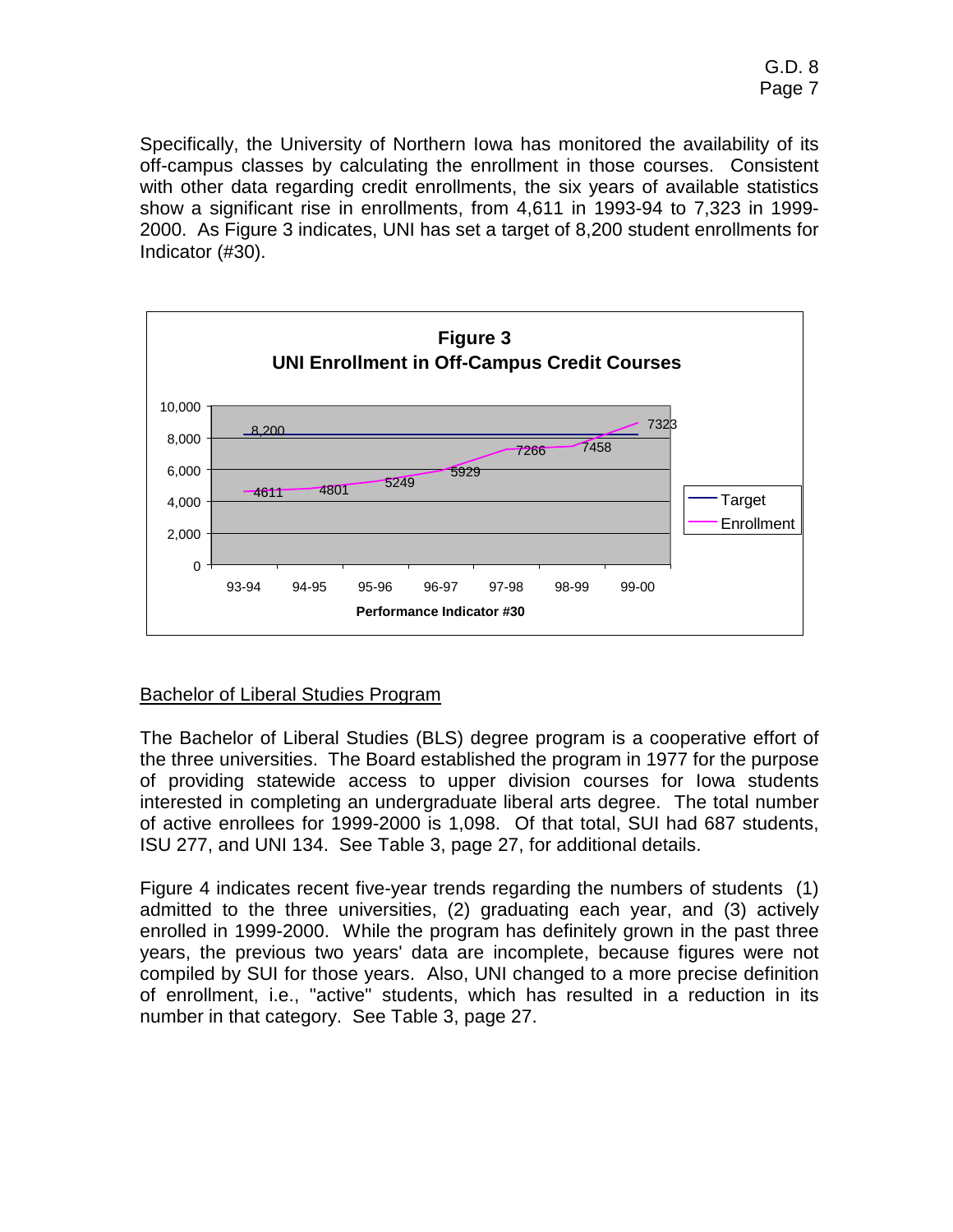

# ICN Credit Courses and Registration

The extensive use of the Iowa Communications Network (ICN) to deliver credit courses is one way that the Regent universities meet the Board's Key Result Area (KRA) of access. The data from Table 4, page 28, and Figure 5, page 9, indicate that during the past five years the use of the ICN has increased markedly. For example, SUI's enrollment was 1,113 students in 1995-96 and rose to 2,126 in 1999-2000, a 91 percent increase over the five-year period.

One contributing factor has been the expansion of ICN sites. Another has been the nature and number of new programs being offered. For example, the University of Iowa's College of Nursing offered, for the first time in 1999-2000, an interactive television course that utilized compressed video transmission. The course included students located at universities in Iceland, Norway, and Sweden.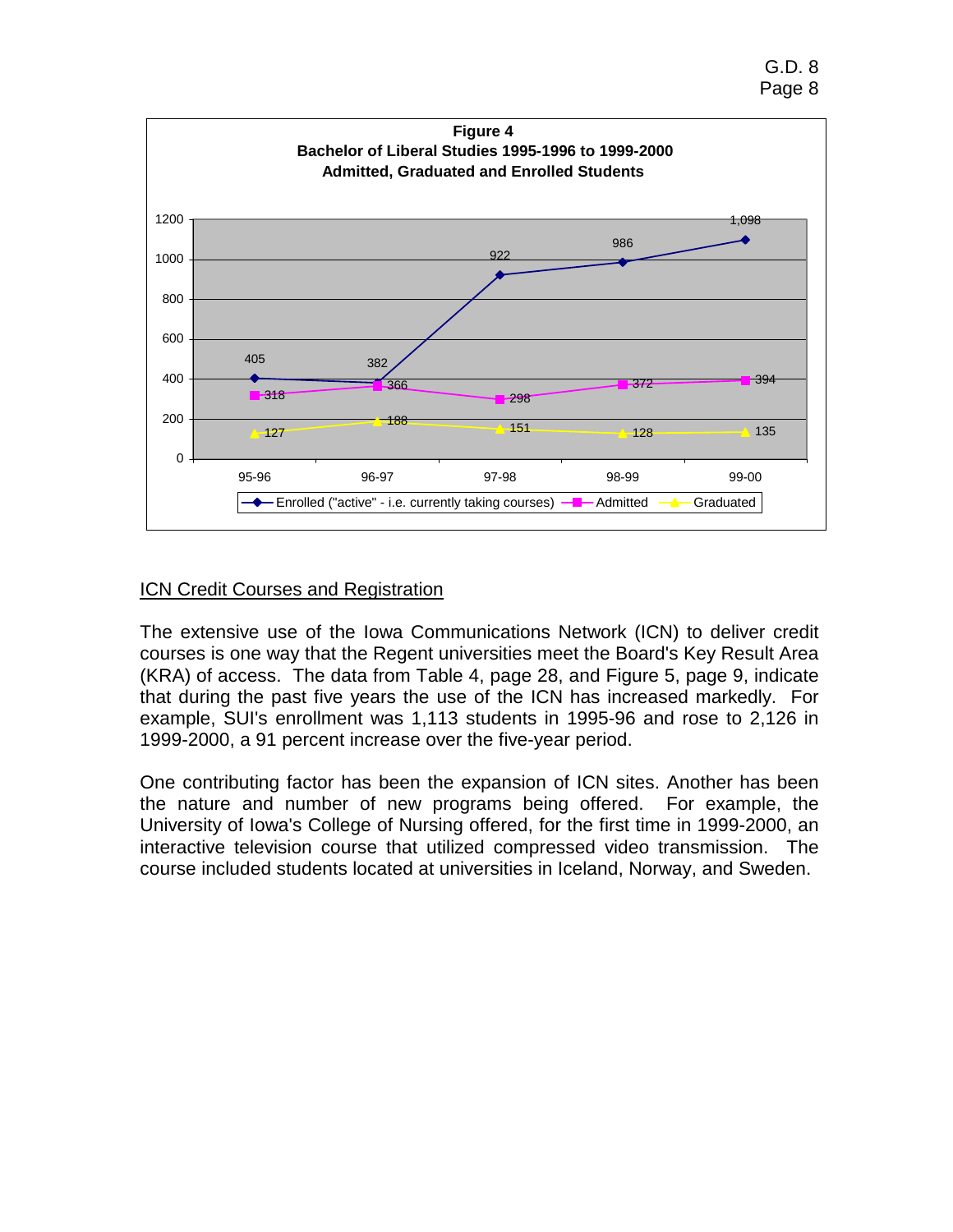

Another example of the use of the ICN has been the University of Iowa's efforts to distribute programming in the arts, which involves broadcasting events from Hancher Auditorium. The data from Regent Performance Indicator #26 indicate that the target set by the University -- 30 sites -- has been exceeded by considerable margins in two recent years. See Figure 6.

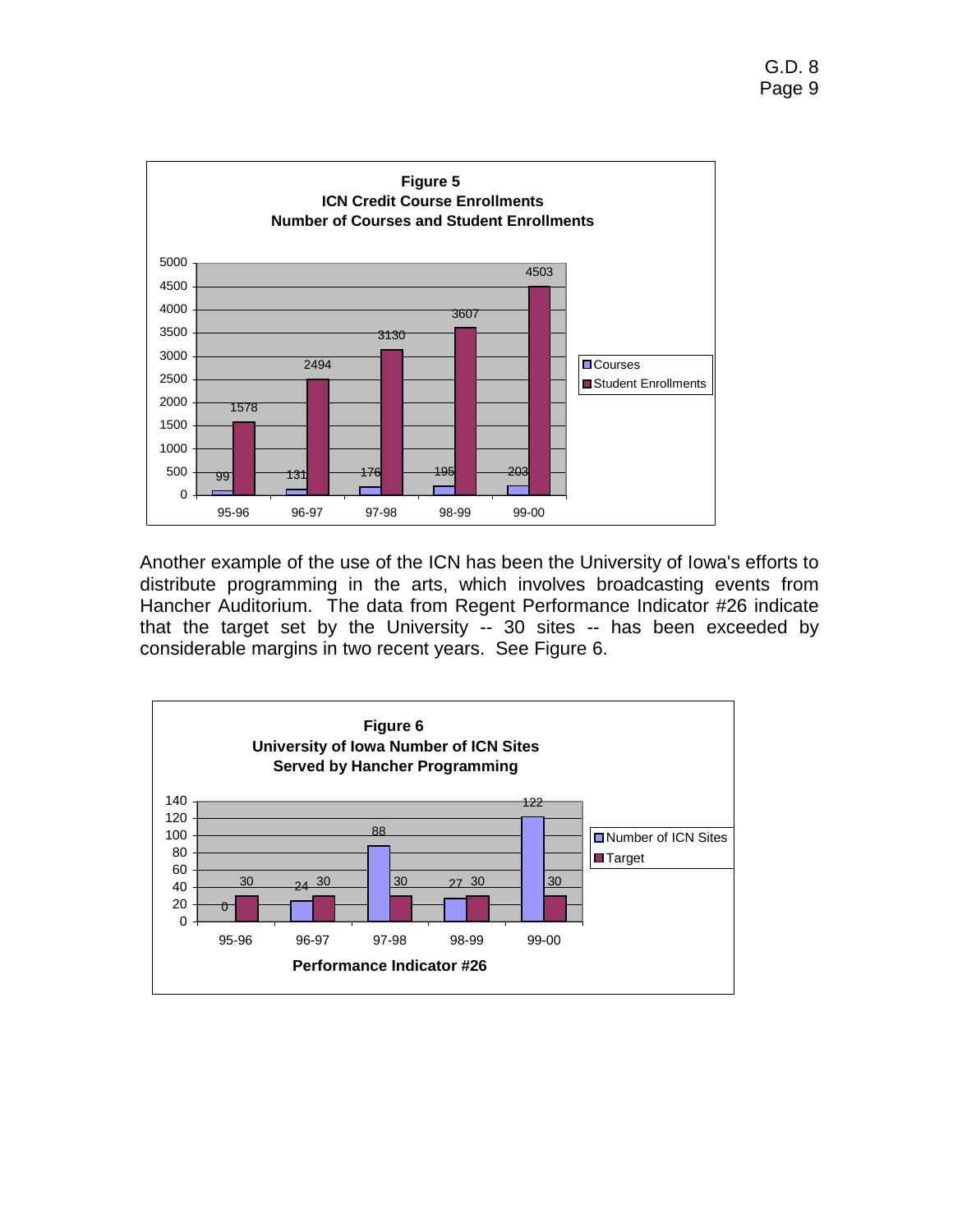### Non-credit Course Registrations

The Regent universities offered noncredit courses in 29 subject areas in 1999- 2000. As Table 5, page 28, illustrates, the total number of enrollments was 361,757. For this indicator, enrollment is "duplicated headcount," i.e. the same person participating in two courses is counted twice. Of the total, SUI had 81,954 enrollees, with health as the predominant area (35,748). Visual and Performing Arts (9,780) and Public Affairs and Protective Service (8,647) provided programs and conferences for large numbers of participants. ISU had 263,031 attendees at its noncredit courses. By far, agricultural programs have the largest number of participants (152,259), although Family & Consumer Sciences programs accounted for 94,338 attendees. For the University of Northern Iowa, the communications area provided the largest number of its 16,772 participants at noncredit events. Figure 7 shows the five-year trend for the three universities.

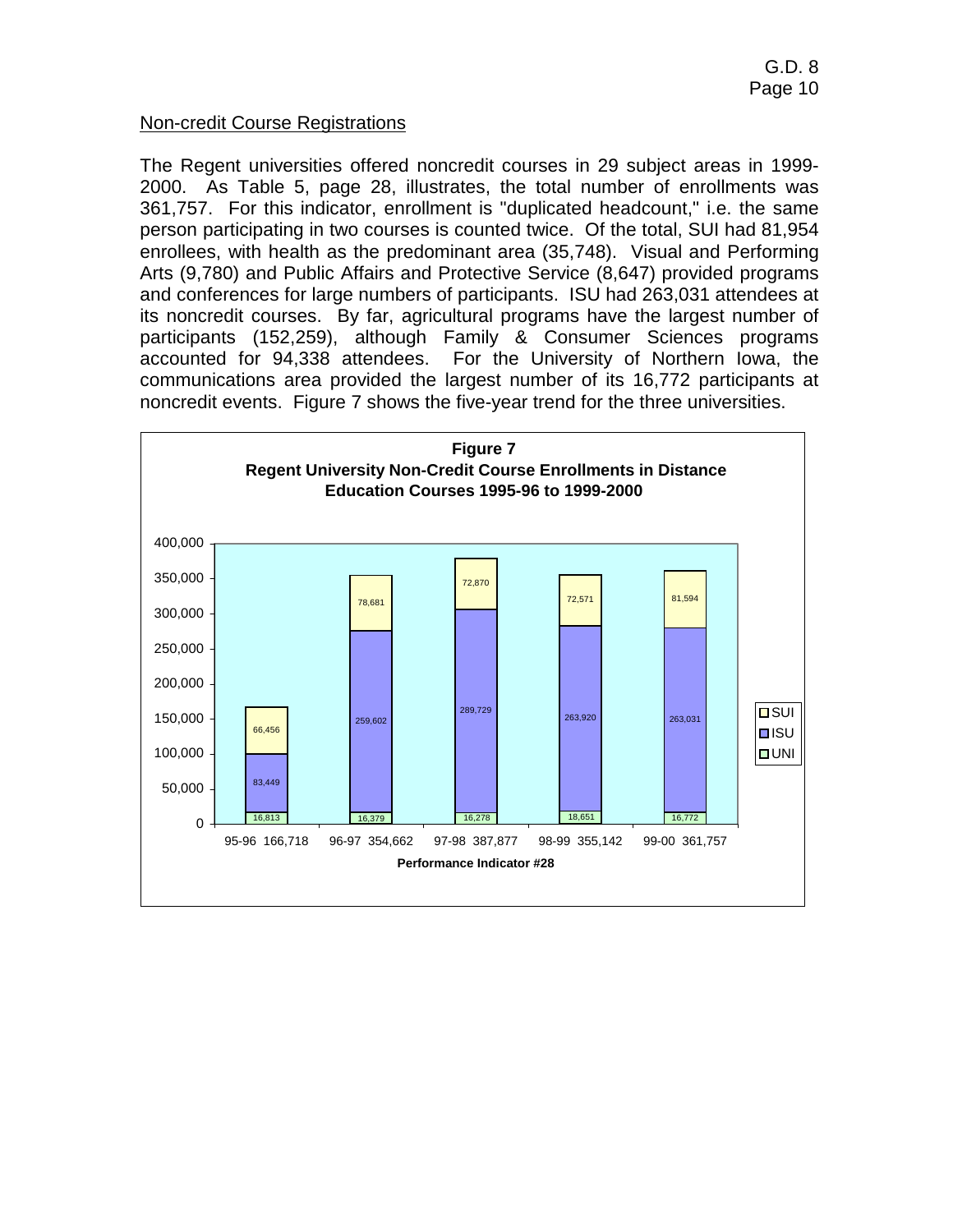### **Cooperative Regent University Activities Related to Distance Education**

The individual University reports are filled with numerous illustrations of collaborative activities between the three institutions, and between one or more of them and other institutions of higher education in the state. In addition, the reports contain accounts of projects which reflect the support of business and community leaders. While distance education courses may be delivered face-toface, they are also delivered through ICN, videotapes, and the World Wide Web.

### Regent Regional Study Centers

The Quad Cities Graduate Study Center increased its total student enrollment to 9,264 for 1999-2000. Five new degree programs were offered by Regent universities at the Center during the year. Of the total number of students, 1,084 were in 22 Regent programs. As Table 6, page 29, indicates, the highest number of Regent students was in 1997-98, when the total student enrollment was 1,513. According to Study Center officials, a contributing factor may be that the tuition rate of the Regent universities is higher than those of other universities providing courses at the Graduate Center.

Student enrollment at the Tri-State Graduate Study Center in Sioux City declined from 5,563 in 1997-98 to 4,718 in 1998-99, but rose in 1999-2000 to 4,729. While the number of degree programs offered at Tri-State has declined in recent years, the number of Regent university programs has increased. In 1995-96, only six programs were offered. The three universities report 21 courses offered during 1999-2000.

The Southwest Iowa Regents Resource Center, located on the campus of the Iowa School for the Deaf, coordinates the offering of selected undergraduate Regent university programs as well as graduate course offerings. Nine new graduate programs or program cycles were started in 1999-2000. For the second year in a row, student enrollments have been more than 500. In 1998-99, the enrollment was 591; in 1999-2000 the enrollment was 528.

For a complete listing of the specific degree programs offered in 1999-2000 at each of the centers, see Table 7**,** page 30**.** The degree programs range from engineering to nursing to social work and certificate programs for school superintendents. A summary of the number of offerings is:

|               | <b>Quad Cities</b> | <b>Tri-State</b> | Southwest |
|---------------|--------------------|------------------|-----------|
| <b>SUI</b>    |                    | b                | 5         |
| <b>ISU</b>    | 10                 | 10               | 12        |
| UNI           |                    |                  |           |
| <b>Totals</b> | つつ                 | つ1               |           |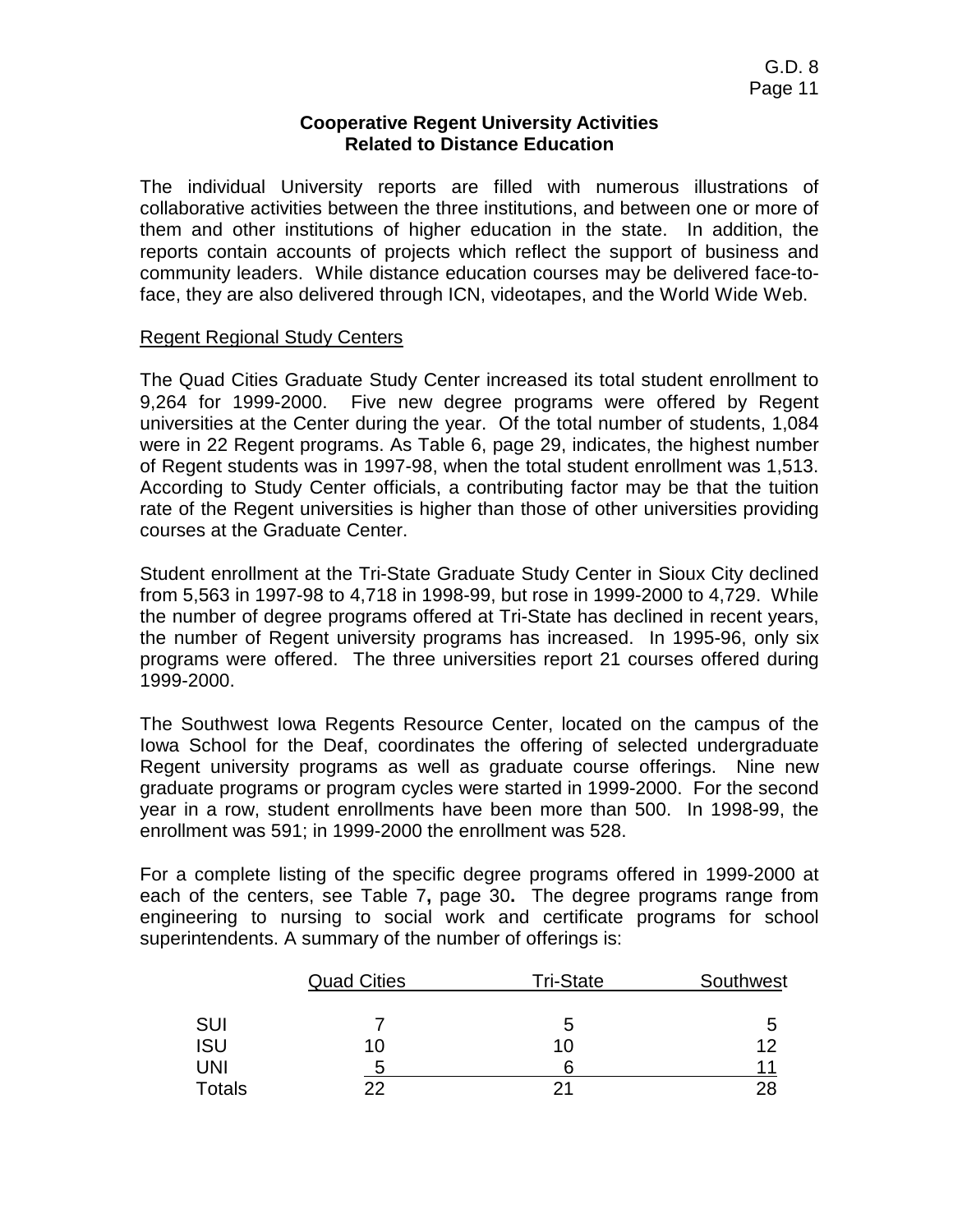Programs are added or dropped as cohorts of students complete their programs. On occasion, advertised programs do not have adequate enrollments and are not begun. In addition to programs, both degree and certificate, the Universities offer special programs from time to time. For example, this past year ISU offered two free ICN seminars for adults thinking of returning to graduate school, "Graduate Record Examination Strategy and Admissions Seminar," at all three regional study centers.

Figure 8 illustrates five-year data from the three centers. A more complete report on the centers is made to the Board annually in May. It should be noted that "program" includes more than degree curriculum; for the Study Centers, it includes endorsement and certificate offerings as well.



## Des Moines Higher Education Center

After several years of discussion and planning, the Des Moines Higher Education Center (DMHEC) has become a reality. The DMHEC Board has recently named a Director, M**.** D. Isley.A Liaison Committee is in place, with representatives of each participating institution. In addition to the three Regent universities, participating institutions include Drake University, Simpson College, Grand View College, and the Des Moines Area Community College. A variety of courses is being offered this fall.

## Collaborative Regent Activities

The Board established the State Extension and Continuing Education Council (SECEC) in 1962. Its chief purpose is to serve as a medium for the exchange of information regarding the off-campus programming initiatives of the individual colleges on each campus, which helps to avoid unnecessary duplication in offerings and also serves to indicate areas of potential cooperation in program initiatives. Some examples of collaboration are: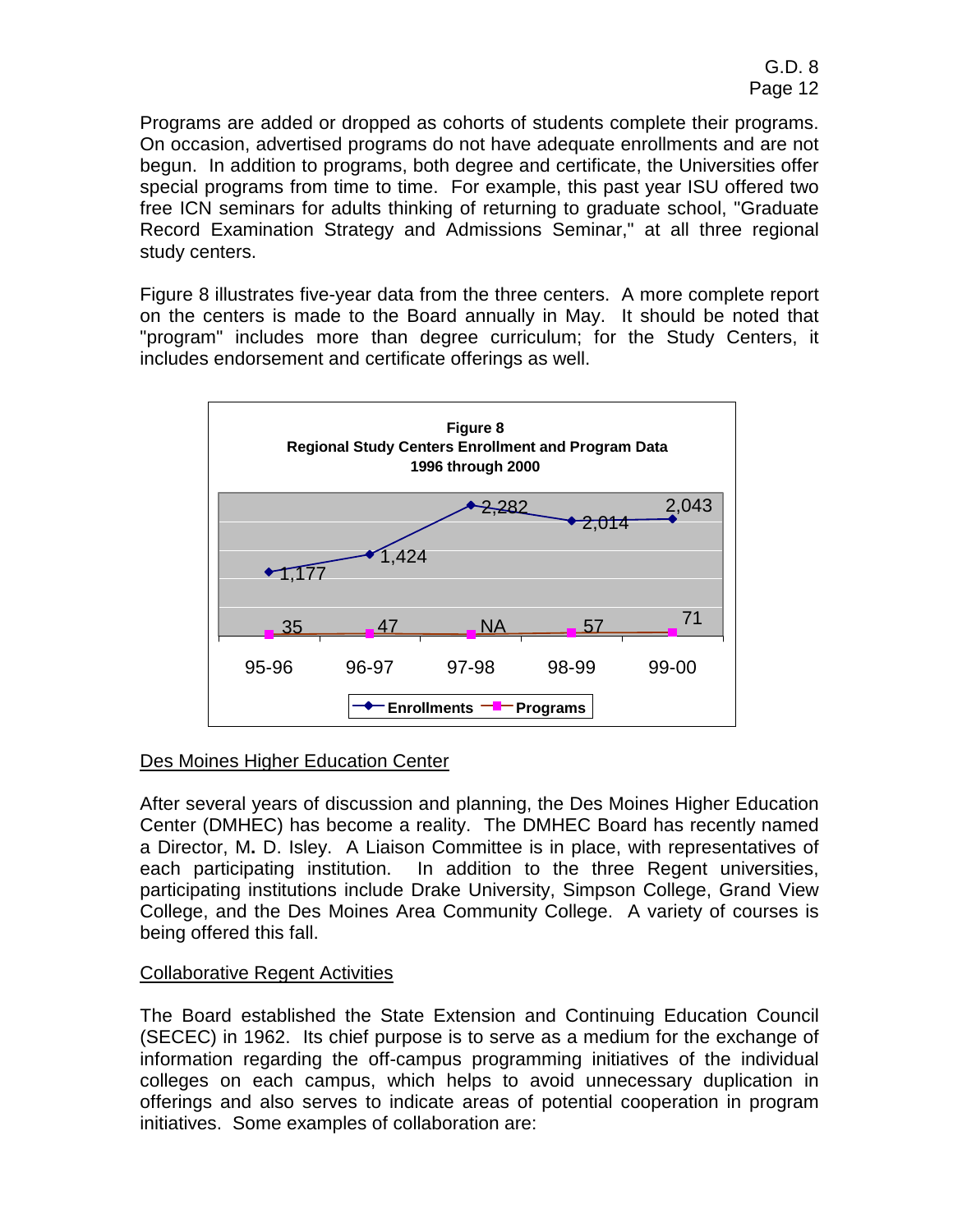- Academic programs. Current cooperative programs, in addition to the BLS degree program, are the Regents Graduate Inclusion Program in Special Education (SUI, ISU and UNI), the M.A. in Library Science (UNI and SUI), the M.A. in Higher Education (SUI and ISU), the Reading Recovery Program (SUI and ISU), and the M.S. in Electrical Engineering (SUI and ISU). Faculty and staff continue to discuss collaborative efforts for programs in English as a Second Language (ISU, UNI, and SUI), and Social Work (SUI and UNI). ISU and SUI are exploring the offering of a joint Executive MBA and Master of Engineering in Systems Engineering program. UNI and SUI are engaged in developing a public health program.
- ICN Classrooms. The institutions work collaboratively for the scheduling and usage of the ICN classrooms. Regent ICN classrooms have been constructed at nine sites throughout the state.
- Graduate Study Centers. Members of the SECEC serve on the boards of the Tri-State Graduate Study Center in Sioux City and the Quad Cities Graduate Study Center.
- Regional Telecommunications Councils (RTCs). Continuing education staff at the three Regent universities serve as representatives to the RTCs that establish regional scheduling policies, determine local needs, and approve scheduled use of the regional ICN classrooms. The SECEC coordinates the assignment and reporting of these representatives.

Some examples of collaboration with other institutions include:

- The three universities have participated in the development of a web page coordinated by Iowa Public Television. The site provides a listing of and easy access to descriptions of the courses offered by accredited institutions of higher education in Iowa.
- The University of Iowa works closely with Briar Cliff College in the delivery of its Master of Social Work program.
- SUI will take its Bachelor of Science in Nursing program to the Calmar campus of Northeast Iowa Community College.
- Iowa State University instructors teach courses on DMACC campuses. Three master's programs are delivered in Des Moines at three different locations. SUI and UNI also offer numerous programs at community college sites.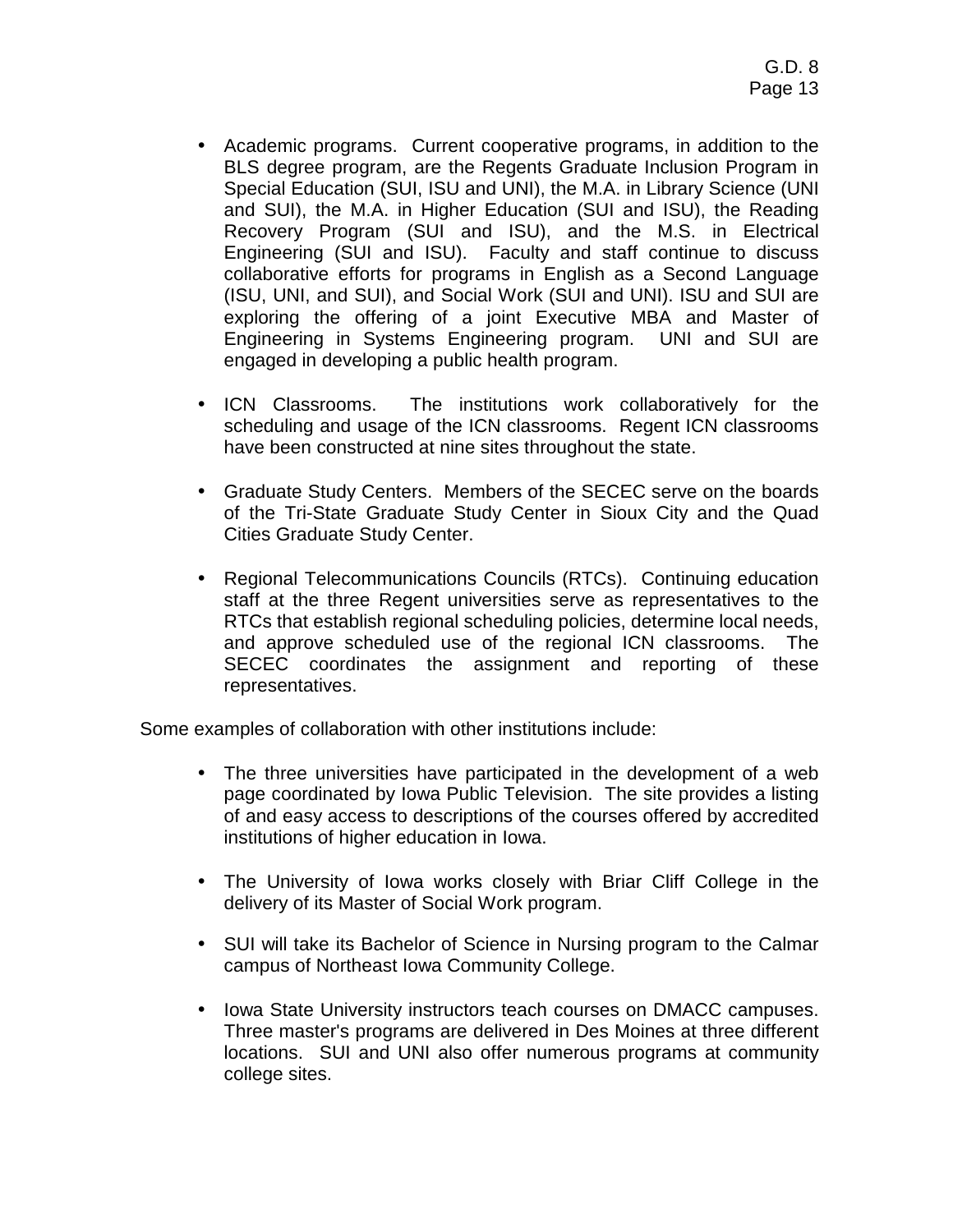### Scope of Service and Outreach to Iowans

One measure of the extent of outreach provided by the three Regent universities is to determine where the institutions have offered distance education programs. The results of a new survey this year show that the three universities, combined, offered courses in all of Iowa's 99 counties. A total of 2,542 courses were offered in 356 communities in the state. Table 8, pages 31-38, contains detailed information on the counties where programs were held in 1999-2000, and the communities in which courses were offered. A summary of each university's offerings in 1999-2000 are:

|                              | Counties | Communities | Courses |
|------------------------------|----------|-------------|---------|
| University of Iowa           | 75       | 133         | 703     |
| <b>Iowa State University</b> | 92       | 275         | 1,242   |
| University of Northern Iowa  | -74      | 126         | 595     |
| Totals                       | $99*$    | $356*$      | 2,542   |
| (Unduplicated totals)        | (241)    | (534)       |         |
|                              |          |             |         |

\*Totals reflect a reduction in duplications.

In Table 9, page 39, two numbers appear in a rectangle in each Iowa county. The top number represents the number of communities in which one or more Regent universities offered courses in 1999-2000. The bottom number represents the number of courses offered in a county by the three universities. It should be noted that if two or three universities offered a course in the same city, e.g., Cedar Rapids, that community is counted only once.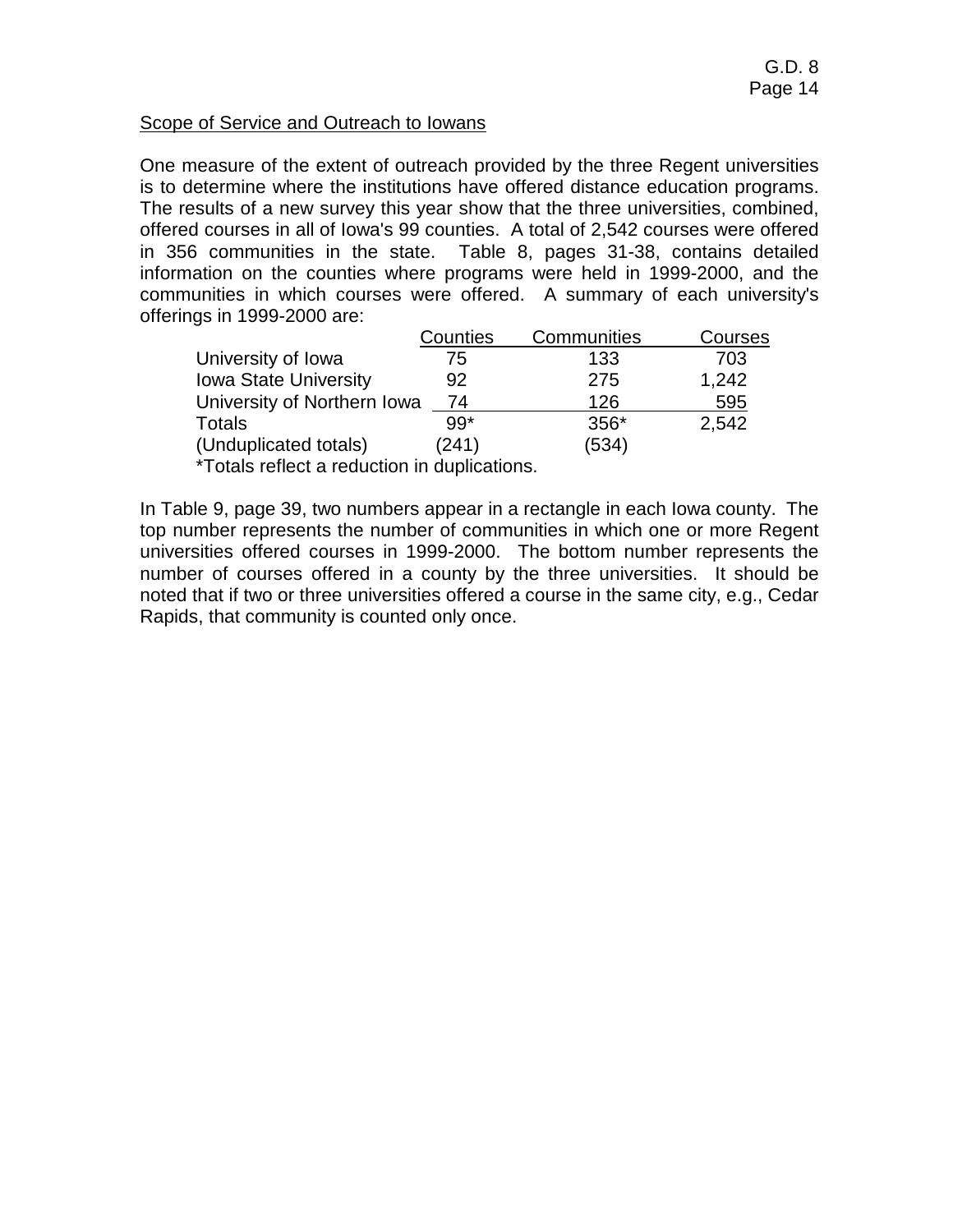### **Incremental Costs of Delivery**

The Board, as well as its institutions, and the Priority Study Group on Distance Education have devoted much time to improving their understanding of the incremental costs of delivery of distance education courses and programs. Since last year, the universities and the Board Office have developed a new format for reporting of incremental costs. Each university's cost summary sheet uses the same three general categories and sub-categories. However, each university was given the option of providing supporting materials which explain, in light of individual missions and accounting practices, why certain expenditures are incurred. Additional material is found in each institution's report in the Regent Exhibit Book. ISU, in particular, provides detailed explanations of their procedures. The instructional costs category includes faculty compensation, promotional materials, course materials, travel, and instructional services. Instructional services covers such items as the payment of mentors and on-site technicians. The technology costs category includes ICN line charges, ICN room use fees (sometimes identified as Site Access), on-campus media staff, and equipment. The category of administrative costs includes office expenses, personnel, facility rentals, and student support services.The total for the three universities in all three cost areas was \$9,075,699.

Caution must be taken to avoid inappropriate comparisons in the following figures. They are presented here merely as summary figures. To better understand how the specific items in each chart were determined, one needs to examine the institutional reports. The comments at the bottom of each institution's figures describe what may be included or excluded. Dollar amounts have been rounded in the figures below.

|            | Instructional<br>Costs | Technical<br>Costs | Administrative<br>Costs | Totals      |
|------------|------------------------|--------------------|-------------------------|-------------|
| SUI        | \$2,407,711            | \$201,321          | \$1,366,790             | \$3,975,822 |
| <b>ISU</b> | \$2,620,929            | \$356,923          | \$612,671               | \$3,590,523 |
| UNI        | 756,450                | \$308,208          | 444,696                 | \$1,509,354 |
| Ttl.       | \$5,785,090            | \$866,452          | \$2,424,157             | \$9,075,699 |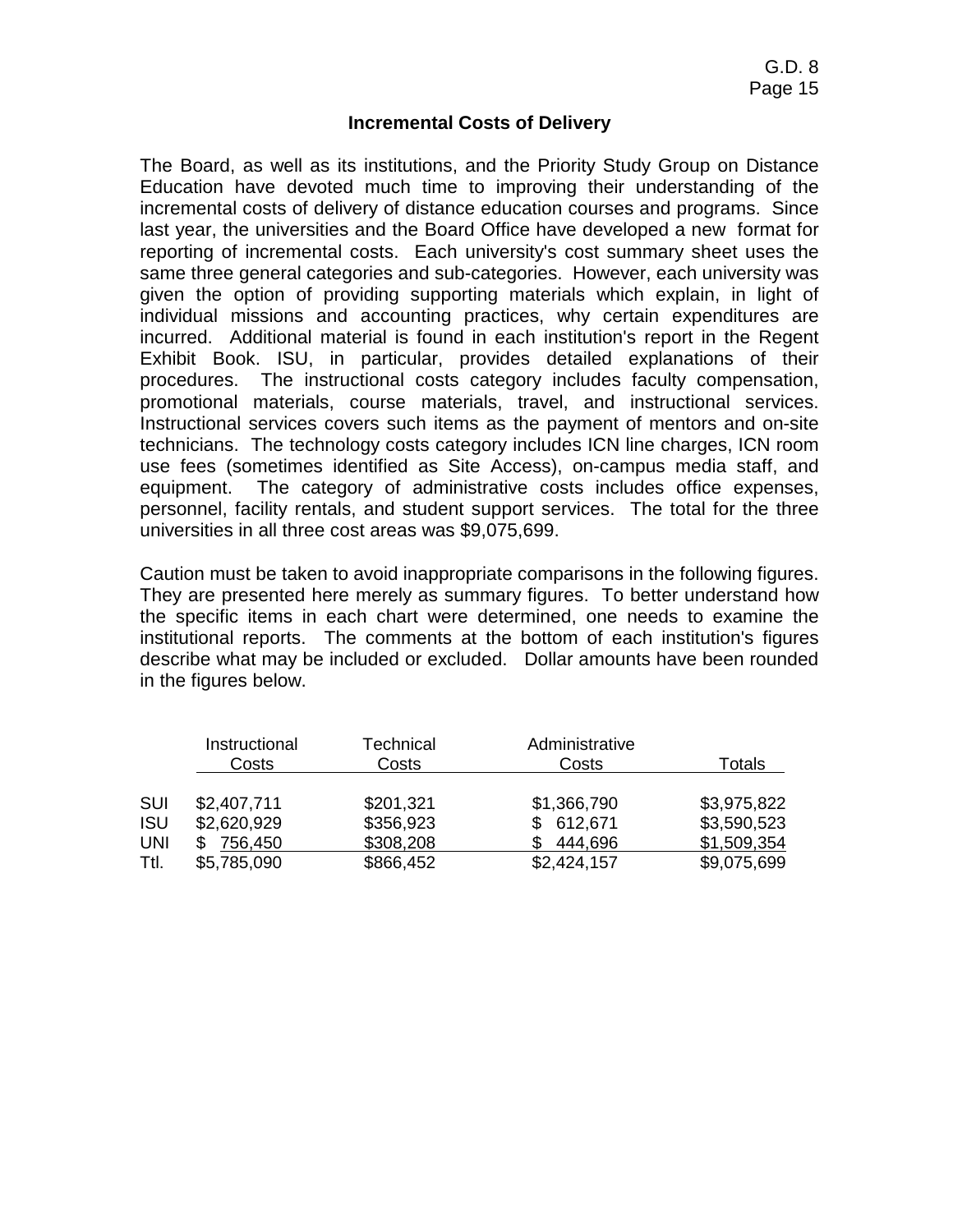# **Incremental Costs of Distance Education -- 1999-2000**

# **The University of Iowa**

| <b>Instructional Costs</b>                              | <b>Total</b> | \$       | 2,407,710.58 |
|---------------------------------------------------------|--------------|----------|--------------|
| Faculty compensation (on load)<br>$\bullet$             |              | \$       | 838,102.12   |
| Faculty compensation (over load)<br>$\bullet$           |              | \$       | 887,236.74   |
| Faculty compensation (ICN course, on load)              |              | \$       | 119,389.21   |
| Faculty compensation (ICN course, over load)            |              |          | 125,326.63   |
| Course development (paid to faculty/staff)<br>$\bullet$ |              |          | 7,950.00     |
| Travel expenses (course related)<br>$\bullet$           |              | \$\$\$\$ | 50,740.23    |
| Instructional services (mentors, technicians)           |              |          | 242,064.45   |
| Other: course materials/mailings<br>$\bullet$           |              | \$       | 136,901.20   |
| <b>Technology Costs</b>                                 | <b>Total</b> | \$       | 201,320.66   |
| ICN line charges                                        |              |          | 72,276.34    |
| ICN site access                                         |              | \$\$\$\$ | 12,863.82    |
| On campus media staff                                   |              |          | 58,851.50    |
| Other: equipment                                        |              |          | 57,329.00    |
| <b>Administrative Costs</b>                             | <b>Total</b> | \$       | 1,366,790.15 |
| Office expenses                                         |              |          | 141,902.87   |
| Personnel                                               |              | \$\$     | 777,932.57   |
| Promotional materials/mailings<br>$\bullet$             |              |          | 100,314.55   |
| Facility rentals (for classes)<br>$\bullet$             |              | \$       | 226,101.16   |
| <b>Student support services</b>                         |              | \$       | 120,539.00   |
| <b>Total of Incremental Costs of Distance Education</b> |              | \$       | 3,975,821.39 |

# **Supplemental Information:**

The above Incremental Costs do not include expenses for guided correspondence study.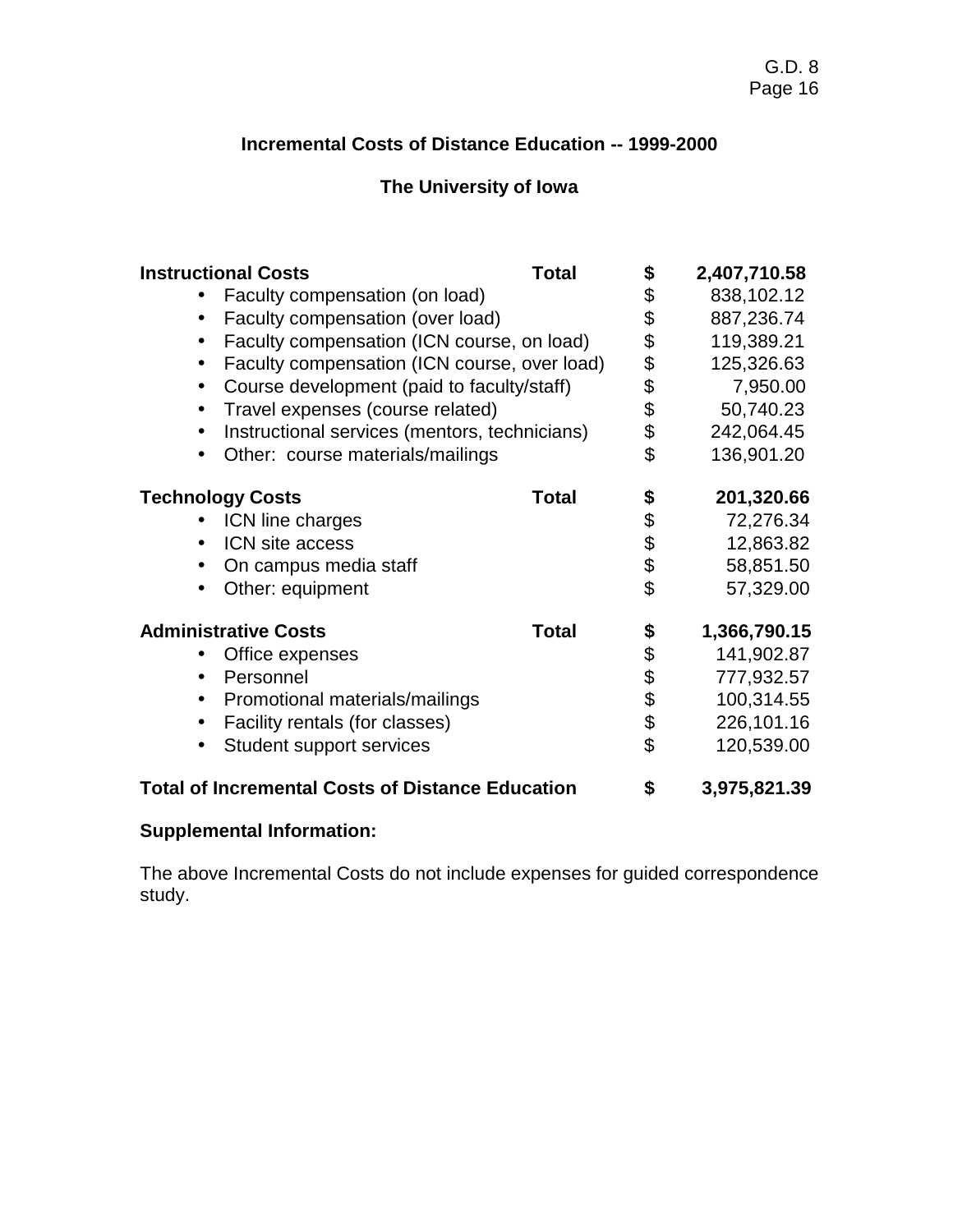# **Incremental Costs of Distance Education -- 1999-2000**

# **Iowa State University**

| <b>Instructional Costs</b>                                | <b>Total</b> | \$             | 2,620,929.17 |
|-----------------------------------------------------------|--------------|----------------|--------------|
| Faculty compensation (on load)                            |              | \$             | 2,191,127.22 |
| Faculty compensation (over load)<br>$\bullet$             |              | \$             | 301,971.74   |
| Faculty compensation (ICN course, on load)<br>$\bullet$   |              |                |              |
| Faculty compensation (ICN course, over load)<br>$\bullet$ |              |                |              |
| Course development (paid to faculty/staff)                |              | \$             |              |
| Travel expenses (course related)                          |              |                | 39,705.41    |
| Instructional services (mentors, technicians)             |              |                | 32,506.99    |
| Other: course materials                                   |              | \$\$           | 55,617.81    |
|                                                           |              |                |              |
| <b>Technology Costs</b>                                   | <b>Total</b> |                | 356,922.81   |
| ICN line charges                                          |              |                | 78,962.89    |
| ICN site access                                           |              |                | 66,464.54    |
| On campus media staff                                     |              | \$\$\$\$\$\$\$ | 84,925.65    |
| Off-campus media staff                                    |              |                |              |
| Other: equipment                                          |              |                | 18,441.29    |
| Other: tape Dup., server, equip charge                    |              | \$             | 108,128.44   |
| <b>Administrative Costs</b>                               | <b>Total</b> | \$             | 612,671.21   |
| Office expenses (Continuing Ed.)                          |              |                | 92,893.55    |
| Personnel (Continuing Ed.)                                |              |                | 424,447.45   |
| Promotional materials/mailings                            |              |                | 71,733.54    |
| Facility rentals (for classes)                            |              | 88888          | 23,596.67    |
| Student support services                                  |              |                |              |
| <b>Total of Incremental Costs of Distance Education</b>   |              | \$             | 3,590,523.19 |

### **Supplemental Information:**

Iowa State University's report provides costs for four modes of delivery: ICN, Web, videotape, and face-to-face delivery at distance sites. Further, the report includes the number of Student Credit Hours (SCH) for each mode of delivery. Because participation in distance education is a system-wide ISU expectation, no specific reimbursement is made for course development of an ICN, Web, videotape, or face-to-face distance education course.

The Iowa State University report on incremental costs provides extensive information and analysis of how its figures were determined.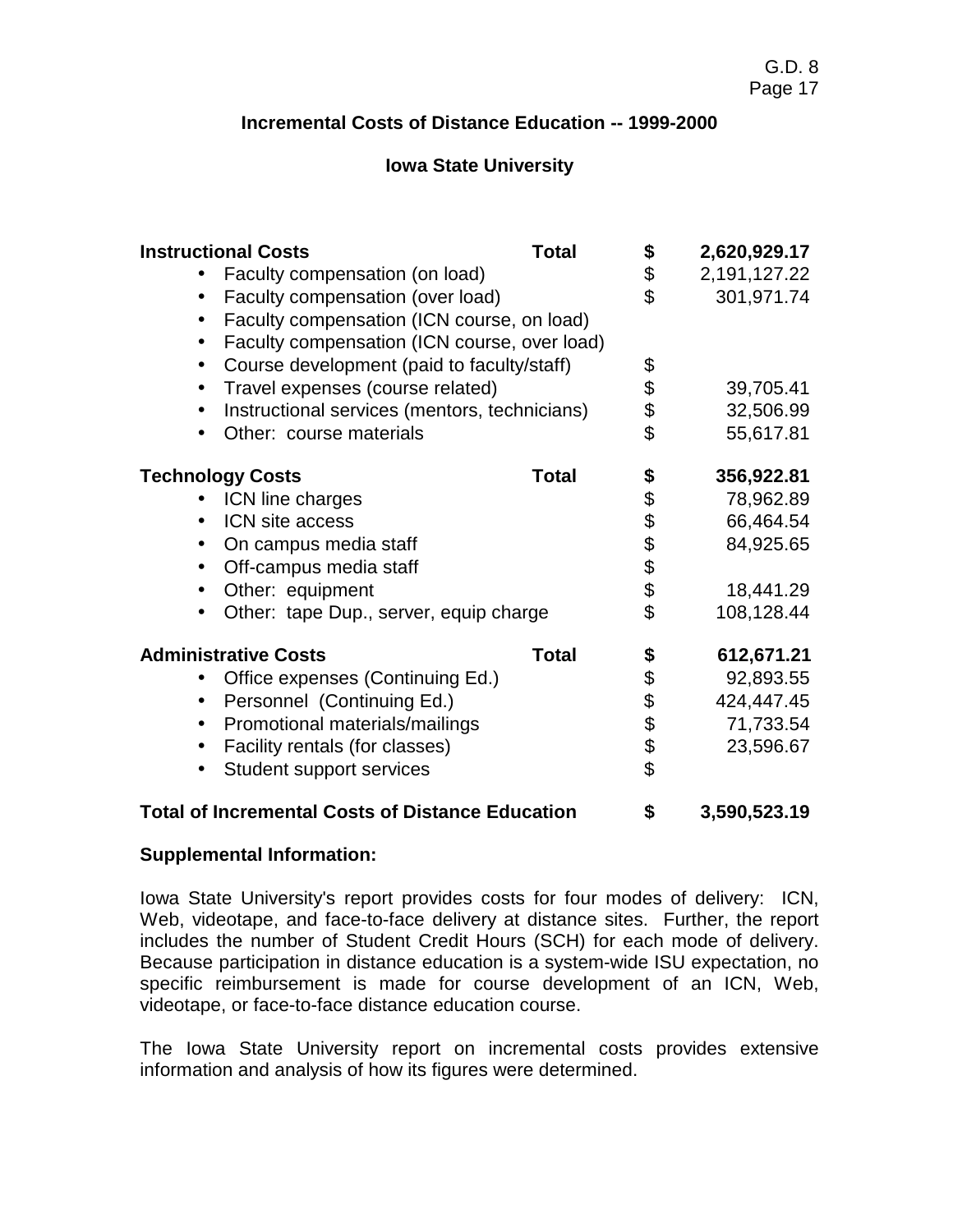# **Incremental Costs of Distance Education -- 1999-2000**

# **University of Northern Iowa**

| <b>Instructional Costs</b>                                | <b>Total</b> | \$       | 756,450   |
|-----------------------------------------------------------|--------------|----------|-----------|
| Faculty compensation (on load)                            |              |          |           |
| Faculty compensation (over load except ICN)<br>$\bullet$  |              | \$       | 559,181   |
| Faculty compensation (ICN course, on load)                |              |          |           |
| Faculty compensation (ICN course, over load)<br>$\bullet$ |              |          | 116,141   |
| Course development (paid to faculty/staff)                |              |          | 5,482     |
| Travel expenses (course related)                          |              | \$\$\$\$ | 40,839    |
| Instructional Services (mentors, technicians)             |              |          | 4,926     |
| <b>Technology Costs</b>                                   | <b>Total</b> | \$       | 308,208   |
| ICN line charges                                          |              | \$\$\$\$ | 118,450   |
| ICN Site charges                                          |              |          | 97,907    |
| On campus media staff                                     |              |          | 91,072    |
| Other: Video Conferences/License Fees                     |              |          | 779       |
| <b>Administrative Costs</b>                               | <b>Total</b> | \$       | 444,696   |
| Office expenses (Continuing Ed.)                          |              |          | 5,823     |
| Personnel (Continuing Ed.)<br>$\bullet$                   |              | 88888    | 405,913   |
| Promotional materials/mailings<br>$\bullet$               |              |          | 25,308    |
| Facility rentals (for classes)<br>$\bullet$               |              |          | 5,925     |
| <b>Student support services</b><br>$\bullet$              |              |          | 65        |
| Other: Parking/Reception/Wellness/Snacks/<br>$\bullet$    |              |          |           |
| Wire Fee                                                  |              | \$       | 1,662     |
| <b>Total Incremental Costs of Distance Education</b>      |              | \$       | 1,509,354 |

# **Supplemental Information:**

The above incremental costs do not include expenses for correspondence study.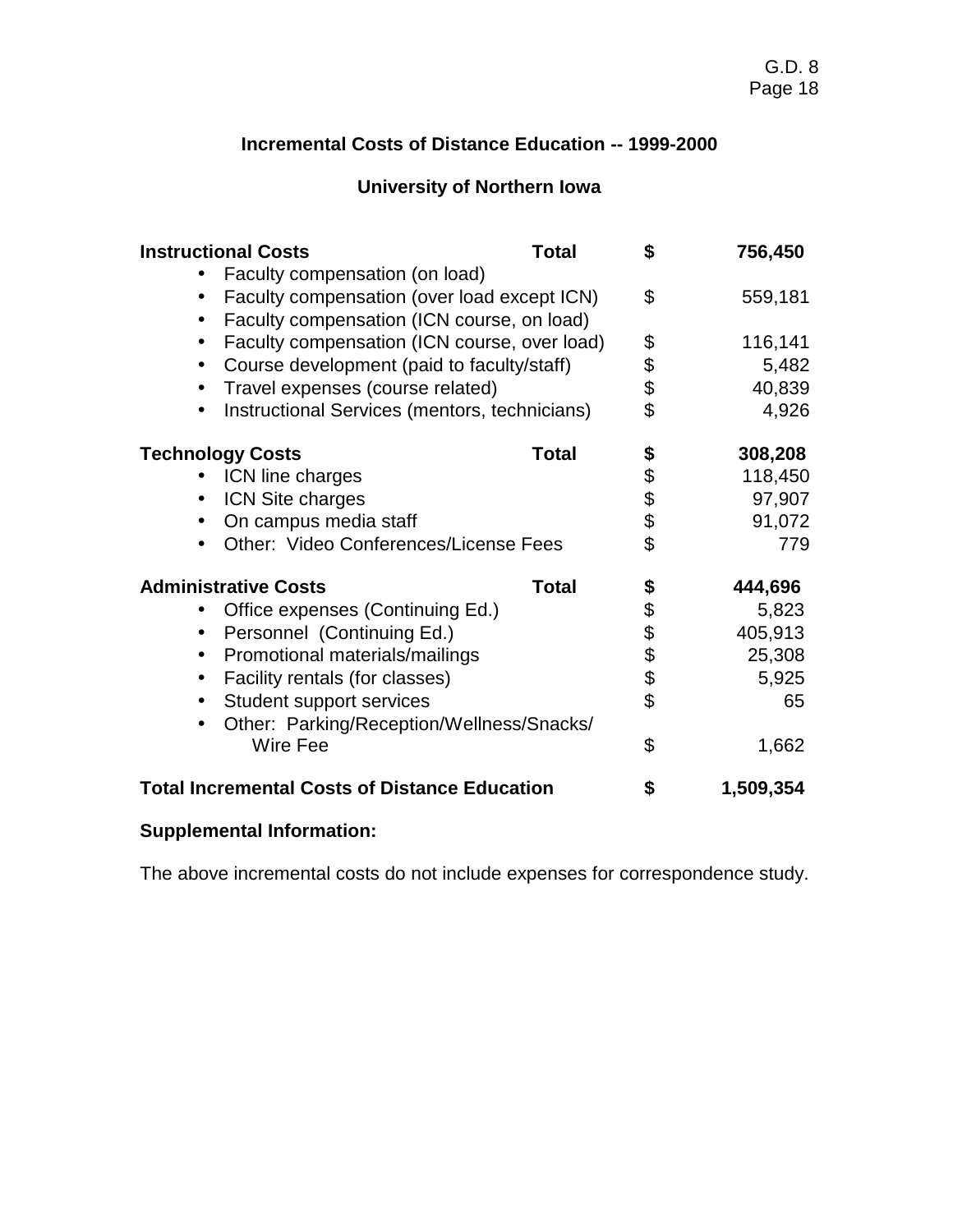### **Analysis of Enrollment Trends and Outreach Activities**

### National Trends in Distance Education

As noted in a National Alliance of Business publication earlier this year, the demands of the workforce have made training and education a priority for an increasing number of people. Not only academic institutions, but businesses and the military are making increased use of electronic technology for learning opportunities. Some examples of the growth of distance education are:

- The percentage of higher education institutions offering distance education courses and programs increased from 33 percent to 44 percent between 1994-95 and 1997-98;
- Enrollment in higher education distance education courses increased by 117 percent in those same years;
- Participants in distance education programs include more than half of the adults with at least some college experience or with household incomes of \$50,000.

(*Workforce Economic Trends*, February 2000)

According to the Center for Academic Transformation, an increasing number of institutions are attempting to improve access and the quality of learning while lowering costs of distance education. See the web site http://www.center.rpi.edu/. The ISU report provides a bibliography of resources on the topics of balancing quality and access as well as cost containment.

National data reveal that, although high school enrollments have been rising, the percentage of graduates from high schools immediately beginning a postsecondary educational program is rising at a slower rate. This suggests that, rather than going to residential campuses for all or a majority of their instruction, more persons may be turning to a variety of modes to obtain advanced training and education. UNI's statistics in distance education for the year are indicative of this growing trend: Of those taking distance education courses, 823 were oncampus students, i.e., primarily in summer workshops offered through Continuing Education, 5,510 were off-campus students, 1,268 registered through ICN classes, 505 were enrolled through the Web, 818 engaged in correspondence courses, and 40 were enrolled through Iowa Public Television (IPT). Another illustration of change is ISU's "Life in Iowa" project. Students spend part of their academic career as interns in various communities. While they reside in those communities, they will enroll in some distance education courses.

### Enrollments Statewide

The Regent institutions mirror some of the national trends just described. UNI, for example, experienced a 38.5 percent increase in off-campus enrollment over the past five years. More specifically, the institutional reports indicate that the combined credit course enrollments for the three universities for 1999-2000 was 33,944, an increase of 1,290 over 1998-1999. The increase in 1997-1998 was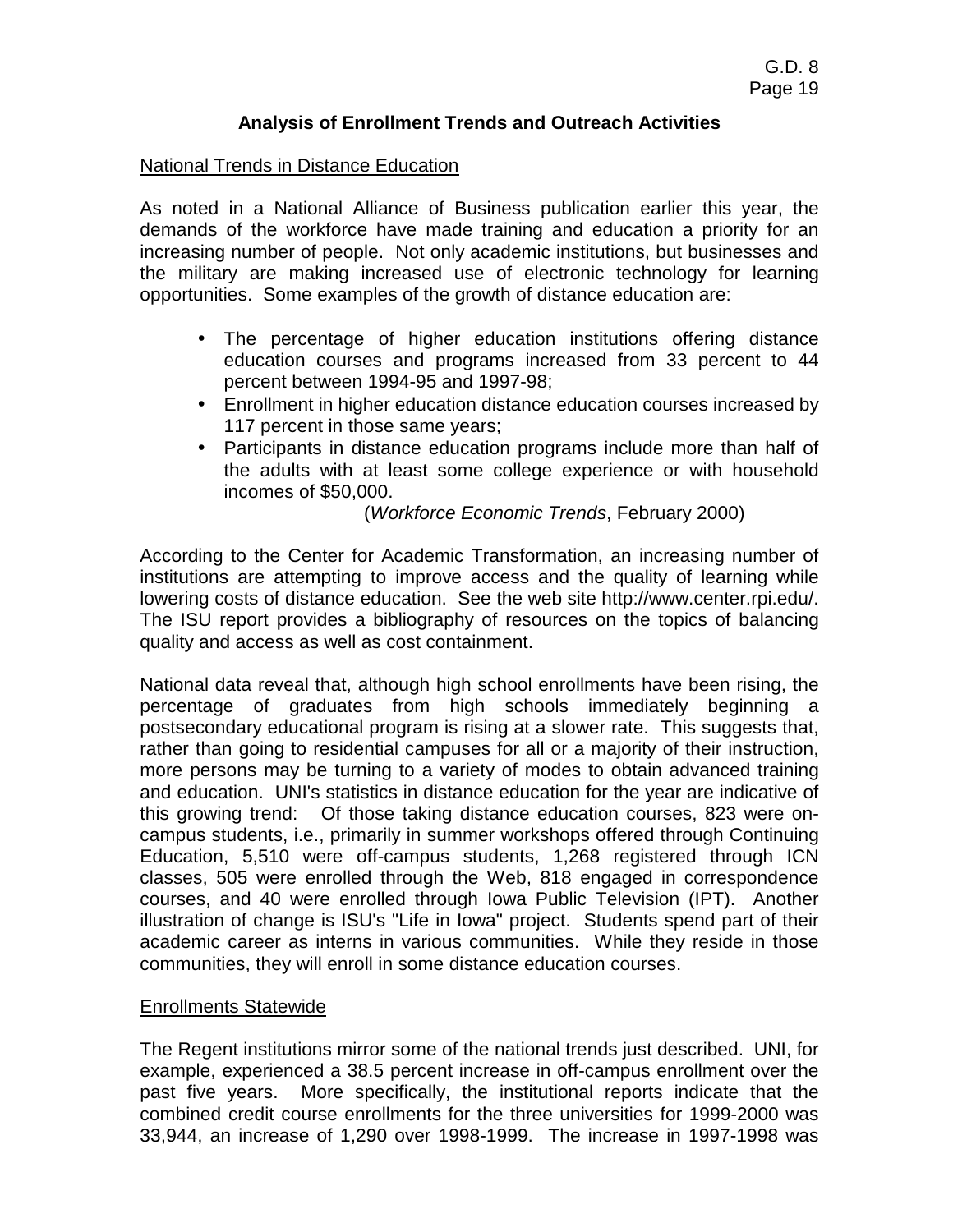1,787. In 1996-97, the total enrollment for credit courses was 30,082. Combined registrations in Iowa Communications Network (ICN) credit course registrations increased from 2,494 in 1996-97 to 3,130 in 1997-98, 3,607 in 1998-99, and 4,503 in 1999-2000. Non-credit continuing education registrants for 1999-2000 rose to 361,757, an increase of 6,615 over 1998-99, when it totaled 355,142. There had been a larger number of participants (378,877) in 1997-98. That decline is explained, in part, by the absence of a major workshop or conference and the offering of fewer courses for nurses at SUI.

The Fall Enrollment Report, Part II, for 2000 will contain more detailed enrollment information and analysis regarding off-campus courses.

The Regent institutions appear to be making significant progress in the Board's Key Result Area of access through distributed learning activities. The strategic plan of the Board and the 1998 governance document report do, however, speak about raising the percentage of Iowans who have a bachelor's degree to the national average. Institutional representatives and the Board Office will continue to discuss efforts that the Regent universities can engage in to support the Action Step 2.1.1.5.

### Program Evaluations and Learner Outcomes

The Board of Regents, as well as each of the Regent universities, is committed to offering only high quality distance education programs and courses. Regent policy establishes that off-campus courses should match courses on-campus, in terms of faculty competency, resources, and expectations of student work (Strategic Plan for Off-Campus Credit Programming, June 1990, p. 18). To reinforce that policy, the Board adopted, at its October 1998 meeting, a set of principles on quality, first prepared by the Western Interstate Commission for Higher Education (WICHE) and later adopted by the North Central Association of Colleges and Universities.

The Universities each reported that the program evaluations reflect the commitment to quality. Typically, the same faculty teaching the on-campus class will teach the off-campus course. The same textbooks will be used. The University of Iowa noted that a distance education librarian visits off-campus sites to provide a comprehensive orientation to on-line and other electronic library services. Ultimately, program evaluations of off-campus classes are part of the stringent academic review process.

Learner outcomes are assessed in a variety of ways, beginning with course evaluations. ISU reported that 1,260 forms were returned from students last year. This report (page 19) contains a brief description of a new project, named "Flashlight," which attempts to provide a comprehensive evaluation of what students know and are able to do. The SUI report contained several examples of diverse methods used by such programs as the MBA to better measure learner outcomes as well as satisfaction with the program.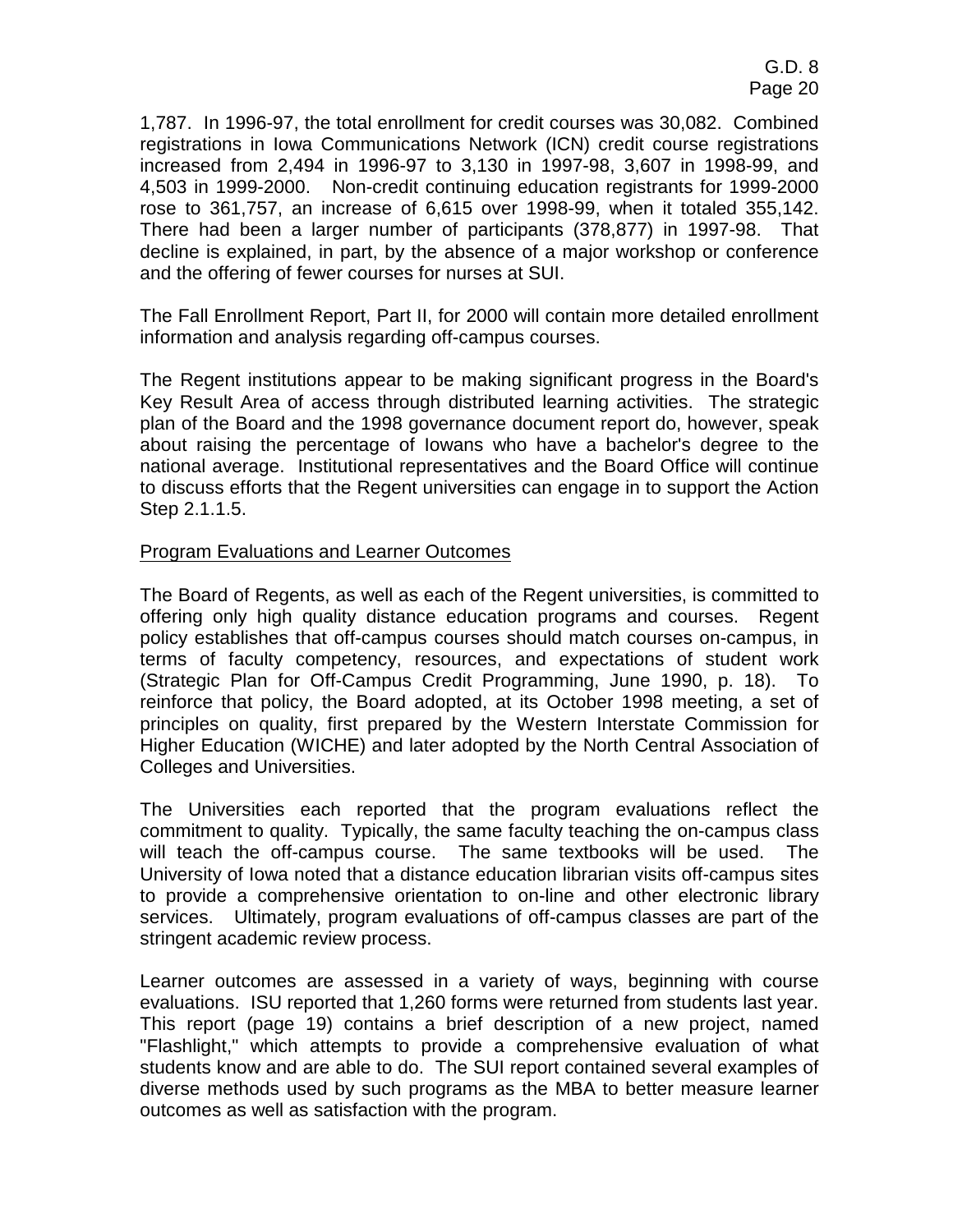### Performance Indicators Related to Distance Education

Throughout this report, charts and graphs have been used to illustrate trends in distance education efforts at the Regent universities. Many of the charts are based upon data collected for performance indicators which the Board has adopted to assist in meeting the Key Result Area of accountability. The data for all the indicators referred to in this report is found in Table 10**,** pages 40-41. The first two, indicators #28 and #40, apply to the three universities. The remainder, indicators #25, #26, and #30, relate to one or two of the institutions. Although not referred to in the text to date, the number of extension clients served by Iowa State University (#29), is also provided.

One Regent Performance Indicator which can be added here is Performance Indicator #25. It applies to the University of Iowa and Iowa State University. See Figure 10. It is a slightly different measure, in that it compiles numbers of nondegree seeking students.





 **Performance Indicator #25**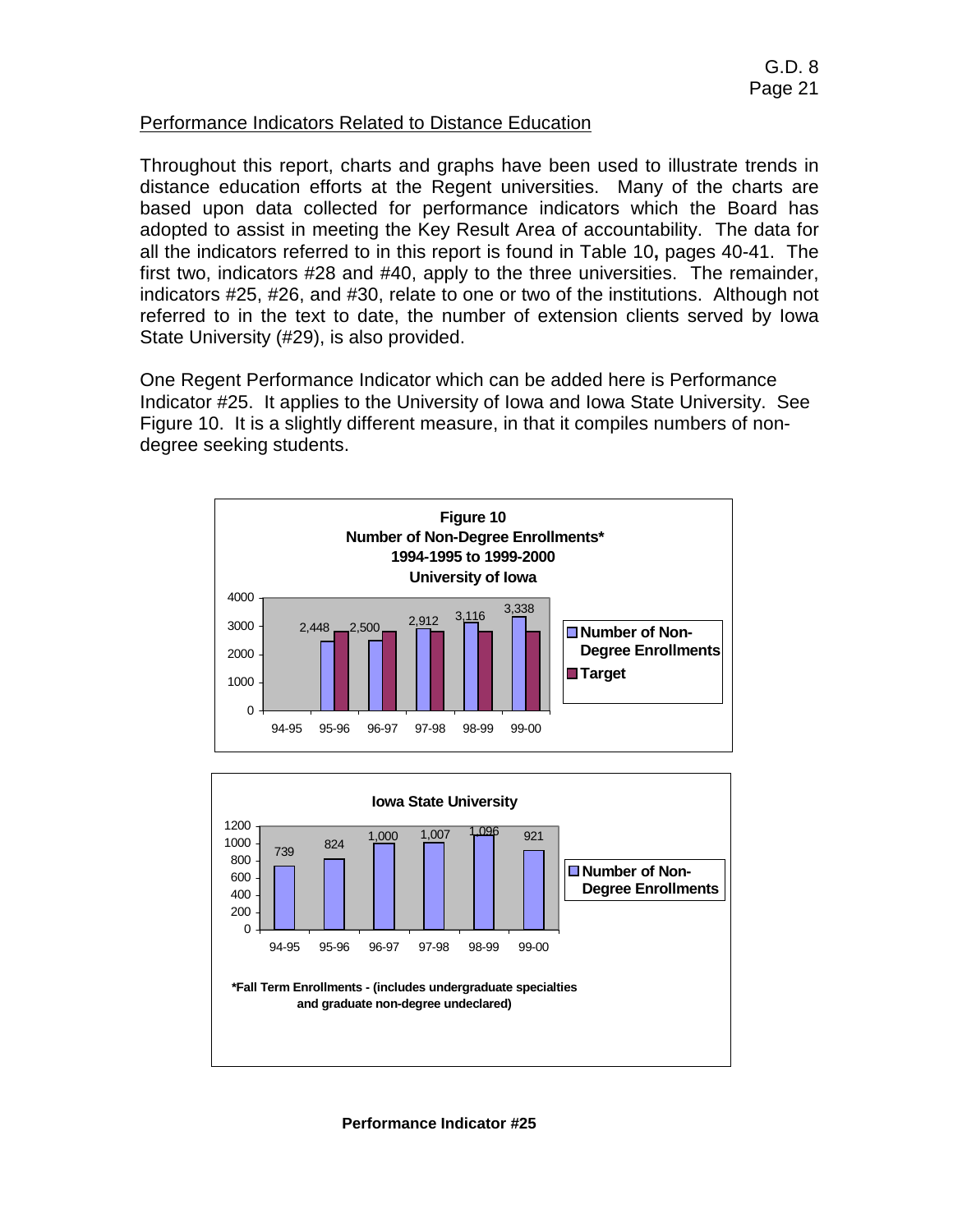#### **Recommendations**

At its November 1999 meeting, the Board approved two recommendations from the Interinstitutional Committee on Educational Coordination (ICEC). The first recommendation requested that a review of the program approval process be made. The second recommendation was that differential tuition for distance education courses be explored, in light of the perspective that delivery of offcampus courses and programs is generally viewed to be more expensive than the delivery of on-campus courses and programs.

Regarding the first recommendation, the Board learned that the lowa Coordinating Council for Post High School Education (ICCPHSE) had created a committee to revise the program approval procedure. That committee has prepared its recommendations. G.D. 20 of this month's docket agenda recommends that the Board approve a policy on new programs with respect to actions by the ICCPHSE.

A work group of institutional representatives and the Board Office staff, which developed the template for the incremental costs of distance education costs found in this report, also discussed differential tuition. That matter is still under discussion, as is the topic of how to report incremental revenue from distance education courses.

#### Recommendations for Action

- The Priority Study Group (PSG) on Distance Education proposes that the name of that PSG be changed to the Priority Study Group on Distributed Education.
- The Board Office and the PSG on Distance Education recommend to the Board that the universities be asked to gather data for next year's report that will answer the issues raised earlier:
	- Resources -- What proportion of the universities' general budgets are/should be distance education and what are appropriate sources/levels of revenue?
	- Access -- To what extent should/can Regent universities serve all areas of the state?

miker Approved:

H/aa/docket/2000/october/gd8

 $\sum_{\alpha\in\mathcal{C}}$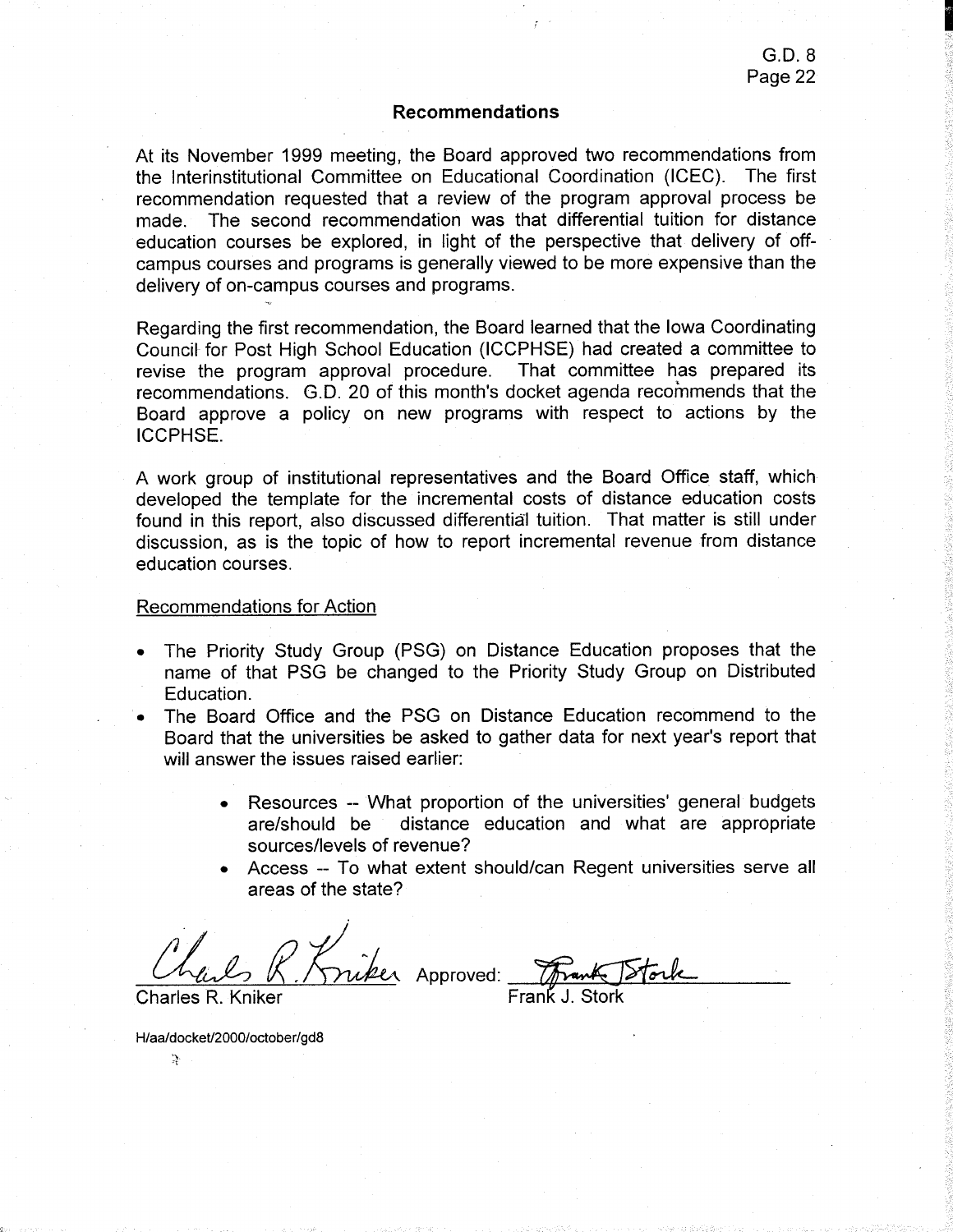#### **Off-campus Academic Credit Programs by Regent University 1999-2000 (Including Those Courses Offered Via ICN Delivery)**

### **University of Iowa**

| Program (Degree)                            | Delivery/Site(s)                |
|---------------------------------------------|---------------------------------|
| Master of Social Work (MSW)                 | On site and ICN (Des Moines,    |
|                                             | Quad Cities, Sioux City)        |
| Master of Business Administration (MBA)     | On site and ICN (Cedar Rapids,  |
|                                             | Quad Cities, Newton, and        |
|                                             | Des Moines)                     |
| Master of Science in Computer Science*      | Microwave Relay System          |
| (MS)                                        | (Cedar Rapids)                  |
| Master of Science in Electrical &           | Microwave Relay System          |
| Computer Engineering* (MS)                  | (Cedar Rapids)                  |
| Master of Science in Nursing* (MSN)         | ICN (statewide)                 |
| Bachelor of Science in Nursing (BSN)        | ICN (Fort Dodge, Iowa City,     |
|                                             | Mason City, Orange City,        |
|                                             | Emmetsburg/Spencer)             |
| Bachelor of Science in Nursing (BSN) --     | ICN (Des Moines, Iowa City,     |
| <b>VA Hospitals</b>                         | Knoxville)                      |
| Doctor of Pharmacy (Pharm.D.)               | Videotape, Web, ICN (statewide) |
| <b>Community College Teaching Licensure</b> | ICN (statewide)                 |
| Master of Arts in Library Science*(MA)      | ICN (statewide)                 |
| Master of Arts in Educational               | On site (Quad Cities)           |
| Administration (MA)                         |                                 |
| Bachelor of Liberal Studies (BSL)           | ICN, correspondence study       |

(statewide)

\*Program requirements include designated hours for residential (on-campus) registration.

### **Iowa State University**

\_\_\_\_\_\_\_\_\_\_\_\_\_\_\_\_\_\_\_\_\_\_\_\_\_\_\_\_\_

| <b>Program</b>                          | Delivery/Site(s)             |
|-----------------------------------------|------------------------------|
|                                         |                              |
| Bachelor of Liberal Studies (BLS)       | On-site (Ankeny)             |
| Bachelor of Science in                  | ICN & videotape (state wide) |
| Professional Agriculture (BS)           |                              |
| Master of Agriculture (MS)              | ICN & videotape (state wide) |
| Master of Science in Agronomy (MS)      | WWW & CD Rom (U.S. & Canada) |
| Master of Business Administration (MBA) | On-site (Des Moines)         |
| Master of Education in                  | Selected sites (state wide)  |
| Educational Leadership (Ed.M)           |                              |
| Master of Education in                  | On-site (Ankeny)             |
| Educational Leadership with emphasis    |                              |
| In Organizational Leadership & Human    |                              |
| Resource Development (Ed.M)             |                              |
| Master of Education in                  | On-site (Ankeny)             |
| Higher Education (Ed.M)                 |                              |
| Bachelor of Science in                  | ICN (Cedar Rapids)           |
| Electrical Engineering (BS)             |                              |
| Master of Science in                    | Videotape (state wide)       |
| Computer Engineering (MS)               |                              |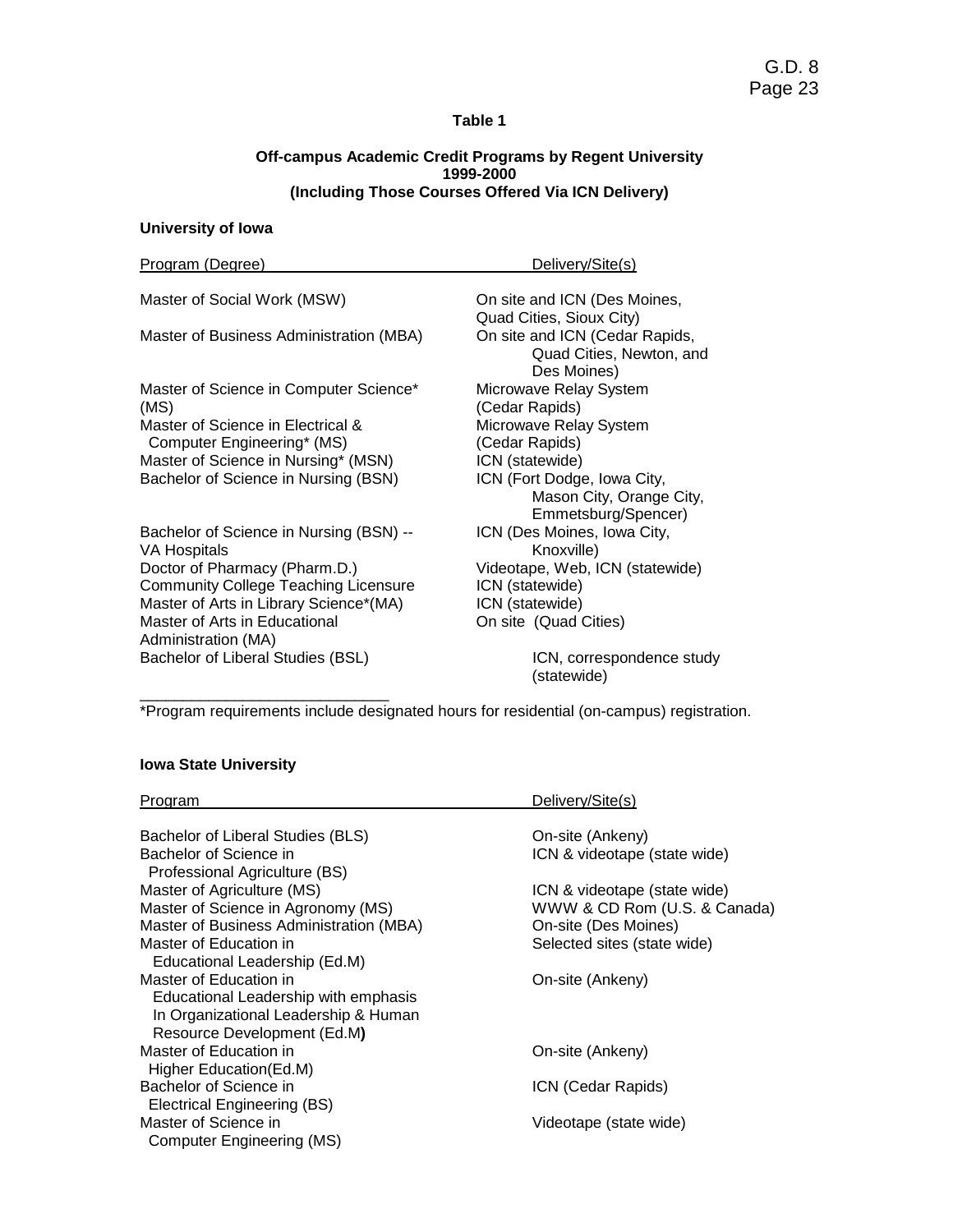Master of Science in **Videotape (state wide)**  Electrical Engineering (MS) Master of Science in ICN (state wide) Mechanical Engineering (MS) Master of Engineering in Videotape (state wide) Systems Engineering (ME) Master of Family & Consumer Sciences **ICN** (state wide) Consumer Sciences (MFCS**)** Master of School Mathematics (MSM)<br>
Master of Science in Microbiology (MS) Videotape (world wide) Master of Science in Microbiology (MS) Master of Science in Statistics (MS) Videotape (world wide)<br>
Master of Science in Veterinary Medicine<br>
WWW to selected sites Master of Science in Veterinary Medicine<br>
WWW to se<br>
With emphasis in Advanced Dairy
(state wide) With emphasis in Advanced Dairy Production Medicine (MS) Community College Induction Mentoring **Community College Induction Mentoring** On-site (Ankeny, Boone, Carroll) Certificate of Advanced Studies **ICN** (state wide) Certificate of Public Management **ICN** (state wide) and On-site at

Master of Public Administration (MPA) **ICN** (state wide) and On-site at

Empowerment Skills for Family Workers

#### **University of Northern Iowa**

 Des Moines Des Moines<br>On-site (Ankeny)

| <b>Program</b>                                | Delivery/Site(s)                 |
|-----------------------------------------------|----------------------------------|
|                                               |                                  |
| Master of Business Administration (MBA)       | Waterloo (John Deere)            |
| Early Childhood Education (MAE)               | ICN (Clarinda, Council Bluffs,   |
|                                               | Mason City, Webster City)        |
| Educational Administration (MAE)              | ICN (Aurelia, Cedar Rapids,      |
|                                               | Charles City, Council Bluffs,    |
|                                               | Independence, Johnston,          |
|                                               | Maquoketa, Marion, Sioux City)   |
| Educational Technology (MA)                   | ICN (Cedar Rapids, Centerville,  |
|                                               | Des Moines, Elkader, Fort        |
|                                               | Dodge, New London, Pleasant      |
|                                               | Valley, Sioux City)              |
| Elementary Reading and Language Arts<br>(MAE) | Council Bluffs (on site)         |
| Gifted Education (MAE)                        | ICN (Council Bluffs, Des Moines, |
|                                               | Dubuque, Newell-Fonda)           |
| Library Science (MA)                          | ICN (Carroll, Cedar Rapids,      |
|                                               | Davenport, Lenox, Oelwein,       |
|                                               | Ottumwa, Sioux City, West        |
|                                               | Des Moines)                      |
| Middle School Education (MAE)                 | ICN (Calmar, Cedar Rapids,       |
|                                               | Council Bluffs, Davenport, Des   |
|                                               | Moines, Dubuque, Quad Cities,    |
|                                               | Shelby, Sioux City, West Des     |
|                                               | Moines)                          |
| Drivers Education (endorsement)               | ICN (various sites)              |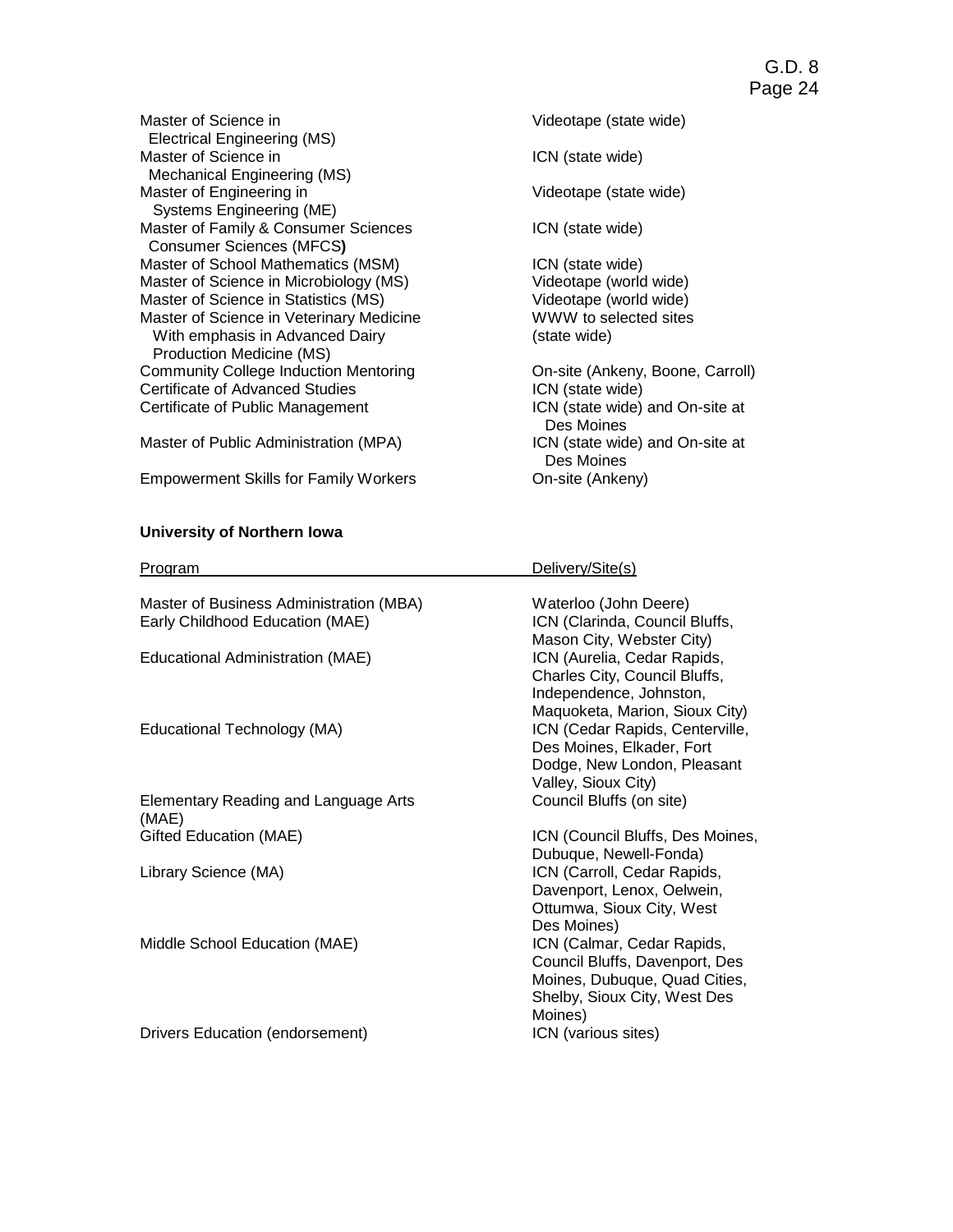Special Education (MAE) Special Education (MAE) Special Education (MAE) Special Education (MAE)

English (MA)<br>
Cedar Rapids (on site)<br>
Communication Education (MA)<br>
CN (Paullina-South O'Brien, Communication Education (MA)

Sioux City)<br>Middle School Mathematics (MA) Sioux City (Counce

Elementary Education (BA)<br>
Advanced Studies Certificate in 
Carroll (on site and ICN)<br>
ICN (Central City, Cylinder, Advanced Studies Certificate in<br>The Superintendency

General Industry and Technology

Gerontology Certificate<br>
Training and Development in<br>
Waterloo (John Deere) Training and Development in Business Certificate

 Nora Springs, Storm Lake) Pekin-Packwood, Waukon) Music Education (MM) **ICN** (Ankeny, Clinton, Council Bluffs, Decorah, Dubuque, Farragut, Garner, Jewell-South Public Relations (MA) <br>Public Relations (MA) details and the set of the Hamilton) ICN (Clear Lake, Davenport, ICN (Council Bluffs, Johnston, Spirit Lake) Dubuque, Johnston, Manson, Moville, Postville)<br>ICN (Council Bluffs, Davenport, Certificate **Early, Mason City, New London,** Sioux City)<br>World Wide Web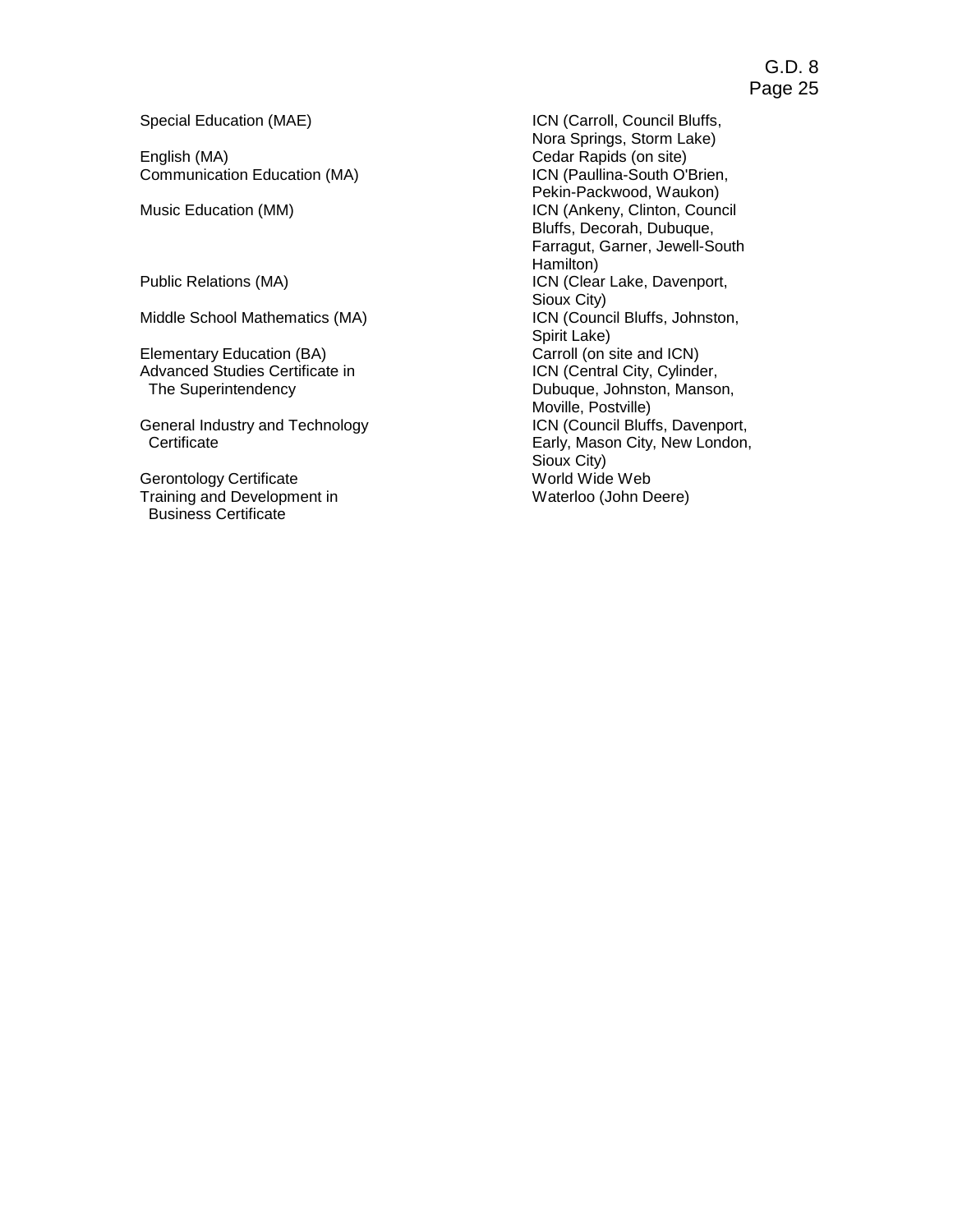# **1999-2000 Credit Course Registrations\* By Institution and Subject Area (by Hegis Code)**

| Code | <b>Subject Area</b>                          | <b>SUI</b> | <b>ISU</b> | <b>UNI</b> | <b>Total</b> | $\frac{9}{6}$ |
|------|----------------------------------------------|------------|------------|------------|--------------|---------------|
| 01   | Agriculture and Veterinary Medicine          |            | 1100       |            | 1100         | 42.1%         |
| 02   | Architecture and Environmental Design        |            | 76         |            | 76           |               |
| 03   | Area and Ethnic Studies                      |            |            | 426        | 426          |               |
| 04   | <b>Business</b>                              | 2715       | 443        | 250        | 3408         |               |
| 05   | Communications                               | 998        | 195        | 174        | 1367         |               |
| 06   | <b>Computer and Information Sciences</b>     | 209        |            | 26         | 235          |               |
| 07   | Consumer, Personal, and Misc. Services       |            |            |            | 0            |               |
| 08   | Education                                    | 3781       | 1269       | 2338       | 7388         |               |
| 09   | Engineering                                  | 60         | 453        |            | 513          |               |
| 10   | Foreign Languages                            | 286        | 18         | 30         | 334          |               |
| 11   | Health                                       | 1621       |            | 170        | 1791         |               |
| 12   | Family & Consumer Sciences                   |            | 501        | 233        | 734          |               |
| 13   | <b>Industrial Arts</b>                       |            |            | 322        | 322          |               |
| 14   | Law                                          |            |            |            | 0            |               |
| 15   | Letters                                      | 1372       |            | 290        | 1662         |               |
| 16   | <b>Liberal/General Studies</b>               |            | 11         |            | 11           |               |
| 17   | <b>Library and Archival Sciences</b>         | 158        |            | 141        | 299          |               |
| 18   | <b>Life Sciences</b>                         | 88         | 253        | 264        | 605          |               |
| 19   | <b>Mathematics</b>                           | 1041       | 174        | 238        | 1453         |               |
| 20   | <b>Military Sciences</b>                     |            |            |            | 0            |               |
| 21   | Multi/Interdisciplinary Studies              | 344        |            |            | 344          |               |
| 22   | Parks and Recreation                         |            |            | 2329       | 2329         |               |
| 23   | Personal and Social Development              |            |            |            | 0            |               |
| 24   | Philosophy, Religion, and Theology           | 652        | 45         | 96         | 793          |               |
| 25   | <b>Physical Sciences</b>                     | 297        |            | 615        | 912          |               |
| 26   | Psychology                                   | 968        | 17         | 206        | 1191         |               |
| 27   | <b>Public Affairs and Protective Service</b> | 1543       | 106        |            | 1649         |               |
| 28   | <b>Social Sciences</b>                       | 2746       | 64         | 599        | 3409         |               |
| 29   | <b>Trade and Industrial</b>                  |            |            |            | 0            |               |
| 30   | Visual and Performing Arts                   | 1386       |            | 198        | 1584         |               |
| 31   | Communities                                  |            | 9          |            | 9            |               |
|      | <b>Total Registrations</b>                   | 20265      | 4734       | 8945       | 33944        |               |

\*Iowa State University registrations include Off-campus Classes (8945). The University of Iowa registrations include: Off-campus (6,106); Guided Correspondence Study (4,561); and Saturday and Evening Classes (9,598). University of Northern Iowa registrations include: Off campus (5,491); On campus (823); ICN (1,268); WWW (505); IPT telecourses (40); and Correspondence Study (818).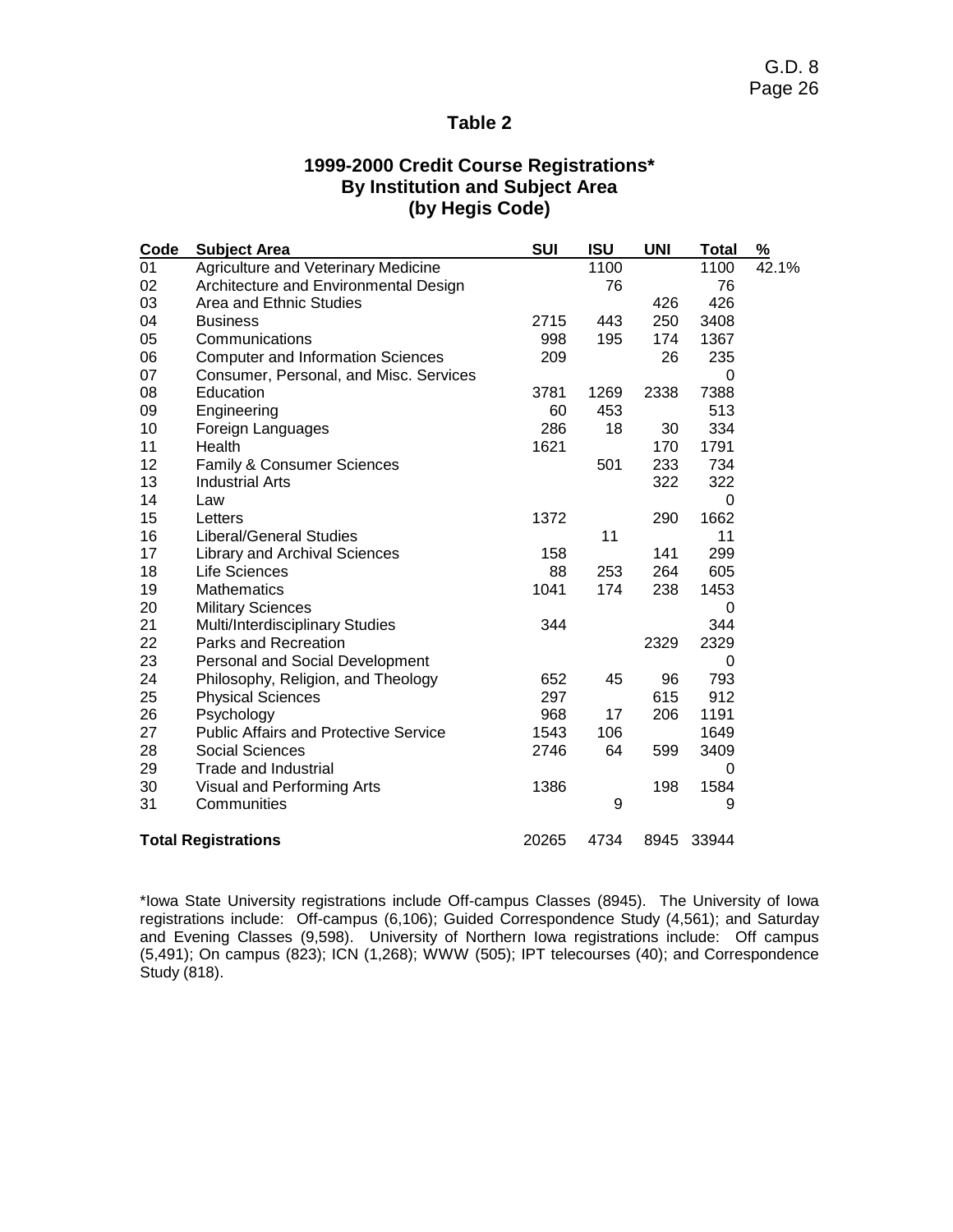#### **Bachelor of Liberal Studies -- Student Enrollments\***

|               | 1995-96 | 1996-97 | 1997-98 | 1998-99 | 1999-2000 |
|---------------|---------|---------|---------|---------|-----------|
| <b>SUI</b>    |         |         |         |         |           |
| Admitted      | 163     | 221     | 175     | 205     | 174       |
| Graduated     | 39      | 76      | 49      | 26      | 31        |
| Enrolled      | --      | --      | 600     | 680     | 687       |
|               |         |         |         |         |           |
| <b>ISU</b>    |         |         |         |         |           |
| Admitted      | 144     | 125     | 103     | 140     | 119       |
| Graduated     | 78      | 102     | 92      | 97      | 89        |
| Enrolled      | 288     | 264     | 262     | 267     | 277       |
|               |         |         |         |         |           |
| <b>UNI</b>    |         |         |         |         |           |
| Admitted      | 11      | 20      | 20      | 27      | 81        |
| Graduated     | 10      | 10      | 10      | 5       | 15        |
| Enrolled      | 117     | 118     | 60      | 39      | 134       |
|               |         |         |         |         |           |
| <b>Totals</b> |         |         |         |         |           |
| Admitted      | 318     | 366     | 298     | 372     | 374       |
| Graduated     | 127     | 188     | 151     | 128     | 135       |
| Enrolled      | **405   | **382   | 922     | 986     | 1,098     |

#### **1995-96 through 1999-2000**

\*Total active enrollments (students currently taking courses)

\*\*Total does not include students from the University of Iowa

**Table 4 ICN Credit Course Registrations 1995-96 to 1999-2000 Number of Courses and Student Enrollments** 

|              |    | 1995-96 | 1996-97 |       | 1997-98 |       | 1998-99 |       | 1999-2000 |       |
|--------------|----|---------|---------|-------|---------|-------|---------|-------|-----------|-------|
|              | ◡  |         | ◡       |       | C       |       |         |       | II C      | Е     |
|              |    |         |         |       |         |       |         |       |           |       |
| <b>SUI</b>   | 36 | 1,113   | 37      | 1,308 | 38      | 1,538 | 46      | 1,644 | 53        | 2,126 |
| <b>ISU</b>   | 34 | 427     | 52      | 541   | 80      | 748   | 78      | 911   | 78        | 1,109 |
| <b>UNI</b>   | 29 | 418     | 42      | 645   | 58      | 844   | 71      | 1,052 | 72        | ,268  |
|              |    |         |         |       |         |       |         |       |           |       |
| <b>Total</b> | 99 | 1,578   | 131     | 2,494 | 176     | 3,130 | 195     | 3,607 | 203       | 4,503 |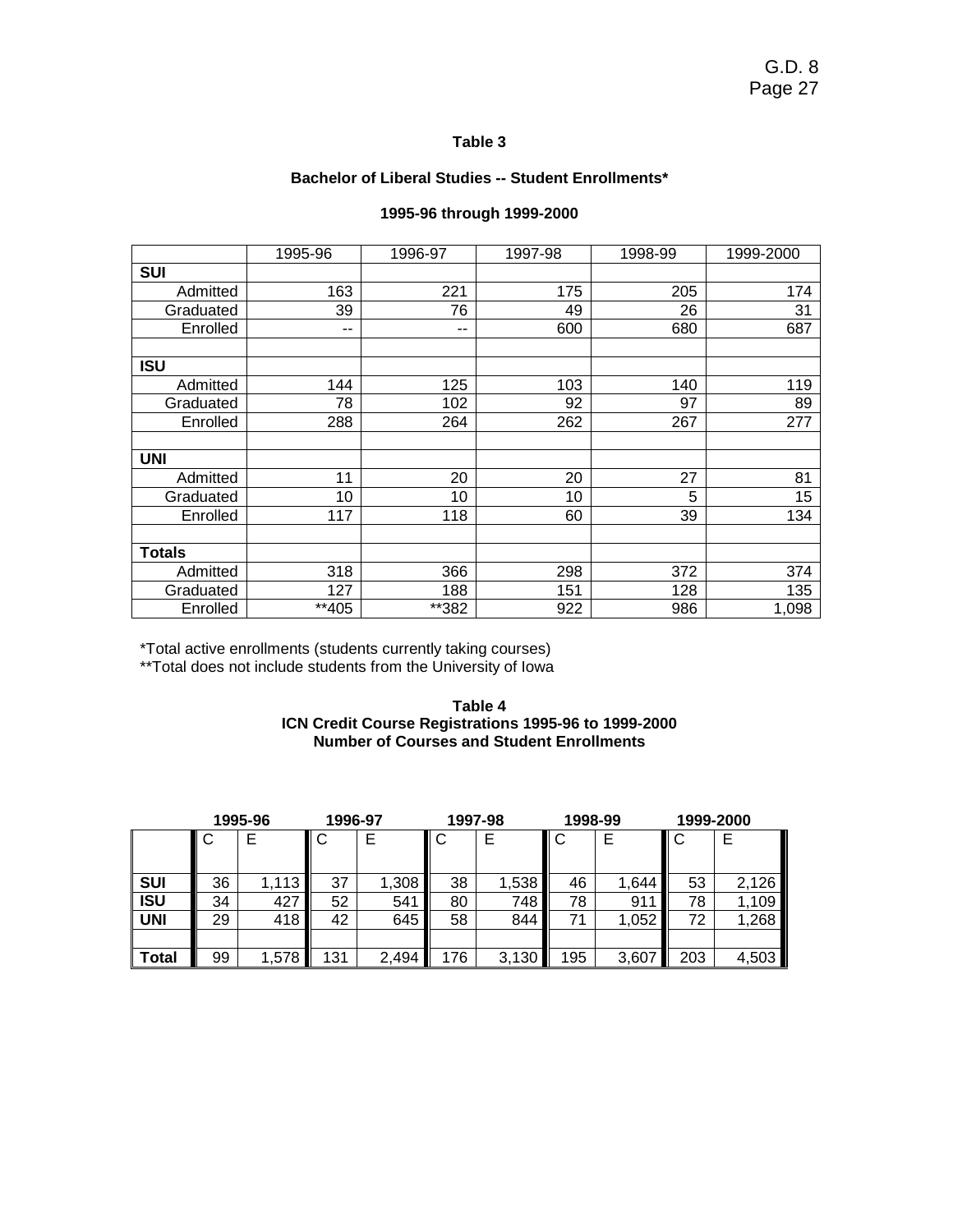### **1999-00 Noncredit Course Registrations By Institution and Subject Matter (by Hegis Code)**

| Code          | <b>Subject Area</b>                          | <b>SUI</b> | <b>ISU</b> | <b>UNI</b> | <b>Total</b> | % |
|---------------|----------------------------------------------|------------|------------|------------|--------------|---|
| 01            | Agriculture                                  |            | 152259     |            | 152259       |   |
| 02            | Architecture and Environmental Design        | 44         | 18         |            | 62           |   |
| 03            | Area and Ethnic Studies                      | 311        |            | 14         | 325          |   |
| 04            | <b>Business</b>                              | 1674       | 887        | 2563       | 5124         |   |
| 05            | Communications                               | 946        | 303        | 4400       | 5649         |   |
| 06            | <b>Computer and Information Sciences</b>     | 365        | 1569       | 36         | 1970         |   |
| 07            | Consumer, Personal, and Misc. Serv.          | 1110       |            | 2270       | 3380         |   |
| 08            | Education                                    | 2431       | 784        | 2868       | 6083         |   |
| 09            | Engineering                                  | 1400       | 7778       |            | 9178         |   |
| 10            | Foreign Languages                            |            |            | 87         | 87           |   |
| 11            | Health                                       | 35748      |            |            | 35748        |   |
| 12            | Family & Consumer Sciences                   |            | 94338      |            | 94338        |   |
| 13            | <b>Industrial Arts</b>                       |            |            |            | 0            |   |
| 14            | Law                                          | 1412       |            |            | 1412         |   |
| 15            | Letters                                      | 1851       |            |            | 1851         |   |
| 16            | <b>Liberal/General Studies</b>               | 617        |            |            | 617          |   |
| 17            | <b>Library and Archival Sciences</b>         | 438        |            |            | 438          |   |
| 18            | Life Sciences                                | 273        |            |            | 273          |   |
| 19            | <b>Mathematics</b>                           | 676        |            | 264        | 940          |   |
| 20            | <b>Military Sciences</b>                     |            |            |            | 0            |   |
| 21            | Multi/Interdisciplinary Studies              | 38         |            |            | 38           |   |
| 22            | Parks and Recreation                         | 90         |            |            | 90           |   |
| 23            | Personal and Social Development              | 786        | 3656       | 543        | 4985         |   |
| 24            | Philosophy, Religion, and Theology           | 73         |            |            | 73           |   |
| 25            | <b>Physical Sciences</b>                     | 438        | 66         | 2028       | 2532         |   |
| 26            | Psychology                                   | 5102       |            |            | 5102         |   |
| 27            | <b>Public Affairs and Protective Service</b> | 8647       | 30         | 317        | 8994         |   |
| 28            | <b>Social Sciences</b>                       | 2805       |            | 623        | 3428         |   |
| 29            | Trade and Industrial                         | 46         |            | 296        | 342          |   |
| 30            | Visual and Performing Arts                   | 9780       |            | 463        | 10243        |   |
| 31            | Communities                                  | 4853       | 1343       |            | 6196         |   |
| <b>Totals</b> |                                              | 81954      | 263031     | 16772      | 361757       |   |

Note: Registrations for the University of Iowa include 12,669 enrolled by Conferences & Institutes; 69,285 enrolled by other entities.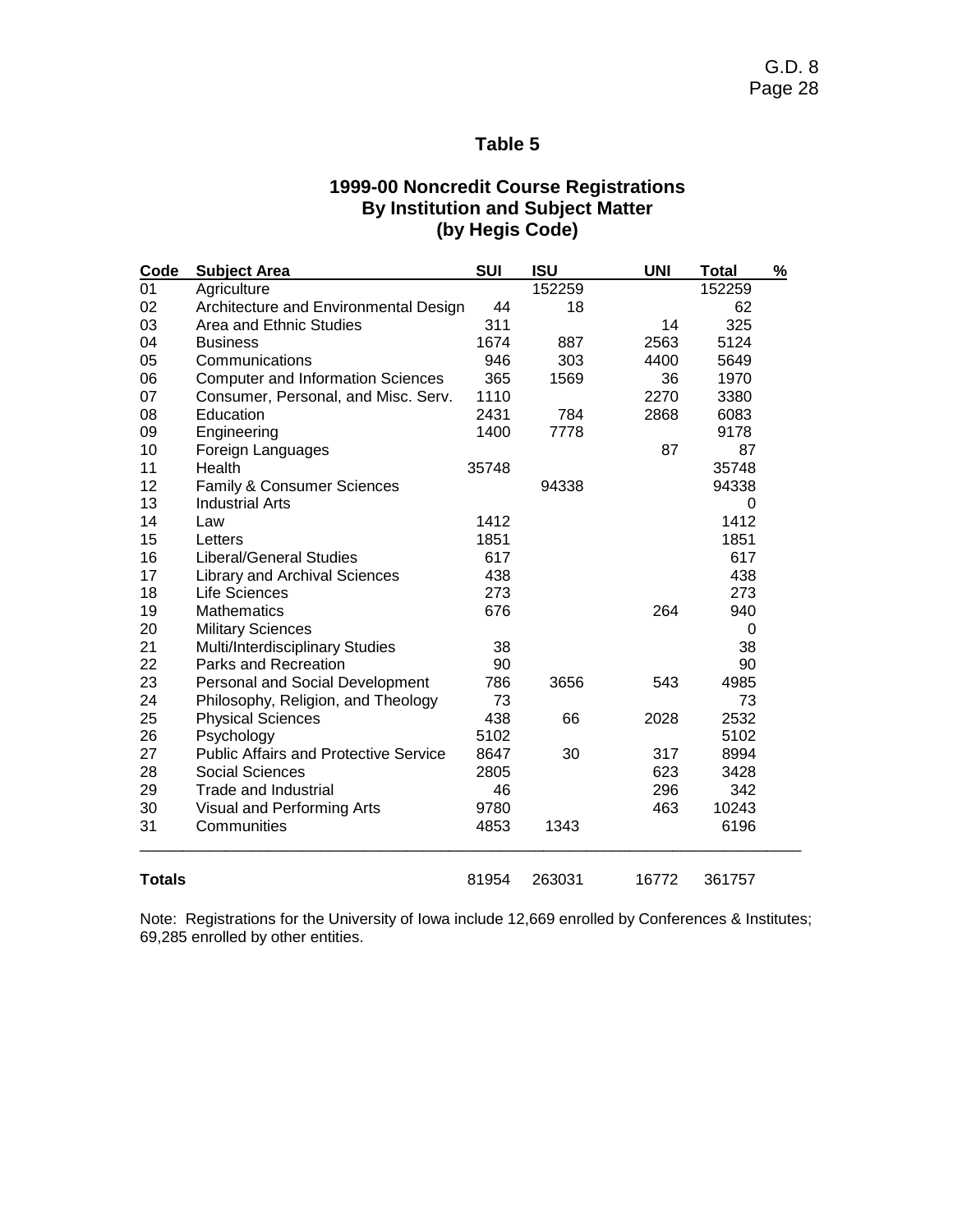#### **Regent University Programs at Regional Study Centers 1999-2000**

| <b>University of lowa</b>                               | <u>QC</u> | <b>TriS</b> | <b>SWRRC</b> |
|---------------------------------------------------------|-----------|-------------|--------------|
| (17 offerings)                                          |           |             |              |
| Master of Business Administration                       | Y         |             |              |
| <b>Master of Social Work</b>                            | Y         | Y           |              |
| Master of Arts in Library &                             |           |             |              |
| <b>Information Science</b>                              | Y         | Y           | Y            |
| Master of Arts in Educational Administration            | Y         |             |              |
| Master of Arts in Nursing                               | Y         | Y           | Y            |
| <b>Community College Teaching Certification</b>         | Y         | Y           | Y            |
| Doctor of Pharmacy (Pharm.D.)                           | Y         | Y           | Υ            |
| <b>Bachelor of Liberal Studies</b>                      |           |             | Y            |
| <b>lowa State University (32 offerings)</b>             |           |             |              |
| (32 offerings)                                          |           |             |              |
| Master of Agriculture                                   | Υ         | Y           | Y            |
| Master of Science in Agronomy                           | Y.        | Y           | Υ            |
| Master of Engineering in Systems Engineering            | Y.        | Y           | Y            |
| Master of Science in Computer Engineering               | Y.        | Y           | Y            |
| Master of Science in Electrical Engineering             | Y         | Y           | Y            |
| Master of Family and Consumer Sciences                  | Y         | Y           | Y            |
| <b>Master of School Mathematics</b>                     | Y.        | Y           | Υ            |
| Master of Science in Microbiology                       | Y         | Y           | Y            |
| <b>Superintendency Certification Program</b>            | Y         | Y           | Υ            |
| Certificate of Public Management                        | Y         | Y           | Υ            |
| <b>Bachelor of Liberal Studies</b>                      |           |             | Υ            |
| Bachelor of Science in Professional Agriculture         |           |             | Y            |
| <b>University of Northern Iowa</b>                      |           |             |              |
| (22 offerings)                                          |           |             |              |
| <b>Educational Leadership MAE</b>                       | Y         | Y           | Υ            |
| <b>Educational Technology MA</b>                        | Y         | Y           |              |
| Library Science (K-12) MA                               | Y         | Y           |              |
| <b>Middle School Education MAE</b>                      | Y         | Y           | Υ            |
| <b>Public Relations MA</b>                              | Y         | Υ           |              |
| <b>Superintendency Certificate</b>                      |           | Y           |              |
| <b>Early Childhood Education MAE</b>                    |           |             | Y            |
| Elementary Reading and Language Arts MAE                |           |             | Υ            |
| <b>Gifted Education MAE</b>                             |           |             | Y            |
| <b>Middle School Mathematics MA</b>                     |           |             | Y            |
| <b>Music Education MM</b>                               |           |             | Y            |
| <b>Special Education MAE</b>                            |           |             | Y            |
| <b>Bachelor of Liberal Studies</b>                      |           |             | Υ            |
| Certificate in Technology Management                    |           |             | Υ            |
| <b>Drivers Education Endorsement</b>                    |           |             | Y            |
|                                                         |           |             |              |
| <b>Totals of Regional Study Centers</b><br>منافر مرارات | 22        | 21          | 28           |

Y" -- Yes. Indicates program is available at the center.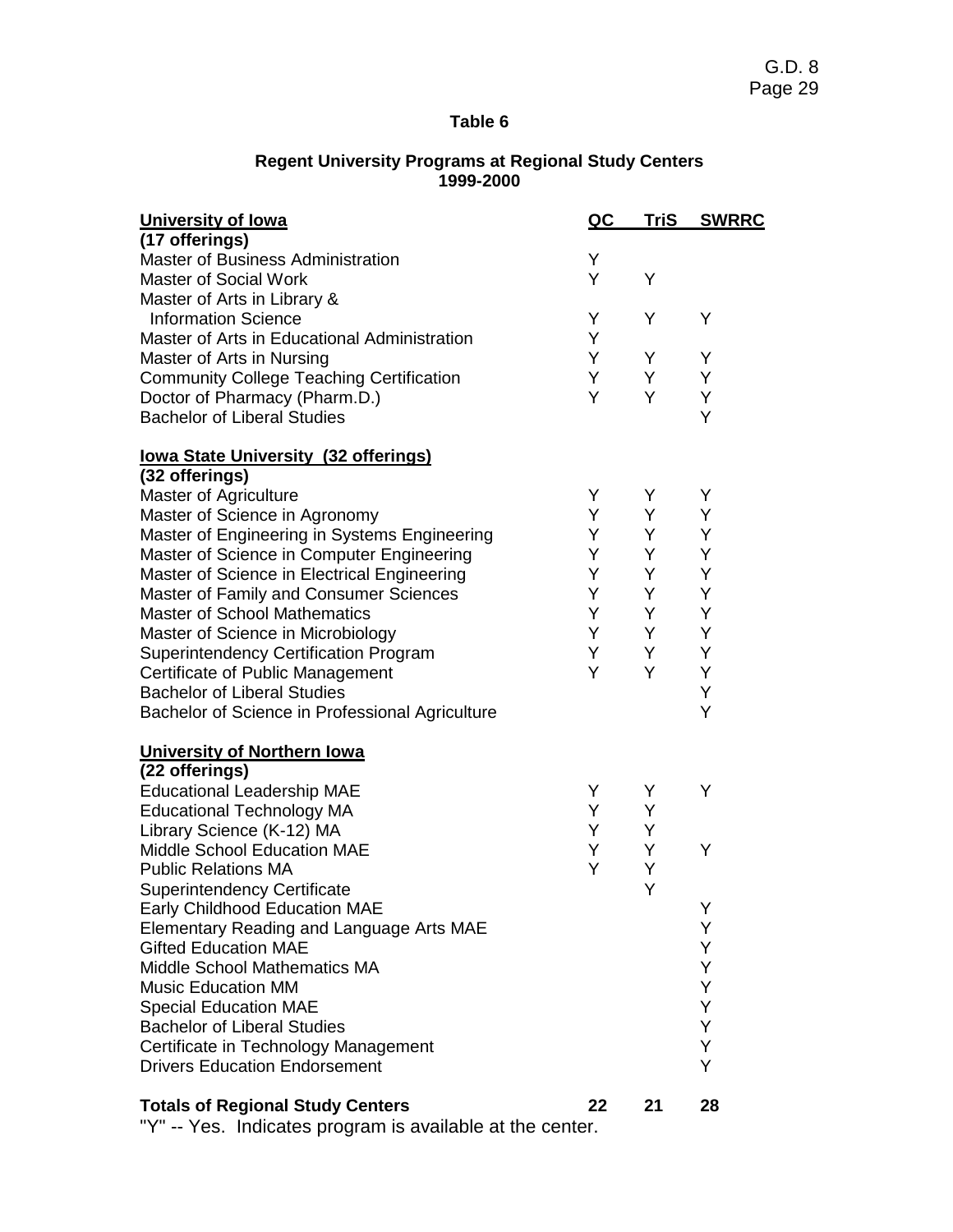|                         | <b>FY 96</b> | <b>FY 97</b> | <b>FY 98</b> | <b>FY 99</b> | <b>FY 00</b> | <b>Five</b><br>Year |
|-------------------------|--------------|--------------|--------------|--------------|--------------|---------------------|
|                         | (95-96)      | (96-97)      | $(97-98)$    | $(98-99)$    | (99-00)      | <b>Total</b>        |
| <b>Quad Cities</b>      |              |              |              |              |              |                     |
| <b>Total Students**</b> | 5,014        | 5,283        | 5,186        | 7,151        | 9,264        | 31,898              |
| <b>Regent Students</b>  | 745          | 815          | 1,513        | 1,094        | 1,084        | 5,251               |
| # Reg. Programs         | 8            | 12           | <b>NA</b>    | 20           | 22           |                     |
|                         |              |              |              |              |              |                     |
| <b>Tri-State</b>        |              |              |              |              |              |                     |
| Total Students*         | 3,521        | 4,115        | 5,563        | 4,718        | 4,729        | 22,646              |
| <b>Regent Students</b>  | 136          | 287          | 312          | 329          | 431          | 1,495               |
| # Reg. Programs         | 6            | 11           | 12           | 11           | 21           |                     |
|                         |              |              |              |              |              |                     |
| <b>Southwest IA</b>     |              |              |              |              |              |                     |
| <b>Total Students*</b>  | 296          | 322          | 457          | 591          | 528          | 2,194               |
| <b>Regent Students</b>  | 296          | 322          | 457          | 591          | 528          | 2,194               |
| # Reg. Programs         | 21           | 24           | 25           | 26           | 24           |                     |
|                         |              |              |              |              |              |                     |
| <b>Totals</b>           |              |              |              |              |              |                     |
| <b>Total Students</b>   | 8,831        | 9,720        | 11,206       | 12,460       | 14,521       | 56,738              |
| <b>Regent Students</b>  | 1,177        | 1,424        | 2,282        | 2,014        | 2,043        | 8,940               |
| # Reg. Programs         | 35           | 47           | NA           | 57           | 67           |                     |

### **Regional Study Centers Enrollment and Program Data 1995-96 Through 1999-2000 (Summer Fall and Spring)\***

\*These survey data are based on a full year rather than Academic Year (Fall and Spring Semesters). The three semesters for FY 00, for example, include Summer 1999, Fall 1999, and Spring 2000.

\*\*Total Student Enrollments represents total enrollments, e.g., an individual student taking 3 courses is counted 3 times. Also, some numbers are different than those reported in the Governance Reports on Regional Study Centers, due to additional reporting data. For example, for the Quad Cities Graduate Center in FY 99, the number in the Governance Report is 6,885; the 7,151number is the "final" number.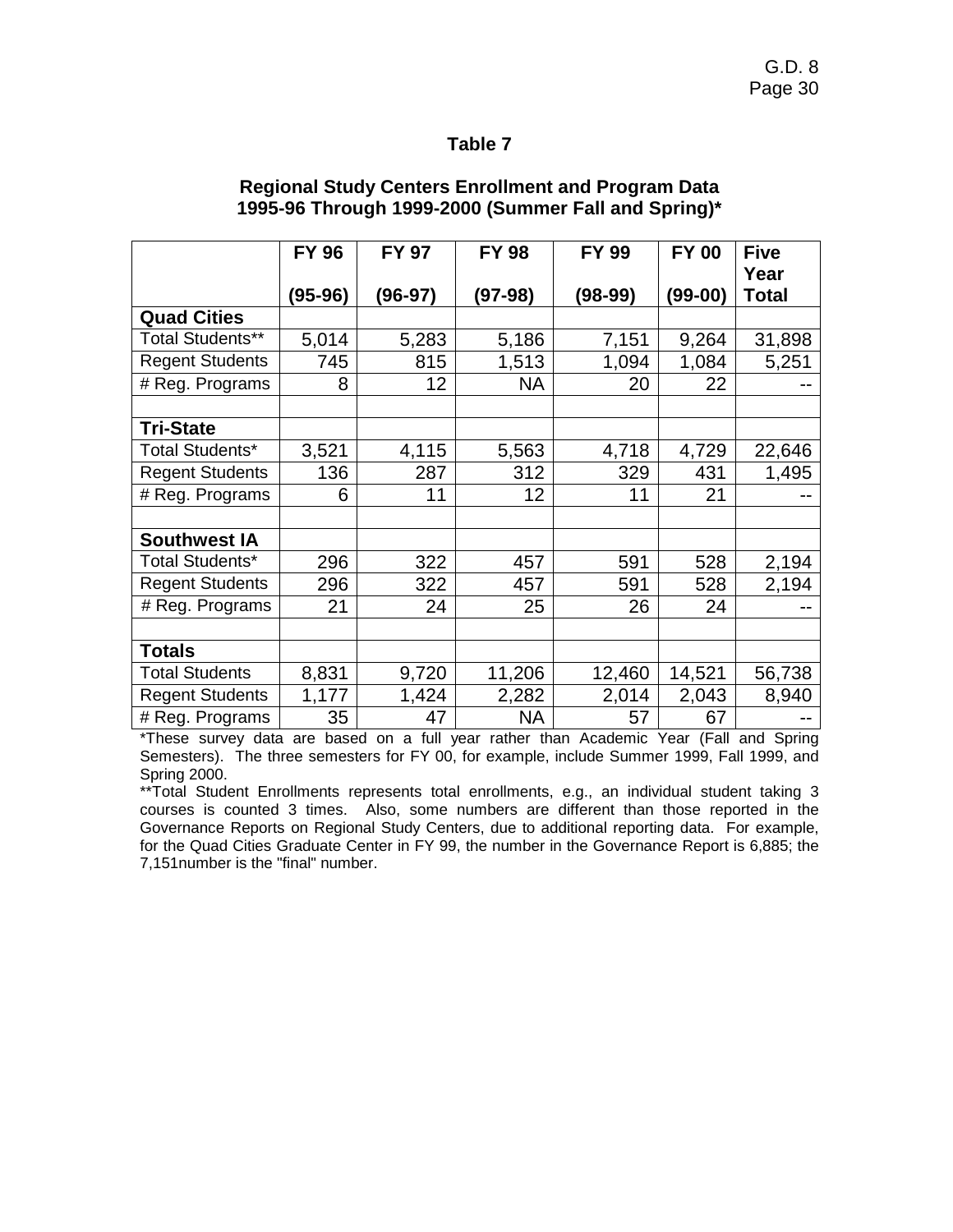## **Number of Cities and Counties Where Regent University Distance Education Courses/Sections Were Offered -- 1999-2000**

The first number following the name of each county is the total number of cities within the county in which courses from one or more of the Regent universities was offered. The second number is the total number of courses/sections offered by the three universities. Sections of courses are counted as courses.

Collectively, Regent universities offered courses in all 99 Iowa counties. A total of 2,542 courses/sections were offered in 356 different cities.

| <b>County</b>       | <b>Cities</b>  | <u>Courses</u>   | <b>County</b>       | <b>Cities</b>  | <u>Courses</u>          |
|---------------------|----------------|------------------|---------------------|----------------|-------------------------|
| <b>Adair</b>        | 1              | 1                | <b>Boone</b>        | $\overline{2}$ | 29                      |
| Adair               |                | 1                | <b>Boone</b>        |                | 19                      |
|                     |                |                  | Ogden               |                | 10                      |
| <b>Adams</b>        | $\overline{2}$ | 3                |                     |                |                         |
| Corning             |                | $\overline{2}$   | <b>Bremer</b>       | 4              | 14                      |
| Nodaway             |                | 1                | Denver              |                | 1                       |
|                     |                |                  | Janesville          |                | 8                       |
| <b>Allamakee</b>    | $\overline{2}$ | 6                | Sumner              |                | $\overline{2}$          |
| Lansing             |                | $\overline{2}$   | Waverly             |                | 3                       |
| Postville           |                | $\overline{4}$   |                     |                |                         |
|                     |                |                  | <b>Buchanan</b>     | 3              | $\overline{\mathbf{7}}$ |
| Appanoose           | 3              | 14               | Independence        |                | $\overline{c}$          |
| Centerville         |                | 9                | Quasqueton          |                | $\frac{1}{2}$           |
| Moravia             |                | 3                | Winthrop            |                |                         |
| Moulton             |                | $\overline{2}$   |                     |                |                         |
|                     |                |                  | <b>Buena Vista</b>  | 3              | 17                      |
| <b>Audubon</b>      | 1              | $\boldsymbol{2}$ | <b>Albert City</b>  |                | 7                       |
| Audubon             |                | $\overline{2}$   | <b>Sioux Rapids</b> |                | 1                       |
| <b>Benton</b>       | 6              | 17               | <b>Storm Lake</b>   |                | 9                       |
| <b>Belle Plaine</b> |                | $\overline{2}$   |                     |                |                         |
| Norway              |                | 1                | <b>Butler</b>       | $\overline{2}$ | 3                       |
| Van Home            |                | 1                | Clarksville         |                | $\mathbf{1}$            |
| Vinton              |                | 11               | Greene              |                | $\overline{2}$          |
| Walford             |                | 1                | <b>Calhoun</b>      | 5              | 15                      |
| <b>Watkins</b>      |                | 1                | Farnhamville        |                | $\overline{2}$          |
|                     |                |                  | Lake City           |                | $\overline{1}$          |
| <b>Black Hawk</b>   | 4              | 215              | Manson              |                | 8                       |
| <b>Cedar Falls</b>  |                | 102              | Pomeroy             |                | $\overline{1}$          |
| Hudson              |                | $\overline{2}$   | <b>Somers</b>       |                | 3                       |
| La Porte City       |                | 3                |                     |                |                         |
| Waterloo            |                | 108              |                     |                |                         |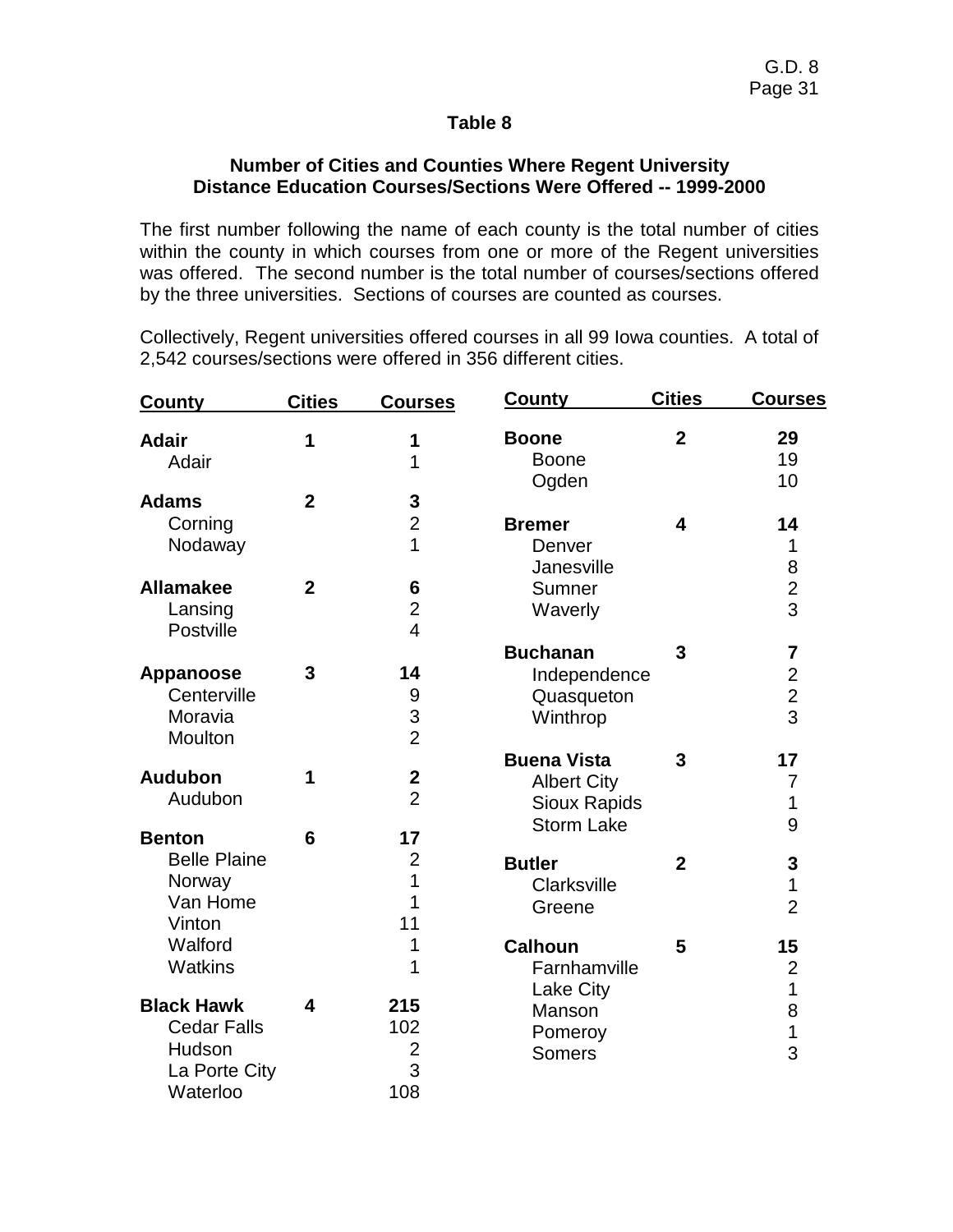| County             | <b>Cities</b>           | <b>Courses</b>          | County                  | <b>Cities</b>  | <b>Courses</b>            |
|--------------------|-------------------------|-------------------------|-------------------------|----------------|---------------------------|
| <b>Carroll</b>     | 3                       | 30                      | <b>Clayton</b>          | 6              | 22                        |
| Carroll            |                         | 27                      | Elkader                 |                | 14                        |
| Glidden            |                         | $\overline{2}$          | Garnavillo              |                | 1                         |
| Manning            |                         | 1                       | Guttenberg              |                | 1                         |
|                    |                         |                         | Luana                   |                | 1                         |
| Cass               | 5                       | 17                      | Manona                  |                | $\overline{2}$            |
| Anita              |                         | 1                       | <b>Strawberry Point</b> |                | 3                         |
| <b>Atlantic</b>    |                         | 6                       |                         |                |                           |
| Griswold           |                         | 1                       | <b>Clinton</b>          | 6              | 23                        |
| Massena            |                         | 8                       | Camanche                |                | 1                         |
| Wiota              |                         | $\overline{1}$          | Clinton                 |                | 16                        |
|                    |                         |                         | Delmar                  |                | $\ensuremath{\mathsf{3}}$ |
| <b>Cedar</b>       | 3                       | 7                       | <b>DeWitt</b>           |                | $\overline{2}$            |
| Stanwood           |                         | 1                       | <b>Grand Mound</b>      |                | 1                         |
| Tipton             |                         | 4                       |                         |                |                           |
| <b>West Branch</b> |                         | $\overline{2}$          | <b>Crawford</b>         | 3              | 10                        |
|                    |                         |                         | <b>Charter Oak</b>      |                | 4                         |
| <b>Cerro Gordo</b> | $\overline{7}$          | 68                      | Denison                 |                | 5                         |
| <b>Clear Lake</b>  |                         | 10                      | Schleswig               |                | 1                         |
| Dougherty          |                         | $\overline{2}$          |                         |                |                           |
| <b>Mason City</b>  |                         | 50                      | <b>Dallas</b>           | 8              | 26                        |
| Meservey           |                         | 1                       | Adel                    |                | $\overline{2}$            |
| Rockwell           |                         | $\mathbf{2}$            | <b>Dallas Center</b>    |                | 5                         |
| Thornton           |                         | $\mathbf 1$             | <b>Dexter</b>           |                | $\overline{\mathcal{A}}$  |
| Ventura            |                         | $\overline{2}$          | Granger                 |                | 1                         |
|                    |                         |                         | Perry                   |                | $\overline{2}$            |
| <b>Cherokee</b>    | 4                       | 22                      | Van Meter               |                | $\overline{2}$            |
| Aurelia            |                         | $\overline{4}$          | Waukee                  |                | 9                         |
| Cherokee           |                         | 15                      | Woodward                |                | 1                         |
| Larabee            |                         | 1                       |                         |                |                           |
| Marcus             |                         | $\overline{2}$          | <b>Davis</b>            | 1              | 1                         |
|                    |                         |                         | <b>Bloomfield</b>       |                | 1                         |
| <b>Chickasaw</b>   | $\overline{\mathbf{4}}$ | 5                       |                         |                |                           |
| Fredericksburg     |                         | 1                       | <b>Decatur</b>          | $\overline{2}$ | 5                         |
| Lawler             |                         | 1                       | Lamoni                  |                | 1                         |
| Nashua             |                         | 1                       | Van Wert                |                | 4                         |
| New Hampton        |                         | $\overline{2}$          |                         |                |                           |
|                    |                         |                         | <b>Delaware</b>         | 3              | 5                         |
| <b>Clarke</b>      | 1                       | $\overline{\mathbf{7}}$ | Edgewood                |                | 1                         |
| Osceola            |                         | $\overline{7}$          | Manchester              |                | 3                         |
|                    |                         |                         | Masonville              |                | 1                         |
| Clay               | 1                       | 21                      |                         |                |                           |
| Spencer            |                         | 21                      |                         |                |                           |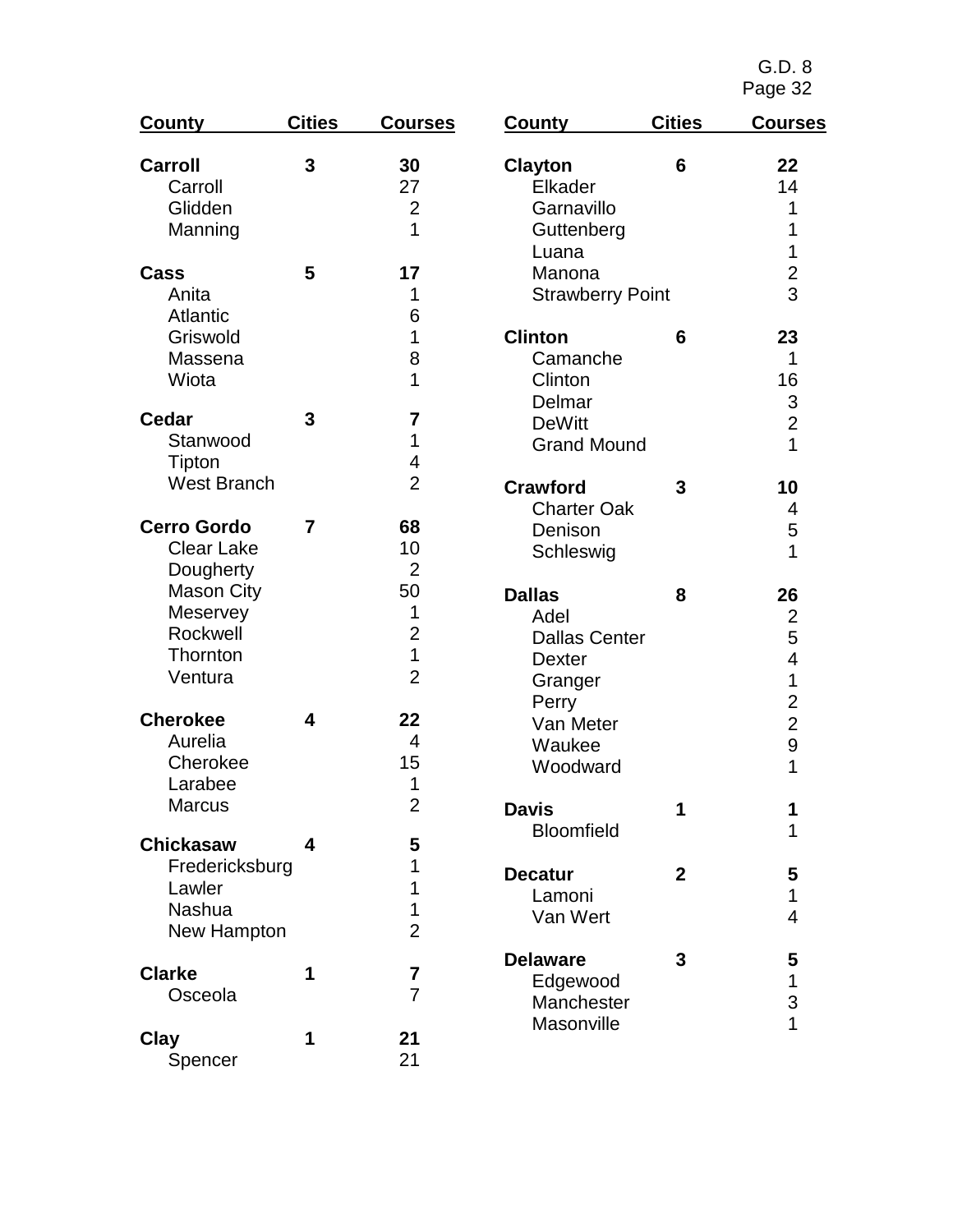| County                   | <b>Cities</b>  | <b>Courses</b>          | County                         | <b>Cities</b>  | <b>Courses</b>          |
|--------------------------|----------------|-------------------------|--------------------------------|----------------|-------------------------|
| <b>Des Moines</b>        | 4              | 39                      | <b>Greene</b>                  | 5              | 17                      |
| <b>Burlington</b>        |                | 20                      | Churdan                        |                | 4                       |
| Mediapolis               |                | 5                       | <b>Grand Junction</b>          |                | $\overline{2}$          |
| Sperry                   |                | 3                       | Jefferson                      |                | 6                       |
| West Burlington          |                | 11                      | Paton                          |                | $\overline{2}$          |
|                          |                |                         | Scranton                       |                | $\overline{3}$          |
| <b>Dickinson</b>         | $\overline{2}$ | 6                       |                                |                |                         |
| Milford                  |                | $\overline{2}$          | <b>Grundy</b>                  | $\overline{2}$ | 4                       |
| <b>Spirit Lake</b>       |                | $\overline{4}$          | Conrad<br><b>Grundy Center</b> |                | 1<br>3                  |
| <b>Dubuque</b>           | 5              | 54                      |                                |                |                         |
| <b>Dubuque</b>           |                | 37                      | <b>Guthrie</b>                 | 4              | 10                      |
| <b>Dyersville</b>        |                | $\overline{c}$          | Adair                          |                | 3                       |
| Epworth                  |                |                         | <b>Guthrie Center</b>          |                | $\overline{\mathbf{4}}$ |
| Farley                   |                | $\frac{3}{3}$           | <b>Stuart</b>                  |                | $\overline{2}$          |
| Peosta                   |                | 9                       | Yale                           |                | 1                       |
| <b>Emmet</b>             | 3              | 13                      | <b>Hamilton</b>                | 5              | 23                      |
| Armstrong                |                | 5                       | Blairsburg                     |                | 5                       |
| <b>Estherville</b>       |                | 6                       | Ellsworth                      |                | 4                       |
| Wallingford              |                | $\overline{2}$          | Jewell                         |                | 5                       |
|                          |                |                         | Stanhope                       |                | $\overline{2}$          |
| <b>Fayette</b>           | 4              | 10                      | <b>Webster City</b>            |                | $\overline{7}$          |
| Arlington                |                | $\overline{2}$          |                                |                |                         |
| Jackson Junction         |                | 1                       | <b>Hancock</b>                 | 3              | 11                      |
| Oelwein                  |                | 3                       | Corwith                        |                | 7                       |
| <b>West Union</b>        |                | $\overline{\mathbf{4}}$ | Garner                         |                | 3                       |
|                          |                |                         | Klemme                         |                | 1                       |
| <b>Floyd</b>             | 4              | 12                      |                                |                |                         |
| <b>Charles City</b>      |                | 4                       | <b>Hardin</b>                  | $\overline{7}$ | 24                      |
| Floyd                    |                | 4                       | Alden                          |                | 4                       |
| Nora Springs<br>Rockford |                | 3<br>1                  | Eldora                         |                | 5                       |
|                          |                |                         | Hubbard<br><b>Iowa Falls</b>   |                | 5<br>$\overline{4}$     |
| <b>Franklin</b>          | 3              | 12                      | <b>New Providence</b>          |                | $\mathbf{1}$            |
| <b>Dows</b>              |                | 1                       | Radcliffe                      |                | 4                       |
| Hampton                  |                | 6                       | Union                          |                | 1                       |
| Sheffield                |                | 5                       |                                |                |                         |
|                          |                |                         | <b>Harrison</b>                | $\mathbf{2}$   | 4                       |
| <b>Fremont</b>           | $\overline{2}$ | 3                       | Logan                          |                | 3                       |
| Farragut                 |                | $\overline{2}$          | Mondamin                       |                | 1                       |
| Percival                 |                | 1                       |                                |                |                         |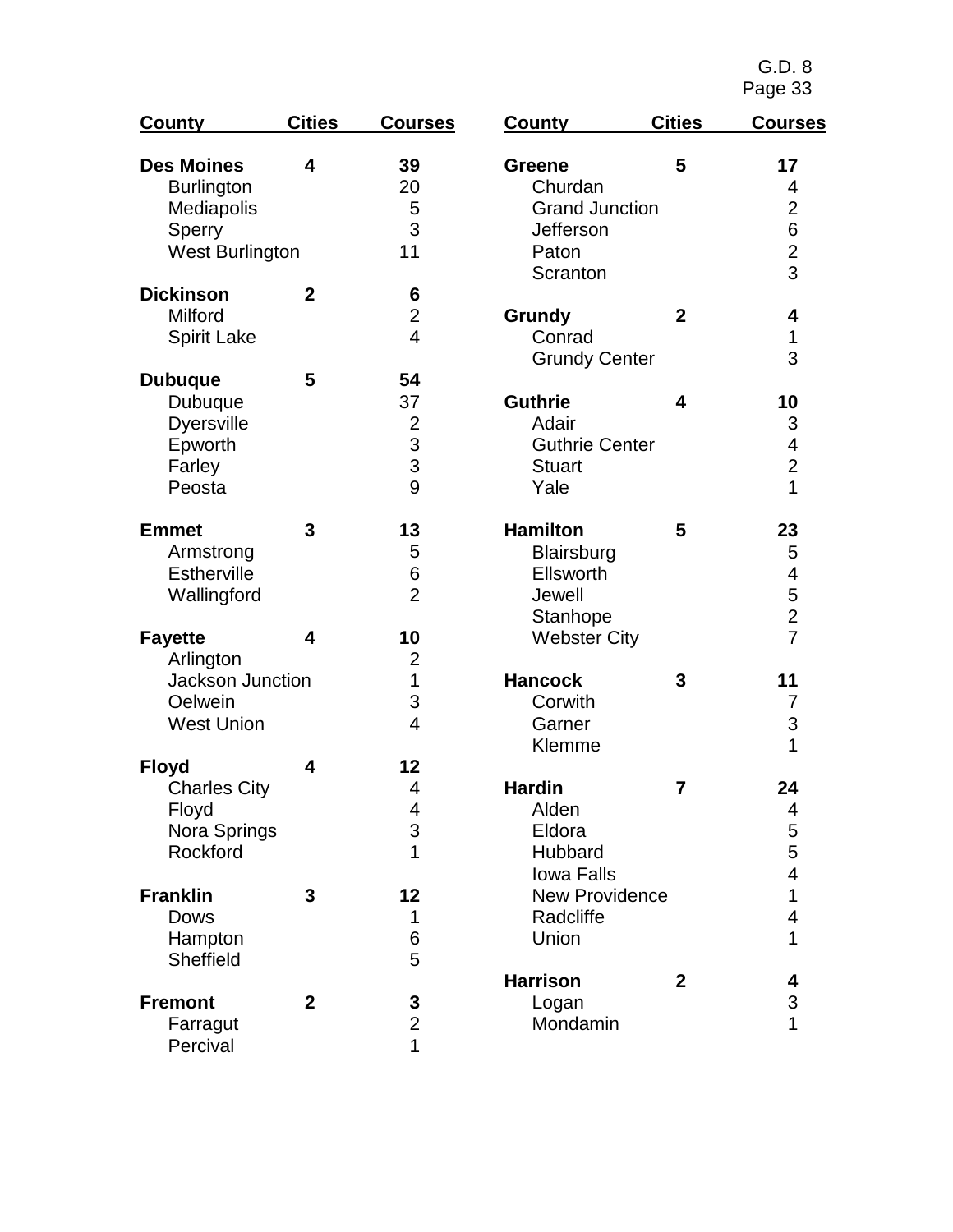| County              | <b>Cities</b>  | <b>Courses</b> | County                 | <b>Cities</b> | <b>Courses</b> |
|---------------------|----------------|----------------|------------------------|---------------|----------------|
| <b>Henry</b>        | 3              | 15             | <b>Jones</b>           | 4             | 15             |
| Mt. Pleasant        |                | 7              | Anamosa                |               | 4              |
| New London          |                | 4              | <b>Center Junction</b> |               | 1              |
| Winfield            |                | 4              | Monticello             |               | 7              |
|                     |                |                | <b>Scotch Grove</b>    |               | 3              |
| <b>Howard</b>       | 1              | 1              |                        |               |                |
| Cresco              |                | 1              | <b>Keokuk</b>          | 3             | 8              |
|                     |                |                | Keota                  |               | 3              |
| <b>Humboldt</b>     | 3              | 10             | Sigourney              |               | 4              |
| <b>Bode</b>         |                | 2              | South English          |               | 1              |
| Dakota City         |                | $\overline{1}$ |                        |               |                |
| Humboldt            |                | $\overline{7}$ | <b>Kossuth</b>         | 6             | 13             |
|                     |                |                | Algona                 |               | 8              |
| Ida                 | 3              | 17             | <b>Bancroft</b>        |               | 1              |
| Galva               |                | 3              | Fenton                 |               | 1              |
| Holstein            |                | $\overline{2}$ | Ledyard                |               | 1              |
| <b>Ida Grove</b>    |                | 12             | Luverne                |               | 1              |
|                     |                |                | <b>Swea City</b>       |               | 1              |
| lowa                | $\overline{2}$ | 10             | Lee                    | 1             | 1              |
| Marengo             |                | 2              | Donnellson             |               | 1              |
| Williamsburg        |                | 8              |                        |               |                |
|                     |                |                | Linn                   | 9             | 170            |
| <b>Jackson</b>      | $\overline{2}$ | 13             | <b>Cedar Rapids</b>    |               | 125            |
| <b>Bellevue</b>     |                | 4              | Hiawatha               |               | 4              |
| Maquoketa           |                | 9              | <b>Central City</b>    |               | 4              |
|                     |                |                | Lisbon                 |               | $\overline{2}$ |
| <b>Jasper</b>       | 4              | 23             | <b>Marion</b>          |               | 25             |
| Colfax              |                | 5              | Mt Vernon              |               | 3              |
| Mingo               |                | 1              | <b>Robins</b>          |               | $\overline{2}$ |
| <b>Newton</b>       |                | 16             | Springfield            |               | 3              |
| <b>Prairie City</b> |                | 1              | Walker                 |               | 2              |
|                     |                |                |                        |               |                |
| <b>Jefferson</b>    | $\overline{2}$ | 11             | Louisa                 | 3             | 6              |
| Fairfield           |                | 10             | Columbus               |               |                |
| Packwood            |                | 1              | Junction               |               | 1              |
|                     |                |                | Letts                  |               | 3              |
| <b>Johnson</b>      | $\overline{7}$ | 83             | Wapello                |               | $\overline{2}$ |
|                     |                |                |                        |               |                |
| Coralville          |                | 13             | Lucas                  | 3             | 9              |
| Iowa City           |                | 62             | Chariton               |               | 6              |
| North Liberty       |                | $\overline{2}$ | Lucas                  |               | 1              |
| Oxford              |                | $\overline{1}$ | <b>Russell</b>         |               | $\overline{2}$ |
| Solon               |                | $\frac{2}{2}$  |                        |               |                |
| Swisher             |                |                |                        |               |                |
| <b>Tiffin</b>       |                | $\overline{1}$ |                        |               |                |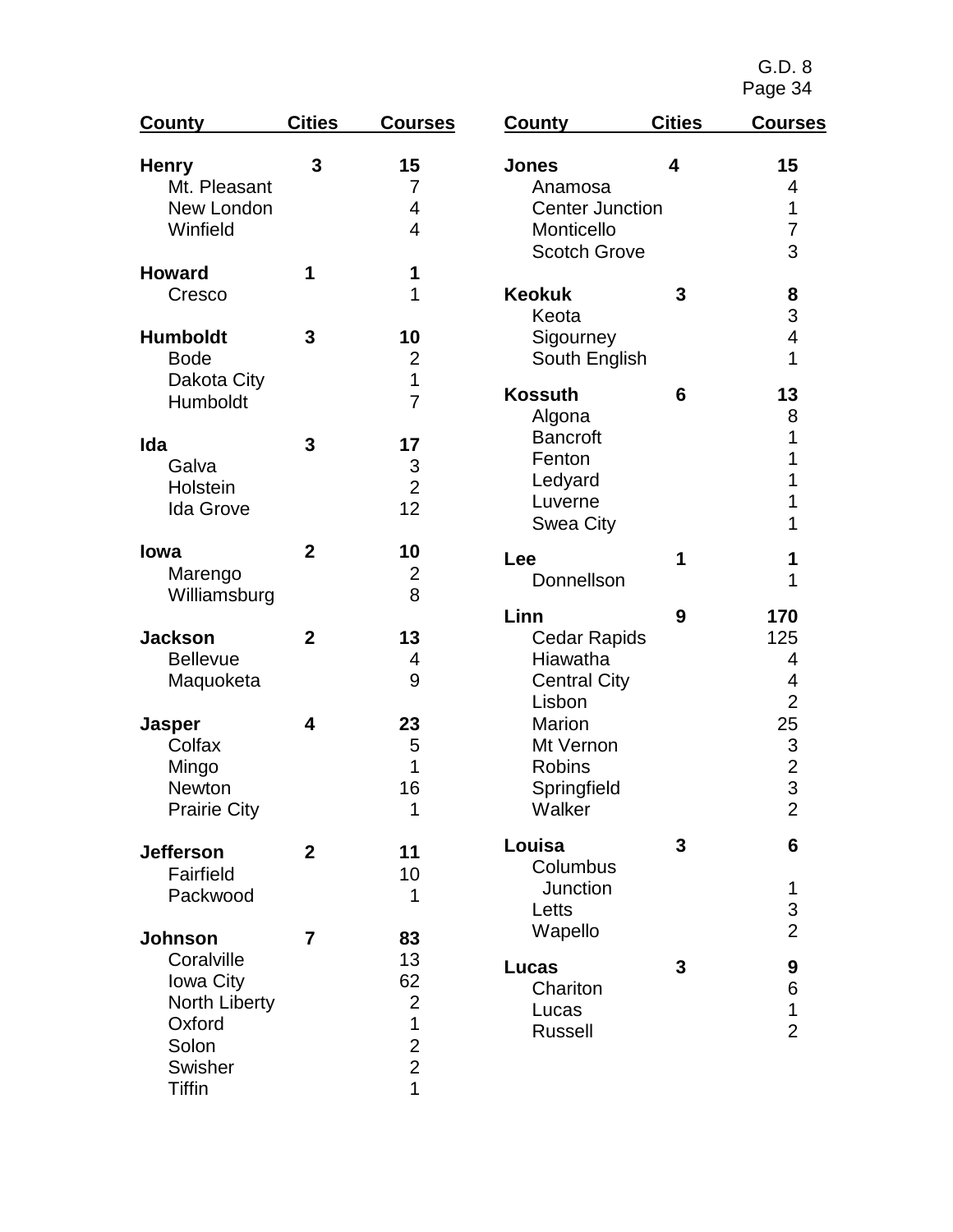| <b>County</b>                                                                           | <b>Cities</b>  | <b>Courses</b>                                     | County                                                                            | <b>Cities</b>       | <b>Courses</b>                                                             |
|-----------------------------------------------------------------------------------------|----------------|----------------------------------------------------|-----------------------------------------------------------------------------------|---------------------|----------------------------------------------------------------------------|
| Lyon<br>George<br><b>Little Rock</b>                                                    | $\overline{2}$ | $\mathbf 2$<br>1<br>1                              | <b>Montgomery</b><br><b>Red Oak</b><br>Villisca                                   | $\boldsymbol{2}$    | 10<br>9<br>1                                                               |
| <b>Madison</b><br>Earlham<br>St. Charles<br>Truro<br>Winterset                          | 4              | 13<br>4<br>$\overline{2}$<br>$\overline{2}$<br>5   | <b>Muscatine</b><br>Atalissa<br><b>Muscatine</b><br><b>West Liberty</b><br>Wilton | 4                   | 32<br>$\overline{4}$<br>25<br>$\overline{2}$<br>1                          |
| <b>Mahaska</b><br>Fremont<br>New Sharon<br>Oskaloosa<br><b>Marion</b><br>Knoxville      | 3<br>1         | 10<br>2<br>$\mathbf 1$<br>$\overline{7}$<br>5<br>5 | O'Brien<br>Hartley<br>Paullina<br>Sheldon<br>Sutherland                           | 4                   | 11<br>3<br>$\begin{array}{c} 3 \\ 2 \end{array}$                           |
| <b>Marshall</b><br>Laurel<br>LeGrand<br>Marshaltown<br>Melbourne<br><b>State Center</b> | 5              | 21<br>1<br>1<br>16<br>1<br>$\overline{2}$          | <b>Osceola</b><br>Sibley<br>Page<br>Clarinda<br><b>Essex</b>                      | 1<br>3              | 3<br>3<br>13<br>8<br>1                                                     |
| <b>Mills</b><br>Glenwood<br>Hastings<br>Pacific Junction                                | 4              | 7<br>3<br>$\mathbf 1$<br>$\overline{2}$            | Shenandoah<br><b>Palo Alto</b><br>Cylinder<br>Emmetsburg                          | $\overline{2}$      | 4<br>18<br>3<br>15                                                         |
| <b>Silver City</b><br><b>Mitchell</b><br>Orchard<br>Osage                               | 4              | 1<br>14<br>$\overline{2}$<br>6                     | <b>Plymouth</b><br>Kingsley<br>Remsen<br><b>Pocahontas</b>                        | $\overline{2}$<br>4 | 3<br>1<br>$\overline{2}$<br>11                                             |
| Riceville<br>St. Ansgar<br><b>Monona</b>                                                | $\overline{2}$ | $\overline{\mathbf{4}}$<br>$\overline{2}$<br>6     | Fonda<br><b>Gilmore City</b><br>Laurens<br>Pocahontas                             |                     | 1<br>$\overline{2}$<br>$\overline{\mathbf{4}}$<br>$\overline{\mathcal{A}}$ |
| Mapleton<br>Onawa<br><b>Monroe</b><br>Albia                                             | $\overline{2}$ | 1<br>5<br>3<br>$\overline{2}$                      |                                                                                   |                     |                                                                            |
| Melrose                                                                                 |                | 1                                                  |                                                                                   |                     |                                                                            |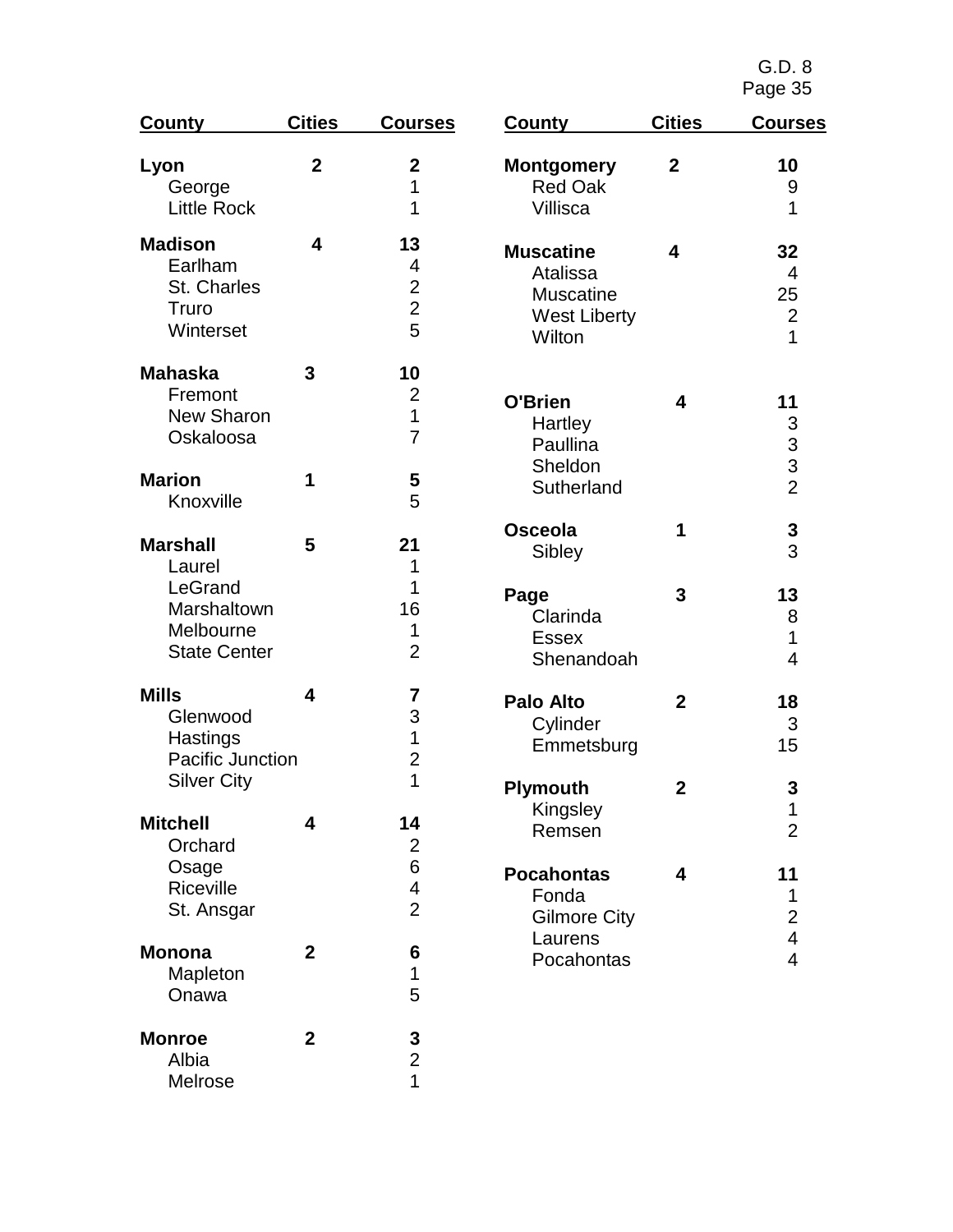| <b>County</b>          | <b>Cities</b>  | <b>Courses</b>          | <b>County</b>       | <b>Cities</b>  | <b>Courses</b>           |
|------------------------|----------------|-------------------------|---------------------|----------------|--------------------------|
| <b>Polk</b>            | 13             | 360                     | <b>Shelby</b>       | 3              | 10                       |
| Alleman                |                | 3                       | Defiance            |                | 1                        |
| Altoona                |                | $\overline{2}$          | Harlan              |                | 5                        |
| Ankeny                 |                | 101                     | Shelby              |                | 4                        |
| <b>Bondurant</b>       |                | 6                       |                     |                |                          |
| Clive                  |                | 8                       | <b>Sioux</b>        | $\overline{7}$ | 33                       |
| Des Moines             |                | 126                     | <b>Boyden</b>       |                | $\overline{2}$           |
| Grimes                 |                | $\overline{4}$          | Hull                |                | 1                        |
| Johnston               |                | 34                      | Ireton              |                | 1                        |
| Mitchellville          |                | 3                       | <b>Maurice</b>      |                | $\overline{2}$           |
| <b>Pleasant Hill</b>   |                | $\overline{1}$          | <b>Orange City</b>  |                | 23                       |
| Polk City              |                | $\overline{4}$          | <b>Rock Valley</b>  |                | 1                        |
| Urbandale              |                | 17                      | <b>Sioux Center</b> |                | 3                        |
| <b>West Des Moines</b> |                | 51                      |                     |                |                          |
|                        |                |                         | <b>Story</b>        | 12             | 174                      |
| <b>Pottawattamie</b>   | 5              | 79                      | Ames                |                | 111                      |
| Avoca                  |                | 1                       | Cambridge           |                | 1                        |
| Carson                 |                | 1                       | Collins             |                | 5                        |
| <b>Council Bluffs</b>  |                | 73                      | Colo                |                | 1                        |
| Minden                 |                | $\overline{2}$          | Gilbert             |                | 9                        |
| Oakland                |                | $\overline{2}$          | Huxley              |                | 11                       |
|                        |                |                         | Kelley              |                | 4                        |
| <b>Poweshiek</b>       | 3              | 8                       | Maxwell             |                | 3                        |
| <b>Brooklyn</b>        |                | $\overline{2}$          | Nevada              |                | $\overline{\mathcal{A}}$ |
| Grinnell               |                | 4                       | Roland              |                | 6                        |
| Montezuma              |                | $\overline{2}$          | Slater              |                | 1                        |
|                        |                |                         | <b>Story City</b>   |                | 18                       |
| Ringgold               | 1              | $\frac{3}{3}$           |                     |                |                          |
| Mount Ayr              |                |                         | <b>Tama</b>         | 5              | 13                       |
|                        |                |                         | <b>Buckingham</b>   |                | $\overline{2}$           |
| Sac                    | 4              | 10                      | Garwin              |                | 1                        |
| Auburn                 |                | $\overline{\mathbf{c}}$ | Gladbrook           |                | 7                        |
| Early                  |                | $\overline{\mathbf{4}}$ | Tama                |                | 1                        |
| Lytton                 |                | $\overline{1}$          | Toledo              |                | $\overline{2}$           |
| Sac City               |                | 3                       |                     |                |                          |
|                        |                |                         | <b>Taylor</b>       | 1              | 4                        |
| <b>Scott</b>           | $\overline{7}$ | 133                     | Lenox               |                | 4                        |
| <b>Bettendorf</b>      |                | 48                      |                     |                |                          |
| <b>Blue Grass</b>      |                | 1                       | <b>Union</b>        | $\mathbf{2}$   | 13                       |
| Davenport              |                | 72                      | Afton               |                | 1                        |
| Eldridge               |                | 4                       | Creston             |                | 12                       |
| Long Grove             |                | 1                       |                     |                |                          |
| <b>Pleasant Valley</b> |                | 5                       |                     |                |                          |
| Walcott                |                | $\overline{2}$          |                     |                |                          |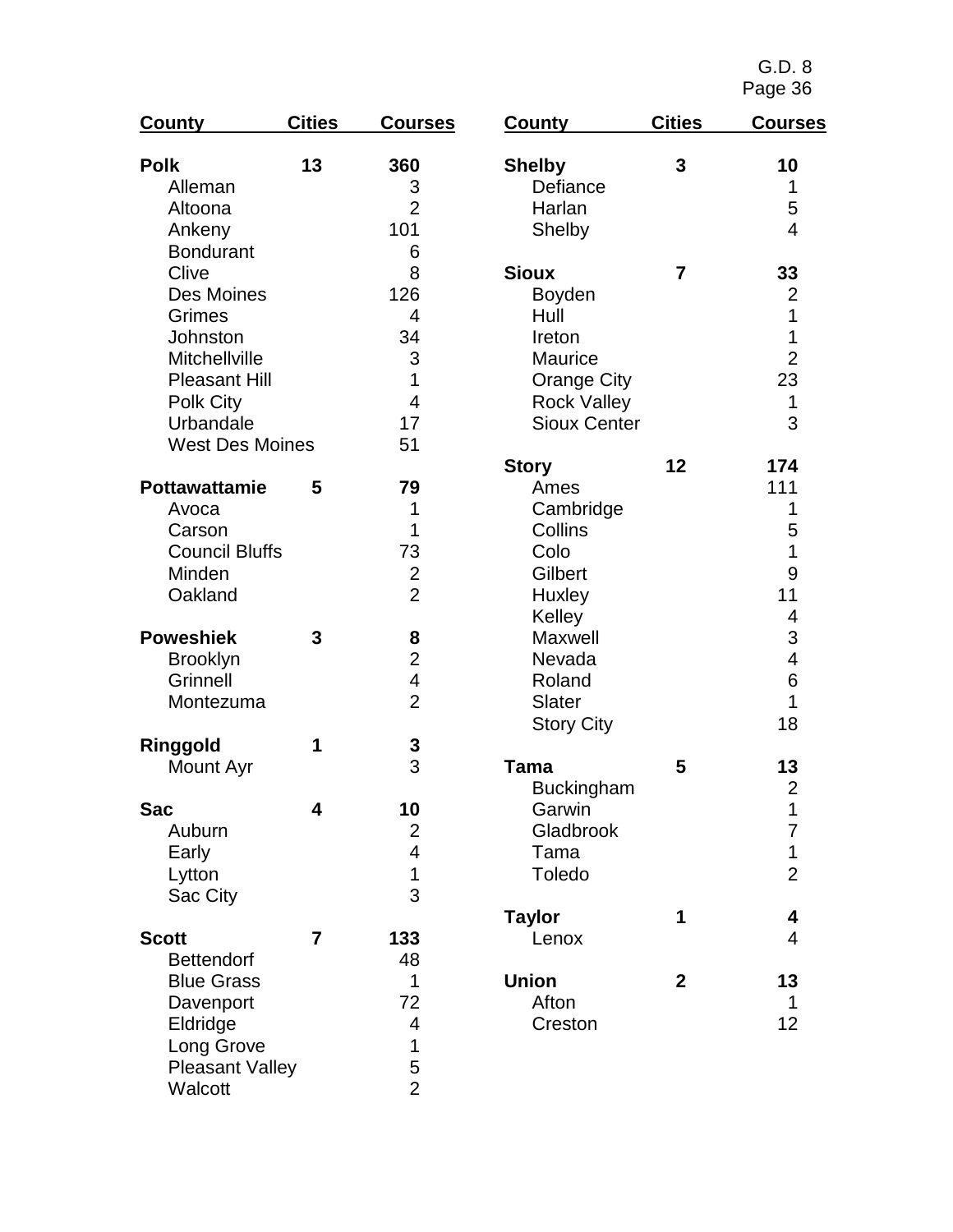| <b>County</b>                                                                             | <b>Cities</b> | <b>Courses</b>                                              | <u>Count</u>                  |
|-------------------------------------------------------------------------------------------|---------------|-------------------------------------------------------------|-------------------------------|
| Van Buren<br>Douds<br>Farmington<br>Keosauqua                                             | 3             | 5<br>1<br>1<br>3                                            | Wood<br>Co<br>Mc<br>Sa        |
| Wapello<br>Ottumwa                                                                        | 1             | 36<br>36                                                    | Se<br>Sic<br>Slo              |
| Warren<br>Indianola<br>Lacona<br>New Virginia<br>Norwalk                                  | 4             | 24<br>10<br>3<br>5<br>6                                     | Worth<br>Joi<br>Mε<br>No      |
| Washington<br>Kalona<br>Washington<br>Wellman                                             | 3             | 16<br>4<br>10<br>$\overline{2}$                             | Wrigh<br>Cla<br>Ea<br>Ro<br>W |
| Wayne<br>Corydon                                                                          | 1             | 2<br>$\overline{2}$                                         |                               |
| Webster<br>Callender<br>Dayton<br>Duncombe<br>Fort Dodge<br>Gowrie<br>Lehigh              | 6             | 64<br>4<br>$\overline{2}$<br>1<br>54<br>$\overline{2}$<br>1 |                               |
| Winnebago<br><b>Buffalo Center</b><br><b>Forest City</b><br><b>Lake Mills</b><br>Thompson | 4             | 13<br>1<br>8<br>$\overline{1}$<br>3                         |                               |
| Winneshiek<br>Calmar<br>Decorah<br><b>Jackson Junction</b>                                | 3             | 28<br>15<br>11<br>2                                         |                               |

| County                | <b>Cities</b> | <b>Courses</b> |
|-----------------------|---------------|----------------|
| Woodbury              | 6             | 56             |
| Correctionville       |               | 1              |
| Moville               |               | 4              |
| Salix                 |               | 3              |
| <b>Sergeant Bluff</b> |               | 3              |
| <b>Sioux City</b>     |               | 43             |
| Sloan                 |               | $\overline{2}$ |
| Worth                 | 3             | 4              |
| Joice                 |               | 1              |
| Manly                 |               | 1              |
| Northwood             |               | $\overline{2}$ |
| Wright                | 4             | 13             |
| Clarion               |               | 6              |
| Eagle Grove           |               | 3              |
| Rowan                 |               | 1              |
| Woolstock             |               | 3              |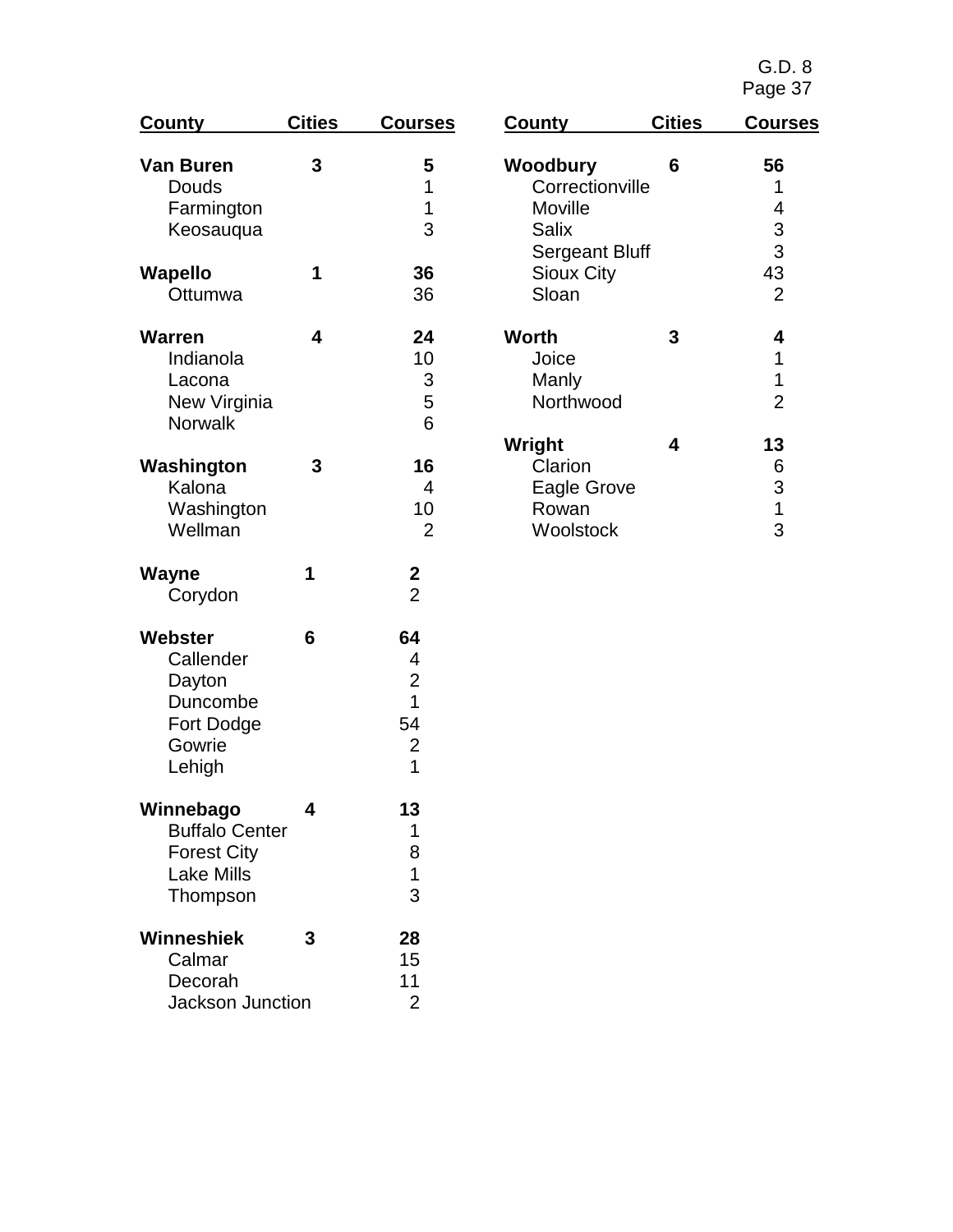# **Summary**

# **State-wide Totals**

| <b>Total Counties in Iowa</b> |       |
|-------------------------------|-------|
| Counties where courses        |       |
| were offered by               |       |
| <b>Regent universities</b>    | 99    |
|                               |       |
| Number of Cities              | 356   |
| in which Regent courses       |       |
| were offered (unduplicated)   |       |
|                               |       |
| <b>Total No. of Courses</b>   | 2.542 |

# **Individual University Offerings**

| <b>SUI</b> |     |
|------------|-----|
| Counties   | 75  |
| Cities     | 133 |
| Courses    | 703 |
| <b>ISU</b> |     |
| Counties   |     |

| ouunuu  | JZ    |
|---------|-------|
| Cities  | 276   |
| Courses | 1,244 |

# **UNI**

| Counties | 74  |
|----------|-----|
| Cities   | -26 |
| Courses  | 595 |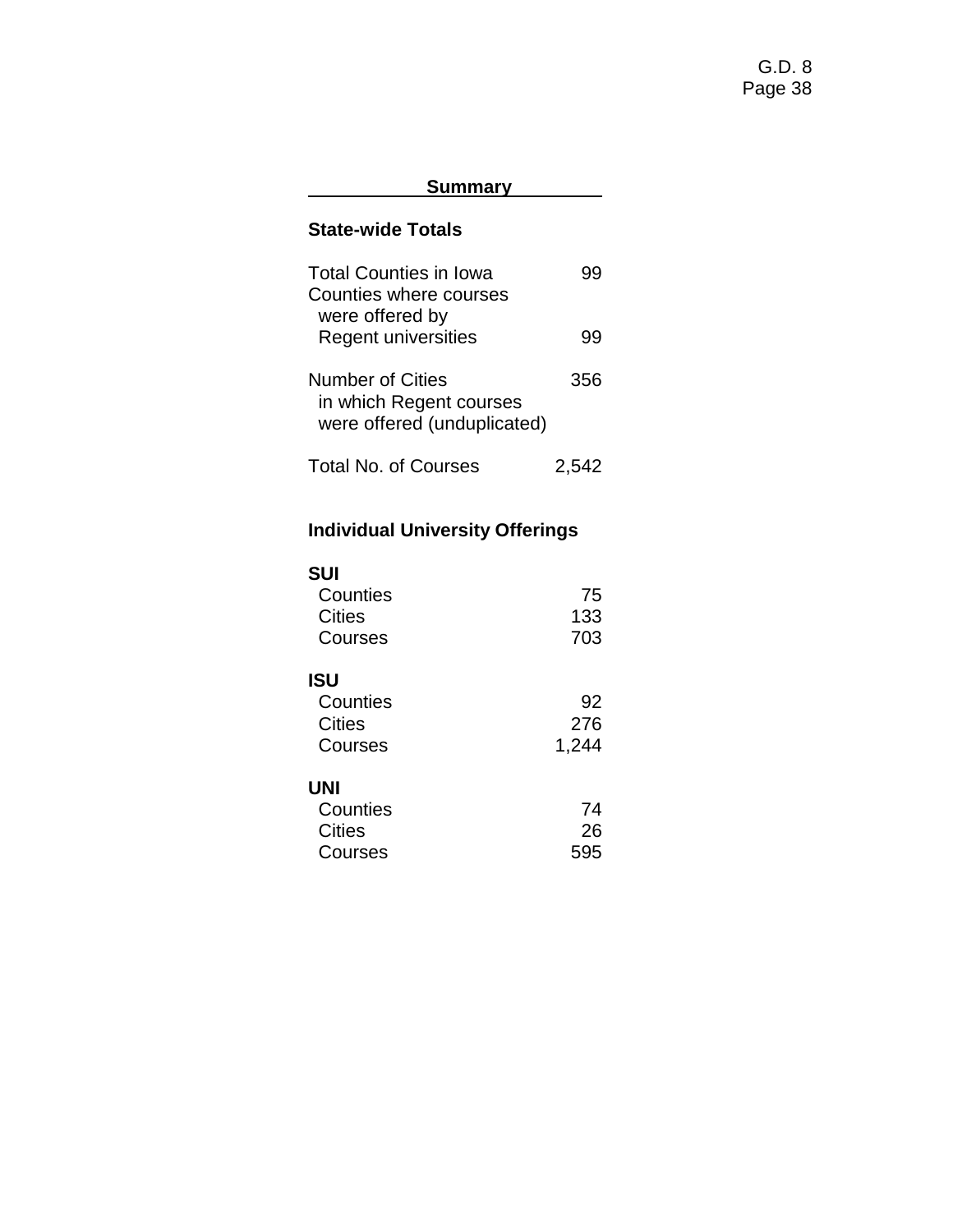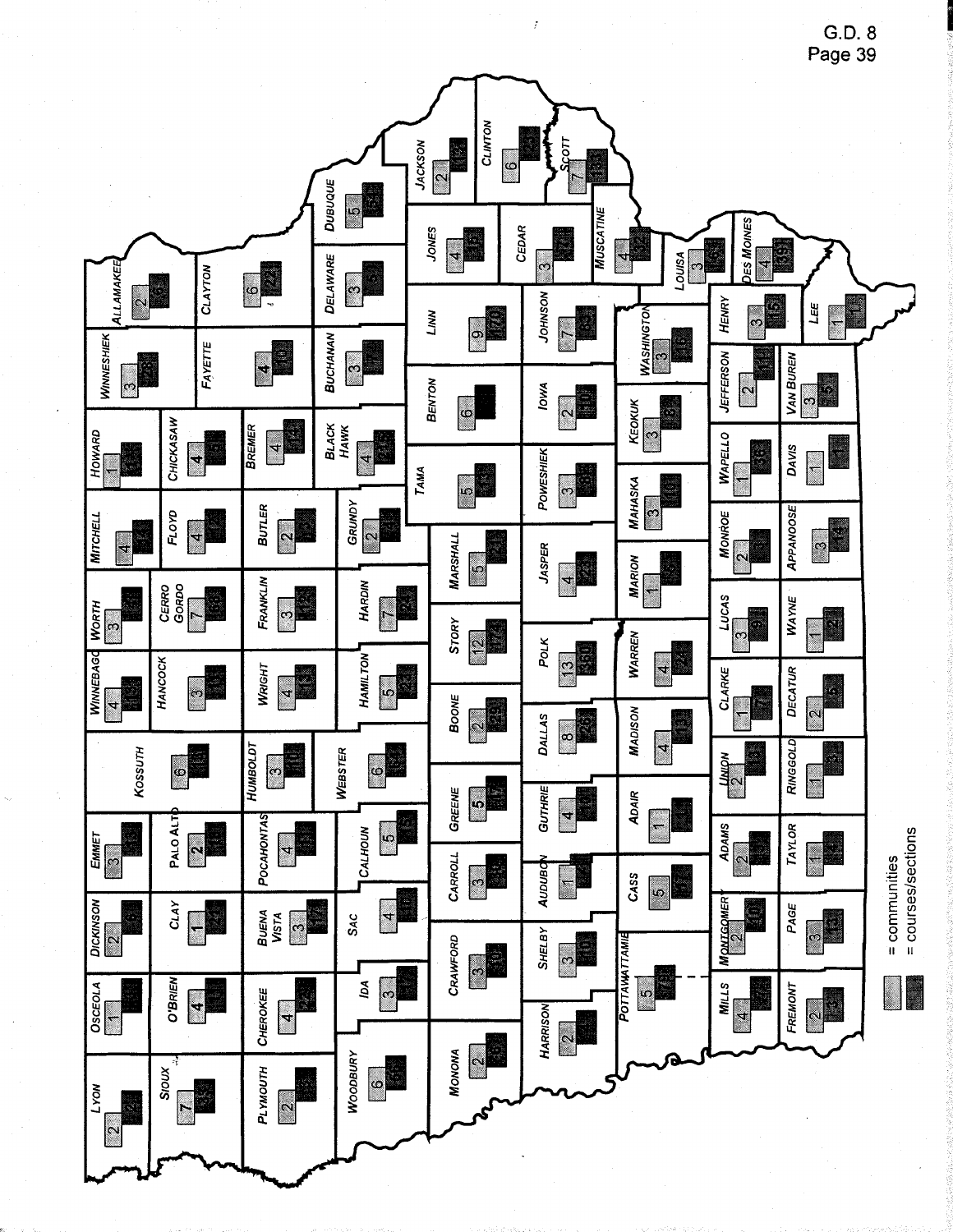# **Regent Performance Indicators Related to Distance Education**

The following indicators apply to all Regent universities:

| <b>MGT</b><br>No. | Performance Indicator          | Related<br>Action<br>Step |        |            | University of Iowa |                       | Iowa State University          |                                  |        |            | University of Northern Iowa | Gov.<br>Rpt. |
|-------------------|--------------------------------|---------------------------|--------|------------|--------------------|-----------------------|--------------------------------|----------------------------------|--------|------------|-----------------------------|--------------|
| 28                | Headcount enrollments in       | 1.1.4.3                   |        | Credit     | Non-credit         |                       | Credit                         | Non-credit                       |        | Credit     | Non-credit                  | <b>SE</b>    |
|                   | credit/non-credit courses      |                           | 93-94  | <b>NP</b>  | <b>NP</b>          | 93-94                 | <b>NP</b>                      | $NP^*$                           | 93-94  | 6,526      | 16,357                      | <b>DE</b>    |
|                   | offered through extension      |                           | 94-95  | <b>NP</b>  | <b>NP</b>          | 94-95                 | <b>NP</b>                      | $NP^*$                           | 94-95  | 6,985      | 16,720                      |              |
|                   | and continuing education       |                           | 95-96  | 18,571     | 66,456             | 95-96                 | 2,342                          | 83,449                           | 95-96  | 7,363      | 16,813                      |              |
|                   |                                |                           | 96-97  | 19,711     | 78,681             | 96-97                 | 2,578                          | 259,602                          | 96-97  | 7,793      | 16,379                      |              |
|                   | [SUI -- includes off-campus;   |                           | 97-98  | 19,263     | 72,870             | 97-98                 | 2,652                          | 289,729                          | 97-98  | 8,952      | 16,278                      |              |
|                   | Saturday and Evening           |                           | 98-99  | 20,255     | 72,571             | 98-99                 | 3,333                          | 289,729                          | 98-99  | TBP        | <b>TBP</b>                  |              |
|                   | classes; correspondence        |                           | 99-00  | 20,265     | <b>TBP</b>         | 99-00                 | <b>TBP</b>                     | TBP                              | 99-00  | <b>TBP</b> | <b>TBP</b>                  |              |
|                   | study; ISU -- off-campus       |                           | Target | <b>NP</b>  | Not requested      | Target                | 4,300                          | 300,000                          | Target | 10,000     | Not requested               |              |
|                   | classes only;                  |                           |        |            |                    |                       |                                | *In prior years, enrollments in  |        |            |                             |              |
|                   | UNI -- off-campus; on-         |                           |        |            |                    |                       |                                | programs not implemented by      |        |            |                             |              |
|                   | campus; and                    |                           |        |            |                    |                       | <b>Extended and Continuing</b> |                                  |        |            |                             |              |
|                   | correspondence study]          |                           |        |            |                    |                       |                                | Education were not available for |        |            |                             |              |
|                   |                                |                           |        |            |                    | systematic reporting. |                                |                                  |        |            |                             |              |
| 40                | Off-campus<br>student          | 2.2.1.3                   |        | Undergrad. | Graduate           |                       |                                | Undergrad. Graduate              |        | Undergrad. | Graduate                    | <b>SE</b>    |
|                   | enrollment<br>degree<br>in     |                           | 94-95  | 48         | 319                | 94-95                 | 115                            | 147                              | 94-95  | 8          | 221                         | DE           |
|                   | offered<br>through<br>programs |                           | 95-96  | 39         | 371                | 95-96                 | 186                            | 209                              | 95-96  | 62         | 283                         | <b>FF</b>    |
|                   | distance learning              |                           | 96-97  | 30         | 499                | 96-97                 | 179                            | 298                              | 96-97  | 54         | 331                         |              |
|                   | (Fall Semester only)           |                           | 97-98  | 58         | 580                | 97-98                 | 242                            | 270                              | 97-98  | 62         | 391                         |              |
|                   |                                |                           | 98-99  | 139        | 547                | 98-99                 | 287                            | 365                              | 98-99  | <b>TBP</b> | <b>TBP</b>                  |              |
|                   |                                |                           | 99-00  | <b>TBP</b> | <b>TBP</b>         | 99-00                 | <b>TBP</b>                     | <b>TBP</b>                       | 99-00  | <b>TBP</b> | <b>TBP</b>                  |              |
|                   |                                |                           | Target | <b>NP</b>  | <b>NP</b>          | Target                | <b>NP</b>                      | <b>NP</b>                        | Target | 75         | 550                         |              |
|                   |                                |                           |        |            |                    |                       |                                |                                  |        |            |                             |              |